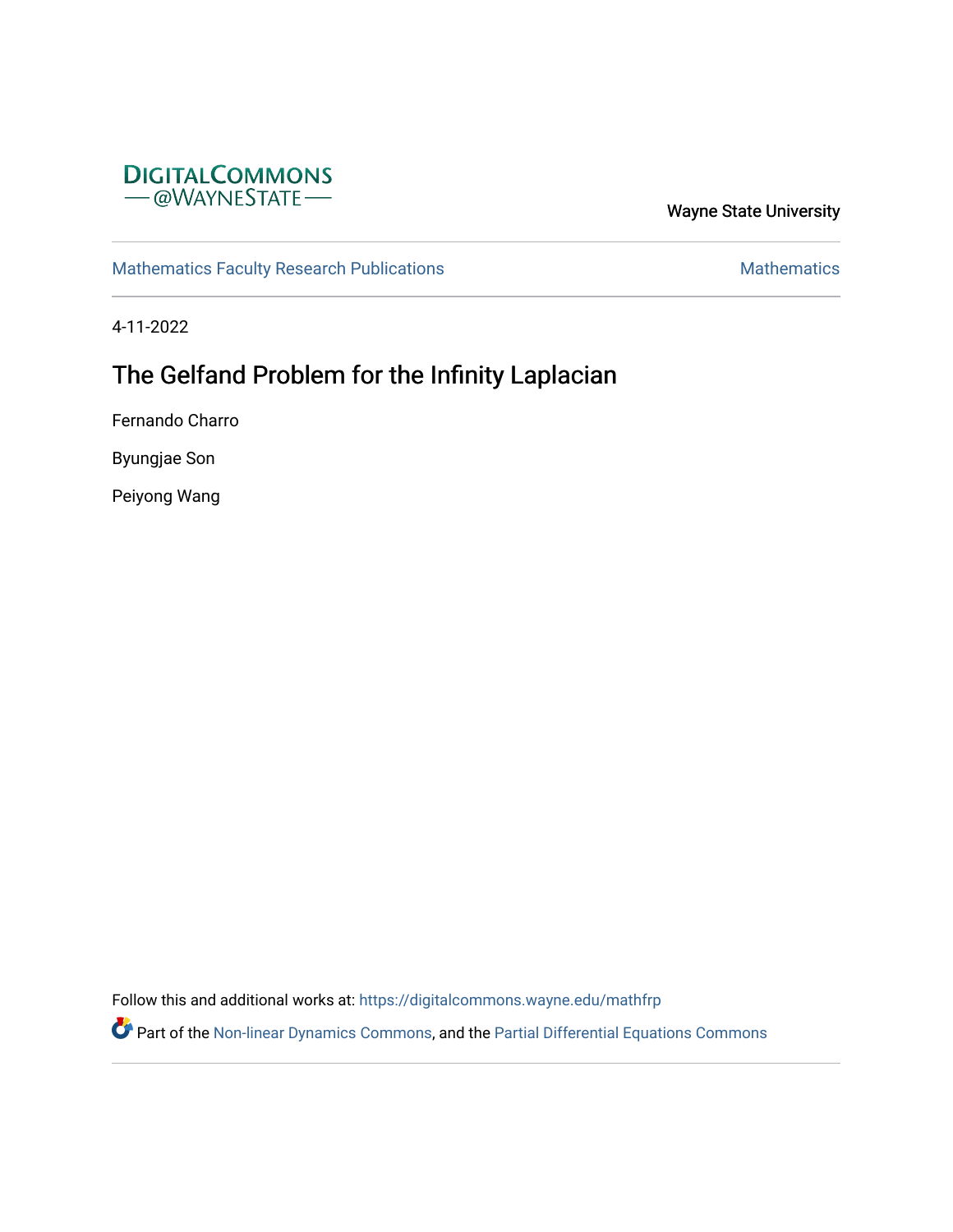

http://[www.aimspress.com](http://www.aimspress.com/journal/mine)/journal/mine

Mathematics in Engineering, 5(2): 1–28. DOI:10.3934/[mine.2023022](http://dx.doi.org/10.3934/mine.2023022) Received: 10 December 2021 Revised: 21 February 2022 Accepted: 22 February 2022 Published: 11 April 2022

## *Research article* The Gelfand problem for the Infinity Laplacian<sup>†</sup>

## Fernando Charro $^{1,*}$ , Byungjae Son $^2$  and Peiyong Wang $^1$

- <sup>1</sup> Department of Mathematics, Wayne State University, 656 W. Kirby St., Detroit, MI 48202, USA
- <sup>2</sup> Department of Mathematics and Statistics, University of Maine, Orono, ME 04469, USA
- $\dagger$  This contribution is part of the Special Issue: The interplay between local and nonlocal equations Guest Editors: Begoña Barrios; Leandro Del Pezzo; Julio D. Rossi Link: <www.aimspress.com/mine/article/6029/special-articles>
- \* Correspondence: Email: fcharro@wayne.edu; Tel: +13135772479; Fax: +13135777596.

Abstract: We study the asymptotic behavior as  $p \to \infty$  of the Gelfand problem

$$
\begin{cases}\n-\Delta_p u = \lambda e^u & \text{in } \Omega \subset \mathbb{R}^n \\
u = 0 & \text{on } \partial\Omega.\n\end{cases}
$$

Under an appropriate rescaling on  $u$  and  $\lambda$ , we prove uniform convergence of solutions of the Gelfand problem to solutions of #

$$
\begin{cases} \min \{ |\nabla u| - \Lambda e^u, -\Delta_{\infty} u \} = 0 & \text{in } \Omega, \\ u = 0 & \text{on } \partial \Omega. \end{cases}
$$

We discuss existence, non-existence, and multiplicity of solutions of the limit problem in terms of Λ.

Keywords: fully nonlinear; infinity Laplacian; Gelfand problem

*Dedicated to the memory of Ireneo Peral, with love and admiration.*

## 1. Introduction

We are interested in the asymptotic behavior as  $p \to \infty$  of sequences of solutions of the problem

<span id="page-1-0"></span>
$$
\begin{cases}\n-\Delta_p u = \lambda e^u & \text{in } \Omega \subset \mathbb{R}^n \\
u = 0 & \text{on } \partial \Omega.\n\end{cases}
$$
\n(1.1)

In the case  $p = 2$ , problem [\(1.1\)](#page-1-0) is known as the Liouville-Bratu-Gelfand problem [\[5,](#page-26-0) [22,](#page-27-0) [37\]](#page-28-0); see also [\[15,](#page-27-1)[26\]](#page-27-2). It appears in connection with prescribed Gaussian curvature problems [\[9,](#page-26-1)[37\]](#page-28-0), emission of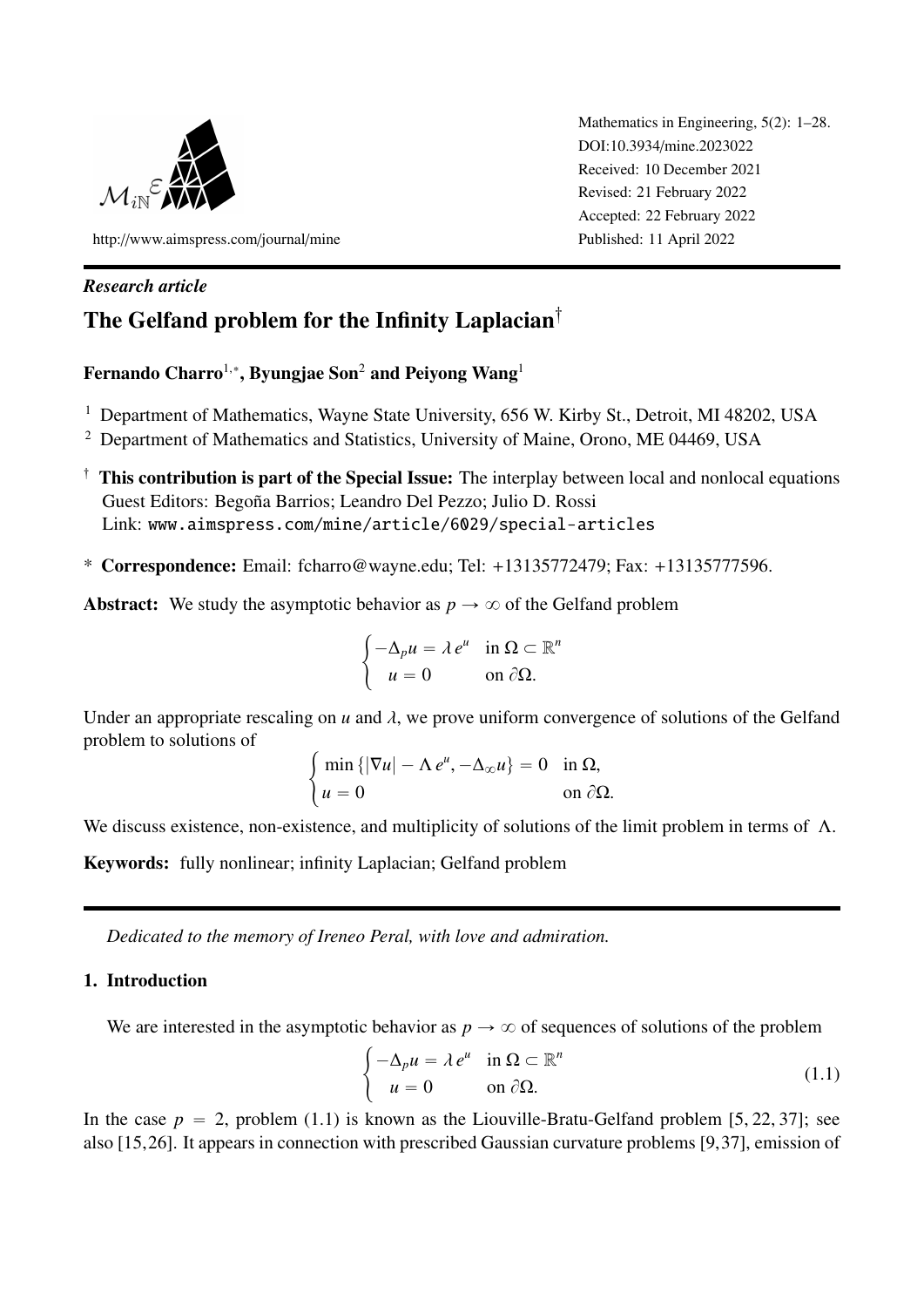electricity from hot bodies [\[40\]](#page-28-1), and the equilibrium of gas spheres and the structure of stars [\[8,](#page-26-2)[17,](#page-27-3)[42\]](#page-28-2). Problem [\(1.1\)](#page-1-0) with  $p = 2$  was also studied by Barenblatt in relation to combustion theory in a volume edited by Gelfand [\[22\]](#page-27-0). For general *p*, problem [\(1.1\)](#page-1-0) is often known in the literature as the "Gelfand problem" or a "Gelfand-type problem". It was studied by García-Azorero, Peral, and Puel in [\[20,](#page-27-4) [21\]](#page-27-5); see also [\[7,](#page-26-3) [24,](#page-27-6) [41\]](#page-28-3) and the references therein.

The asymptotic study of *p*-Laplacian problems as  $p \to \infty$  offers a qualitative and quantitative understanding of their solution sets for large *p*, see [\[4,](#page-26-4) [10–](#page-26-5)[13,](#page-27-7) [18,](#page-27-8) [30\]](#page-28-4). Additionally, they have been used in [\[23\]](#page-27-9) to obtain optimal bounds for the diameter of manifolds in terms of their curvature.

In [\[4,](#page-26-4) [10–](#page-26-5)[13,](#page-27-7) [18,](#page-27-8) [30\]](#page-28-4), the authors study limits of *p*-Laplacian equations with power-type right-hand sides and combinations of these. In all these cases, the parameter  $\lambda$  is allowed to vary with  $p$  in order to get nontrivial limits of sequences  $\{u_{\lambda,p}\}_p$  of solutions to the corresponding *p*-Laplacian problem; namely,  $\frac{1}{2}$ 

$$
\lambda_p^{1/p} \to \Lambda \quad \text{and} \quad u_{\lambda_p, p} \to u \quad \text{as } p \to \infty.
$$

With an exponential right-hand side, the solution sets change more drastically as  $p \to \infty$  and more severe rescalings become necessary. To take limits in [\(1.1\)](#page-1-0), we consider

<span id="page-2-2"></span>
$$
\begin{cases}\n-\Delta_p u_{\lambda_p, p} = \lambda_p e^{u_{\lambda_p, p}} & \text{in } \Omega \\
u_{\lambda_p, p} = 0 & \text{on } \partial \Omega,\n\end{cases}
$$
\n(1.2)

with the rescaling

<span id="page-2-0"></span>
$$
\frac{\lambda_p^{1/p}}{p} \to \Lambda \quad \text{as } p \to \infty. \tag{1.3}
$$

Under this normalization, we prove that any uniform limit

#

#

<span id="page-2-1"></span>
$$
\frac{u_{\lambda_p, p}}{p} \to u \quad \text{as } p \to \infty \tag{1.4}
$$

is a viscosity solution of the limit problem

<span id="page-2-3"></span>
$$
\begin{cases} \min\left\{ |\nabla u| - \Lambda e^u, -\Delta_{\infty} u \right\} = 0 & \text{in } \Omega, \\ u = 0 & \text{on } \partial \Omega. \end{cases}
$$
 (1.5)

It is worth noting that in [\[38\]](#page-28-5), the authors consider problem [\(1.1\)](#page-1-0) without the rescalings [\(1.3\)](#page-2-0) and [\(1.4\)](#page-2-1). They obtain that, regardless of  $\lambda$ , the solutions  $u_p$  converge uniformly as  $p \to \infty$  to the unique viscosity solution of

$$
\begin{cases} \min\left\{ |\nabla u| - 1, -\Delta_{\infty} u \right\} = 0 & \text{in } \Omega, \\ u = 0 & \text{on } \partial \Omega, \end{cases}
$$

which is the distance function to the boundary of the domain. As the authors of [\[38\]](#page-28-5) acknowledge in their paper, this result is not unexpected since for each nonnegative function  $f \in L^{\infty}(\Omega) \setminus \{0\}$ , the sequence of unique solutions of #

$$
\begin{cases}\n-\Delta_p v_p = f(x) & \text{in } \Omega \\
v_p = 0 & \text{on } \partial \Omega,\n\end{cases}
$$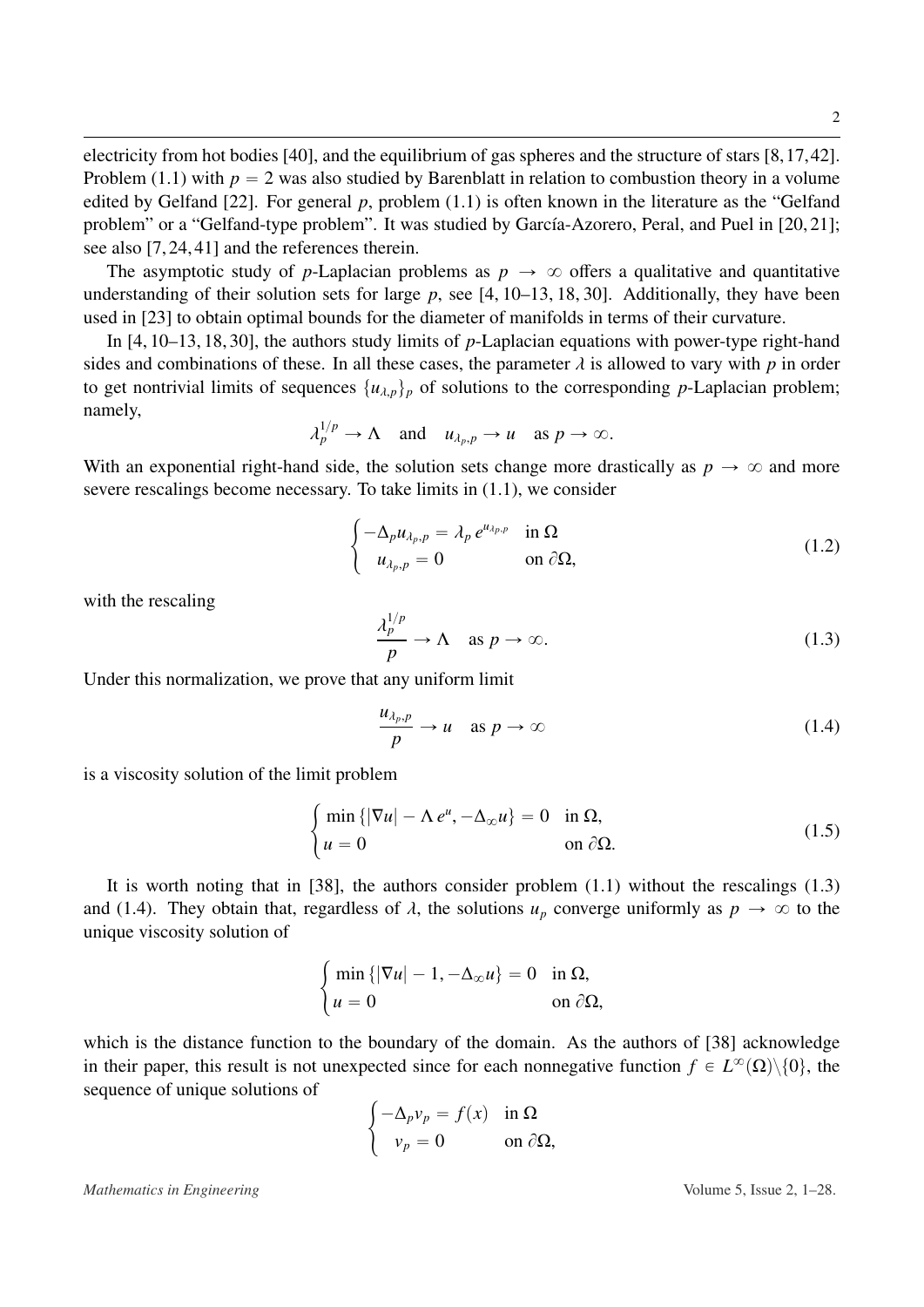converges uniformly in  $\Omega$  to the distance function to the boundary of the domain; see [\[3,](#page-26-6)[27,](#page-27-10) [31\]](#page-28-6). This highlights a critical feature of these problems, a precise scaling between *<sup>u</sup>* and λ that balances reaction and diffusion and produces a nontrivial limit problem.

Therefore, in this paper, we prove passage to the limit of the sequence of minimal solutions of problem [\(1.2\)](#page-2-2) under the rescaling [\(1.3\)](#page-2-0), [\(1.4\)](#page-2-1). Furthermore, we show that the resulting limit is a minimal solution of [\(1.5\)](#page-2-3). Note that the fact that the limit solution is minimal is nontrivial; in principle, limit and minimal solutions could differ. To prove this, we use a comparison principle for "small solutions" of problem [\(1.5\)](#page-2-3), which we prove in Section [4.](#page-7-0) As it turns out, minimal solutions to problem [\(1.5\)](#page-2-3) are "small" in the sense of this comparison principle. To the best of our knowledge, no corresponding comparison and uniqueness results for small solutions were known in the literature for  $p < \infty$ .

In Section [8,](#page-21-0) we find a second solution to the limit problem [\(1.5\)](#page-2-3) under certain geometric assumptions on the domain Ω. Furthermore, we show that both solutions lie on an explicit curve of solutions. Some examples of domains satisfying the geometric condition are the ball, the annulus, and the stadium (convex hull of two balls of the same radius); squares or ellipses do not verify the condition. We conjecture that this second solution is a limit of appropriately rescaled mountain-pass solutions of [\(1.2\)](#page-2-2).

The paper is organized as follows. In Section [2,](#page-3-0) we provide some necessary preliminaries, and Section [3](#page-5-0) formally introduces the limit problem. We have chosen to introduce the limit problem before proving any convergence results to streamline the presentation. In Section [4,](#page-7-0) we prove the comparison principle for small solutions of the limit equation [\(1.5\)](#page-2-3). Section [5](#page-12-0) concerns non-existence of solutions to [\(1.5\)](#page-2-3) for large values of Λ. In Section [6,](#page-15-0) we find a branch of minimal solutions to [\(1.5\)](#page-2-3) up to a maximal Λ. Section [7](#page-17-0) discusses uniform convergence as  $p \to \infty$  of *p*-minimal solutions to minimal solutions of [\(1.5\)](#page-2-3). Finally, in Section [8,](#page-21-0) we show the multiplicity result and exhibit a curve of explicit solutions under a geometric condition on the domain.

### <span id="page-3-0"></span>2. Preliminaries

In this section, we state some necessary preliminaries and notation. First, let us recall that weak solutions of problem [\(1.1\)](#page-1-0) are also viscosity solutions. The proof, which we omit here, follows [\[30,](#page-28-4) Lemma 1.8]; see also [\[3\]](#page-26-6).

Lemma 2.1. *If u is a continuous weak solution of* [\(1.1\)](#page-1-0)*, then it is a viscosity solution of the same problem, rewritten as* "

$$
\begin{cases}\nF_p(\nabla u, D^2 u) = \lambda e^u & \text{in } \Omega \\
u = 0 & \text{on } \partial \Omega,\n\end{cases}
$$

*where*

<span id="page-3-1"></span>
$$
F_p(\xi, X) = -|\xi|^{p-2} \cdot \text{trace}\left( \left( I + (p-2)\frac{\xi \otimes \xi}{|\xi|^2} \right) X \right). \tag{2.1}
$$

˙

The divergence form of the *p*-Laplacian, i.e., div $(|\nabla u|^{p-2}\nabla u)$ , is better suited for variational techniques, while the expanded form [\(2.1\)](#page-3-1) is preferable in the viscosity framework. In the sequel, we will always consider the most suitable form without further mention.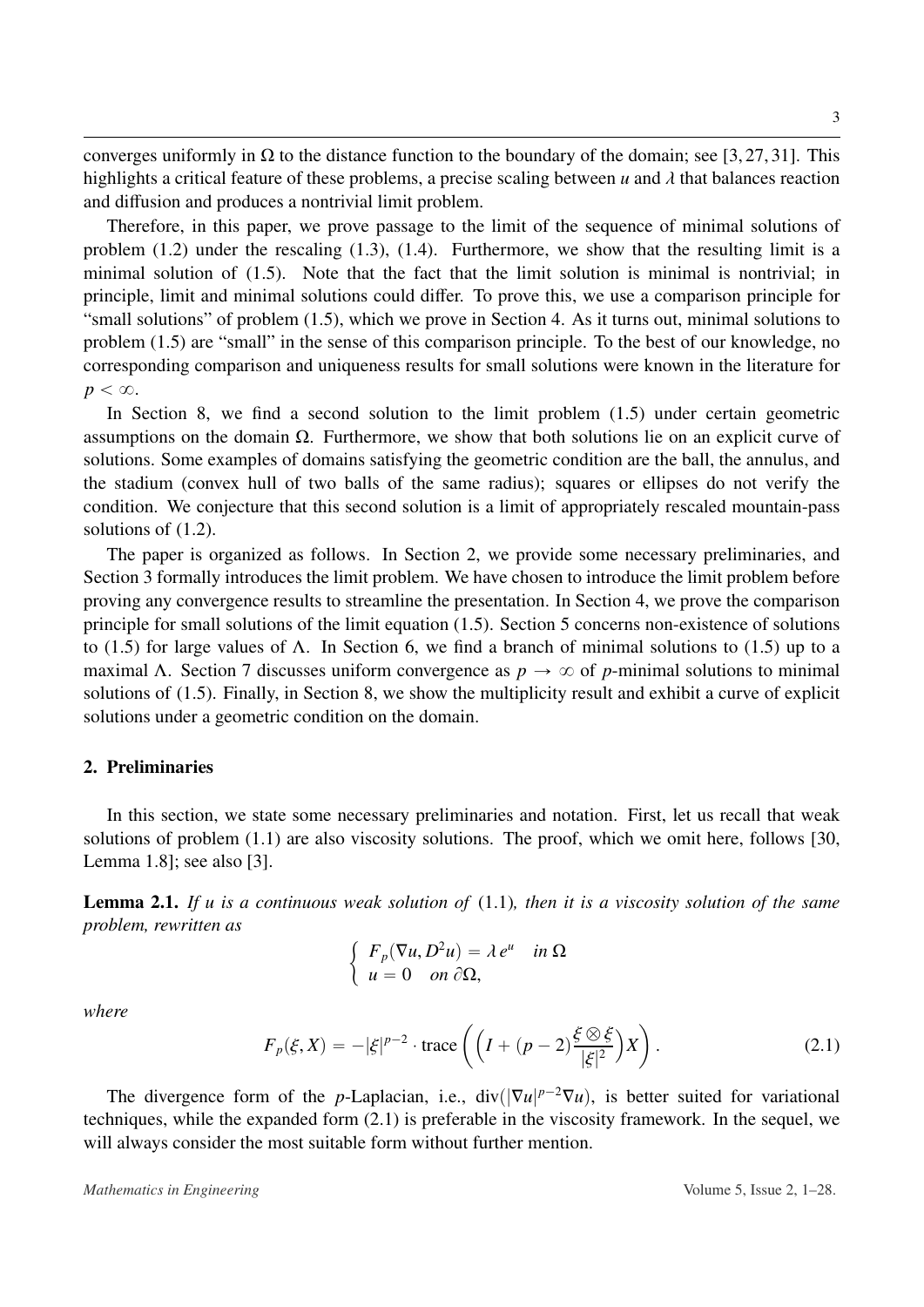4

In [\[31\]](#page-28-6) the problem

$$
\begin{cases}\n-\Delta_p v_p = 1 & \text{in } \Omega \\
v_p \in W_0^{1,p}(\Omega)\n\end{cases}
$$

is studied in connection with torsional creep problems when  $\Omega$  is a general bounded domain. Since we are interested in the case  $p \to \infty$ , we can assume  $p > n$  without loss of generality. Then every function in  $v_p \in W_0^{1,p}(\Omega)$  can be considered continuous in  $\overline{\Omega}$  and 0 on the boundary in the classical sense. The existence result we will need below is the following. We refer the interested reader to [\[31\]](#page-28-6) and [\[27,](#page-27-10) Theorem 3.11 and Remark 4.23] for the proof.

<span id="page-4-0"></span>**Proposition 2.2.** Let  $\Omega$  *be a bounded domain and n*  $\lt p \lt \infty$ . Then, there exists a unique solution  $v_p \in W_0^{1,p}(\Omega) \cap C(\overline{\Omega})$  *of the p-torsion problem* 

<span id="page-4-2"></span>
$$
\begin{cases}\n-\Delta_p v_p = 1 & \text{in } \Omega \\
v_p = 0 & \text{on } \partial \Omega,\n\end{cases}
$$
\n(2.2)

*and*  $v_p$  *converge uniformly as*  $p \rightarrow \infty$  *to the unique viscosity solution to* 

#

$$
\begin{cases} \min\{|\nabla v| - 1, -\Delta_{\infty} v\} = 0 & \text{in } \Omega, \\ v = 0 & \text{on } \partial\Omega. \end{cases}
$$

*Moreover,*  $v(x) = \text{dist}(x, \partial \Omega)$ *.* 

The uniqueness of the solution in Proposition [2.2](#page-4-0) follows from the following comparison principle.

<span id="page-4-1"></span>**Lemma 2.3.** Let  $f : \Omega \to \mathbb{R}$  be a continuous, bounded, and positive function. Suppose that  $u, v$ :  $\Omega \to \mathbb{R}$  are bounded, u is upper semicontinuous and v is lower semicontinuous in  $\overline{\Omega}$ . If u and v are, *respectively, a viscosity sub- and supersolution of*

$$
\min\{|\nabla w| - f(x), -\Delta_{\infty} w\} = 0 \quad \text{in } \Omega,
$$

 $and u \leq v$  *on*  $\partial \Omega$ *, then*  $u \leq v$  *in*  $\Omega$ *.* 

We refer the interested reader for instance to [\[27,](#page-27-10) Theorem 4.18 and Remark 4.23] and also [\[25,](#page-27-11) Theorem 2.1] (for the proof of [\[27,](#page-27-10) Theorem 4.18], notice that every  $\infty$ -superharmonic function is Lipschitz continuous, see [\[35\]](#page-28-7)).

We also need some facts about first eigenvalues and eigenfunctions of the *p*-Laplacian. Let us recall that the first eigenvalue  $\lambda_1(p;\Omega)$  is characterized by the nonlinear Rayleigh quotient

$$
\lambda_1(p;\Omega)=\inf_{\phi\in W_0^{1,p}(\Omega)}\frac{\int_{\Omega}|\nabla\phi|^p\,dx}{\int_{\Omega}|\phi|^p\,dx}.
$$

In [\[32\]](#page-28-8) (see also [\[33\]](#page-28-9)), it is proved that the first eigenvalue of the *p*-Laplacian is simple (that is, the first eigenfunction is unique up to multiplication by constants) when  $\Omega$  is a bounded domain; see also [\[2,](#page-26-7)[19,](#page-27-12)[39\]](#page-28-10) and the references in [\[32\]](#page-28-8). Moreover, it is also proved in [\[32\]](#page-28-8) that in a bounded domain, only the first eigenfunction is positive and that the first eigenvalue is isolated (there exists  $\epsilon > 0$  such that there are no eigenvalues in  $(\lambda_1, \lambda_1 + \epsilon)$ .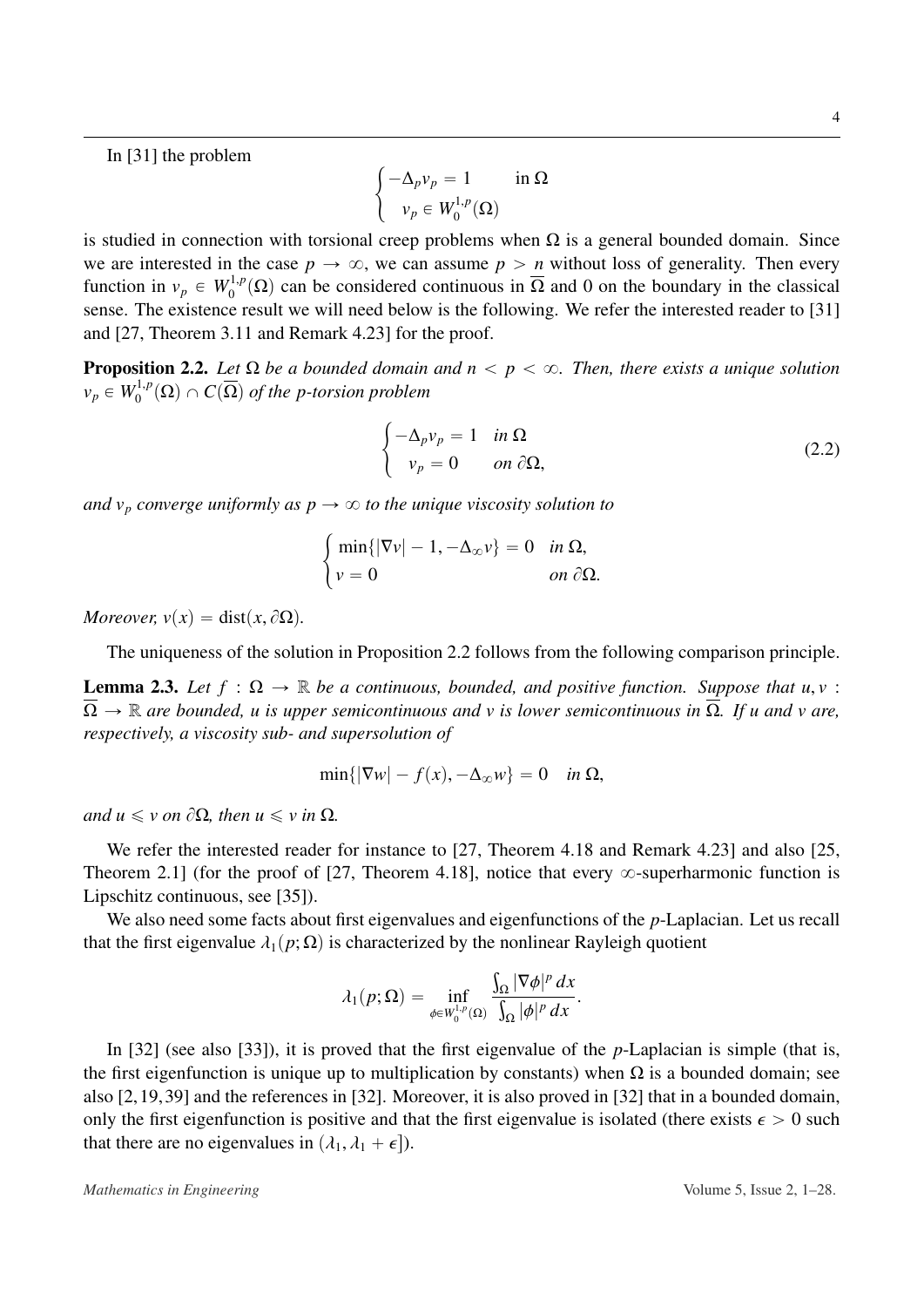**Proposition 2.4** ( [\[32\]](#page-28-8)). Let  $\Omega$  *be a bounded domain and n*  $\lt p \lt \infty$ . Then, there exists a solution  $\psi_p \in W_0^{1,p}(\Omega) \cap C(\overline{\Omega})$  of #

$$
\begin{cases}\n-\Delta_p \psi_p = \lambda_1(p; \Omega) |\psi_p|^{p-2} \psi_p & \text{in } \Omega \\
\psi_p = 0 & \text{on } \partial \Omega.\n\end{cases}
$$

*Moreover,*  $\lambda_1(p;\Omega)$  *is simple and isolated.* 

Lastly, we recall the behavior as  $p \to \infty$  of the first eigenvalue of the *p*-Laplacian, see [\[30\]](#page-28-4) for the proof.

<span id="page-5-2"></span>Lemma 2.5.  $\lim_{p\to\infty} \lambda_1(p,\Omega)^{1/p} = \Lambda_1(\Omega) = ||\text{dist}(\cdot,\partial\Omega)||_{\infty}^{-1}$ .

We denote the first  $\infty$ -eigenvalue by  $\Lambda_1(\Omega)$ , see [\[30\]](#page-28-4).

#### <span id="page-5-0"></span>3. The limit problem

In the present section, we characterize uniform limits of appropriate rescalings of solutions of [\(1.2\)](#page-2-2) as solutions of a PDE. See [\[4,](#page-26-4) [10](#page-26-5)[–13,](#page-27-7) [18,](#page-27-8) [30\]](#page-28-4) for related results.

<span id="page-5-3"></span>**Proposition 3.1.** *Consider a sequence*  $\{(\lambda_p, u_{\lambda_p}, \rho)\}_p$  *of solutions of* [\(1.2\)](#page-2-2) *and assume* 

$$
\lim_{p\to\infty}\frac{\lambda_p^{1/p}}{p}=\Lambda.
$$

*Then, any uniform limit*

$$
u_{\Lambda} = \lim_{p \to \infty} \frac{u_{\lambda_p, p}}{p}
$$

*is a viscosity solution of the problem*

<span id="page-5-1"></span>
$$
\begin{cases}\n\min\left\{|\nabla u| - \Lambda e^u, -\Delta_{\infty} u\right\} = 0 & \text{in } \Omega, \\
u = 0 & \text{on } \partial\Omega.\n\end{cases}
$$
\n(3.1)

*Proof.* Consider a point  $x_0 \in \Omega$  and a function  $\phi \in C^2(\Omega)$  such that  $u_\Lambda - \phi$  has a strict local minimum at  $x_0 \to \Lambda s$  *u*<sub>1</sub> is the uniform limit of *u<sub>1</sub>*  $\pi$  is the uniform limit of *u<sub>1</sub>*  $\pi$  is the uniform lim *x*<sub>0</sub>. As *u*<sub> $\Lambda$ </sub> is the uniform limit of  $u_{\lambda_p,p}/p$ , there exists a sequence of points  $x_p \to x_0$  such that  $u_{\lambda_p,p} - p \phi$ attains a local minimum at  $x_p$  for each p. As  $u_{\lambda_p,p}$  is a continuous weak solution of [\(1.2\)](#page-2-2), it is also a viscosity solution and a supersolution. Then, we get

$$
-(p-2) p^{p-1} |\nabla \phi(x_p)|^{p-4} \left\{ \frac{|\nabla \phi(x_p)|^2}{p-2} \Delta \phi(x_p) + \langle D^2 \phi(x_p) \nabla \phi(x_p), \nabla \phi(x_p) \rangle \right\}
$$
  
=  $-p^{p-1} \Delta_p \phi(x_p) \ge \lambda_p e^{u_{\lambda,p}(x_p)}$ .

Rearranging terms, we obtain

$$
-(p-2)\left[\frac{|\nabla \phi(x_p)|}{\left(\frac{\lambda_p}{p^{p-1}}e^{u_{\lambda,p}(x_p)}\right)^{\frac{1}{p-4}}}\right]^{p-4}\left\{\frac{|\nabla \phi(x_p)|^2}{p-2}\Delta \phi(x_p)+\langle D^2\phi(x_p)\nabla \phi(x_p),\nabla \phi(x_p)\rangle\right\}\geq 1.
$$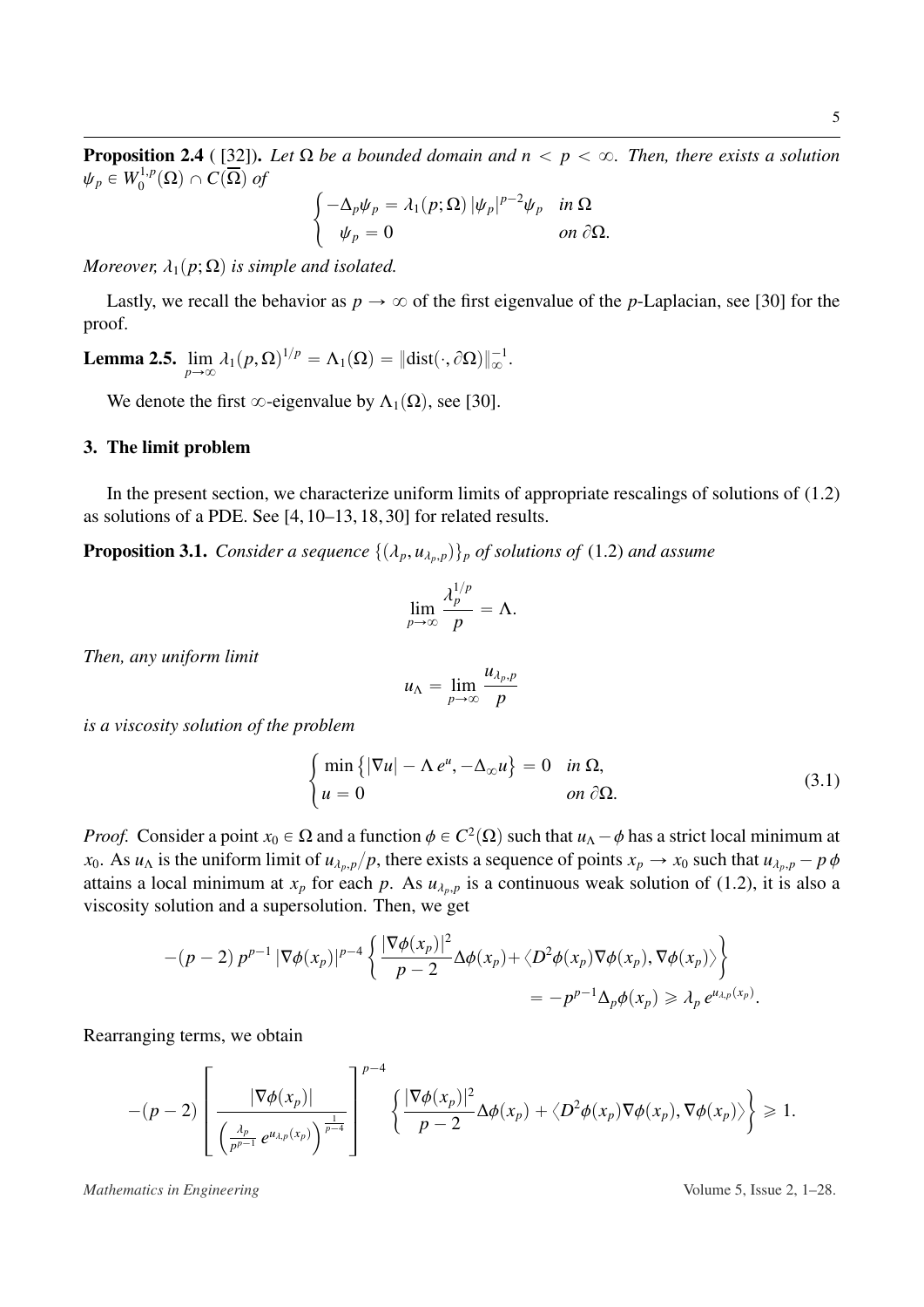If we suppose that  $|\nabla \phi(x_0)| < \Lambda e^{u \Lambda(x_0)}$  we obtain a contradiction letting  $p \to \infty$  in the previous inequality. Thus, it must be inequality. Thus, it must be

<span id="page-6-0"></span>
$$
|\nabla \phi(x_0)| - \Lambda e^{u_\Lambda(x_0)} \geq 0. \tag{3.2}
$$

We also have that

<span id="page-6-1"></span>
$$
-\Delta_{\infty}\phi(x_0)=-\langle D^2\phi(x_0)\nabla\phi(x_0),\nabla\phi(x_0)\rangle\geq 0,
$$
\n(3.3)

because we would get a contradiction otherwise. Therefore, we can put together [\(3.2\)](#page-6-0) and [\(3.3\)](#page-6-1) writing

$$
\min\left\{|\nabla \phi(x_0)| - \Lambda e^{u_\Lambda(x_0)}, -\Delta_\infty \phi(x_0)\right\} \geq 0,
$$

and conclude that  $u_\Lambda$  is a viscosity supersolution of [\(3.1\)](#page-5-1).

It remains to show that  $u<sub>\Lambda</sub>$  is a viscosity subsolution of the limit equation [\(3.1\)](#page-5-1). More precisely, we have to show that, for each  $x_0 \in \Omega$  and  $\phi \in C^2(\Omega)$  such that  $u_\Lambda - \phi$  attains a strict local maximum at  $x_0$ <br>(note that  $x_0$  and  $\phi$  are not the same than before) we have (note that  $x_0$  and  $\phi$  are not the same than before) we have

$$
\min\left\{|\nabla\phi(x_0)|-\Lambda e^{u_\Lambda(x_0)},-\Delta_\infty\phi(x_0)\right\}\leq 0.
$$

We can suppose that

$$
|\nabla \phi(x_0)| > \Lambda e^{u_\Lambda(x_0)},
$$

since we are done otherwise. Again, the uniform convergence of  $u_{\lambda,p}/p$  to  $u_{\Lambda}$  provides a sequence of points  $x_p \to x_0$  which are local maxima of  $u_{\lambda,p} - p \phi$ . Recalling the definition of viscosity subsolution we have

$$
-(p-2)\left[\frac{|\nabla \phi(x_p)|}{\left(\frac{\lambda_p}{p^{p-1}}e^{u_{\lambda,p}(x_p)}\right)^{\frac{1}{p-4}}}\right]^{p-4}\left\{\frac{|\nabla \phi(x_p)|^2}{p-2}\Delta \phi(x_p)+\langle D^2\phi(x_p)\nabla \phi(x_p),\nabla \phi(x_p)\rangle\right\}\leqslant 1,
$$

for each *p*. Letting  $p \to \infty$ , we find  $-\Delta_{\infty}\phi(x_0) \leq 0$ , or else we get a contradiction.

In the previous argument, the fact that  $e^{u_0(x_0)}$  is strictly positive independently of the value of  $u_0(x_0)$ makes a difference with the case with a power-type right-hand side (see [\[10](#page-26-5)[–13,](#page-27-7) [18,](#page-27-8) [30\]](#page-28-4)), where one needs to make sure that  $u_\Lambda > 0$  in Ω. Furthermore, in the power-type right-hand side case, one can consider sign-changing solutions, see [\[10,](#page-26-5) [29\]](#page-28-11) and get a more involved limit equation that takes into account sign changes. In the next result, we show that all solutions to the limit problem [\(3.1\)](#page-5-1) are positive. Moreover, we show that solutions cannot be arbitrarily small for every given  $\Lambda$  and must grow (at least) linearly from the boundary.

<span id="page-6-2"></span>**Proposition 3.2.** Let  $\Omega \subset \mathbb{R}^n$  be a bounded domain and  $\Lambda > 0$ . Then, every solution  $u_\Lambda$  of [\(3.1\)](#page-5-1) *verifies*

$$
u_{\Lambda} \geqslant \Lambda \operatorname{dist}(\cdot, \partial \Omega) \quad \text{in } \Omega.
$$

*In particular, every solution of* [\(3.1\)](#page-5-1) *is strictly positive and satisfies the estimate*

$$
||u_{\Lambda}||_{L^{\infty}(\Omega)} \geq \Lambda \Lambda_1(\Omega)^{-1}.
$$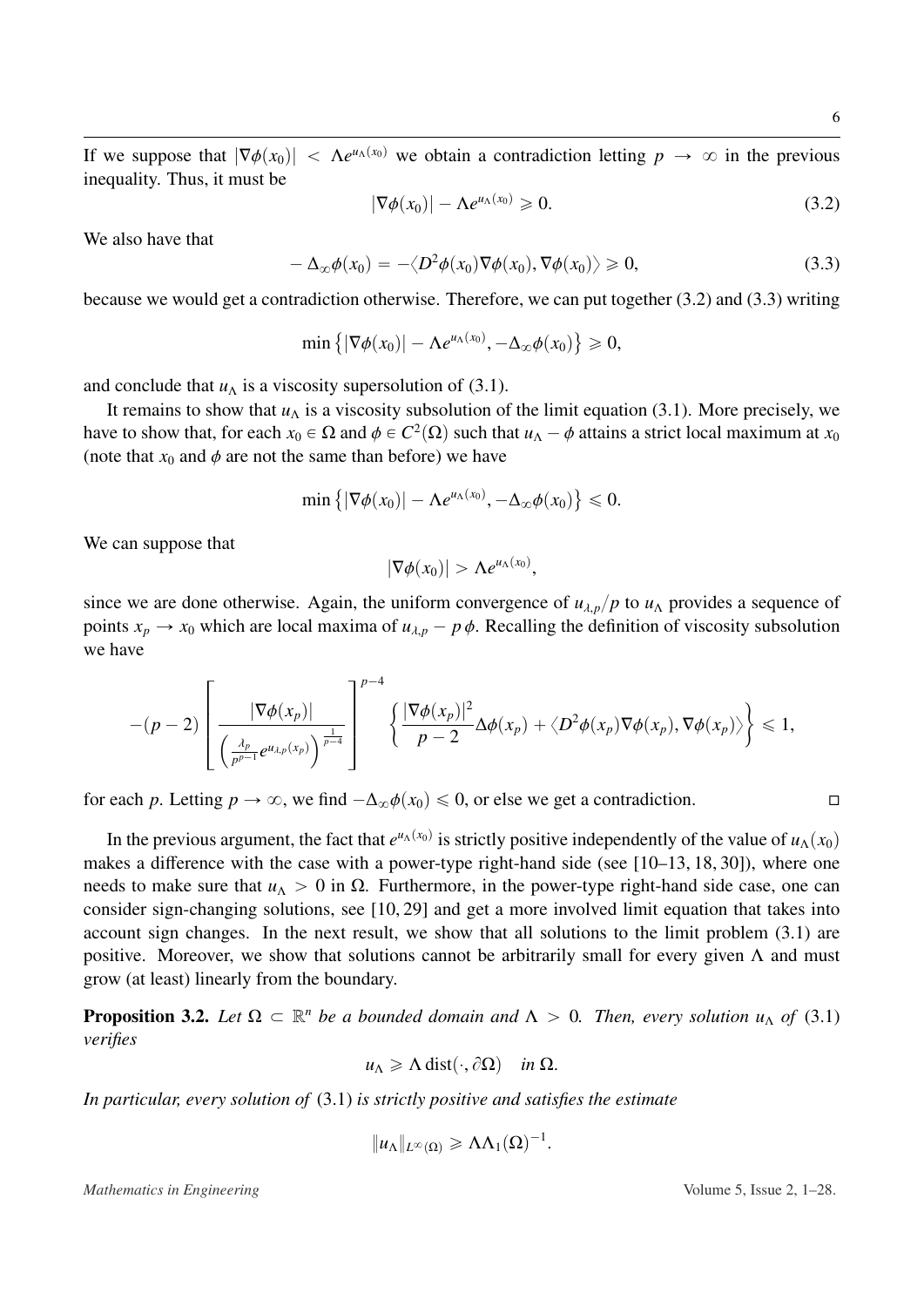*Proof.* Let  $u_\Lambda$  be a solution of [\(3.1\)](#page-5-1). Then,  $u_\Lambda \ge 0$  in  $\Omega$  by Lemma [2.3.](#page-4-1) Let us show that

$$
\min\{|\nabla u_\Lambda| - \Lambda, -\Delta_\infty u_\Lambda\} \geq 0 \quad \text{in } \Omega
$$

in the viscosity sense. To see this, consider  $x_0 \in \Omega$  and  $\phi \in C^2$  such that  $u_\Lambda - \phi$  has a minimum at  $x_0$ .<br>Since  $u_\Lambda(x)$  is a solution of (3.1), we have Since  $u_{\Lambda}(x)$  is a solution of [\(3.1\)](#page-5-1), we have

$$
\min\left\{|\nabla \phi(x_0)| - \Lambda e^{u_\Lambda(x_0)}, -\Delta_\infty \phi(x_0)\right\} \geq 0 \quad \text{in } \Omega.
$$

We deduce  $-\Delta_{\infty}\phi(x_0) \ge 0$  and  $|\nabla \phi(x_0)| \ge \Lambda e^{\mu(\chi(x_0))} \ge \Lambda$  and we get

$$
\min\left\{|\nabla\phi(x_0)|-\Lambda,-\Delta_{\infty}\phi(x_0)\right\}\geq 0 \quad \text{in } \Omega
$$

as desired.

On the other hand,  $v_\Lambda(x) = \Lambda \text{ dist}(x, \partial \Omega)$  is the unique viscosity solution of

$$
\min\{|\nabla v_\Lambda| - \Lambda, -\Delta_\infty v_\Lambda\} = 0 \quad \text{in } \Omega.
$$

Then, one gets  $u_\Lambda \ge v_\Lambda = \Lambda \text{ dist}(\cdot, \partial \Omega)$  by comparison, see Lemma [2.3.](#page-4-1)

#### <span id="page-7-0"></span>4. Comparison for small solutions of the limit problem

In this section, we prove a comparison principle for small solutions of the limit equation [\(1.5\)](#page-2-3). This result is interesting for two main reasons. Firstly, Eq [\(1.5\)](#page-2-3) is not proper in the terminology of [\[14\]](#page-27-13), a basic requirement for comparison. Secondly, based on the multiplicity results for the *p*-Laplacian equation [\(1.2\)](#page-2-2), see [\[20,](#page-27-4)[21\]](#page-27-5), one cannot expect comparison to hold in general. The key idea is a change of variables that allows us to obtain a proper equation for solutions with  $||u||_{\infty} < 1$ . Remarkably, minimal solutions of [\(1.5\)](#page-2-3) verify this condition (see Section [6](#page-15-0) below), and we can conclude they are the only ones with  $||u||_{\infty} < 1$ . The change of variables we use here is the same that was used to prove comparison for the limit problem with concave right-hand side in [\[12\]](#page-27-14).

We prove a more general result with a "right-hand" side  $f(u)$  that satisfies a hypothesis reminiscent of the celebrated Brezis-Oswald condition, see [\[6\]](#page-26-8) and Remark [4.2](#page-7-1) below.

<span id="page-7-3"></span>**Theorem 4.1.** Let  $f : \mathbb{R} \to \mathbb{R}$  be a continuous function for which there exist  $c \in (0, \infty]$  and  $q \in (0, 1)$ *such that*

<span id="page-7-4"></span>
$$
\frac{f(t)}{t^q}
$$
 is positive and non-increasing for all  $t \in (0, c)$ . (4.1)

*Let*  $\Omega \subset \mathbb{R}^n$  *be a bounded domain and let*  $u, v \in C(\overline{\Omega})$  *with*  $\max\{\|u\|_{\infty}, \|v\|_{\infty}\} < c$  *be, respectively, a* positive viscosity sub- and supersolution of *positive viscosity sub- and supersolution of*

<span id="page-7-2"></span>
$$
\min\left\{|\nabla w| - f(w), -\Delta_{\infty} w\right\} = 0 \quad \text{in } \Omega. \tag{4.2}
$$

*Then, whenever*  $u \leq v$  *on*  $\partial \Omega$ *, we have*  $u \leq v$  *in*  $\overline{\Omega}$ *.* 

<span id="page-7-1"></span>*Remark* 4.2. It is possible to prove a comparison principle for Eq [\(4.2\)](#page-7-2) under the Brezis-Oswald [\[6\]](#page-26-8) condition

$$
\frac{f(t)}{t}
$$
 is decreasing for all  $t > 0$ .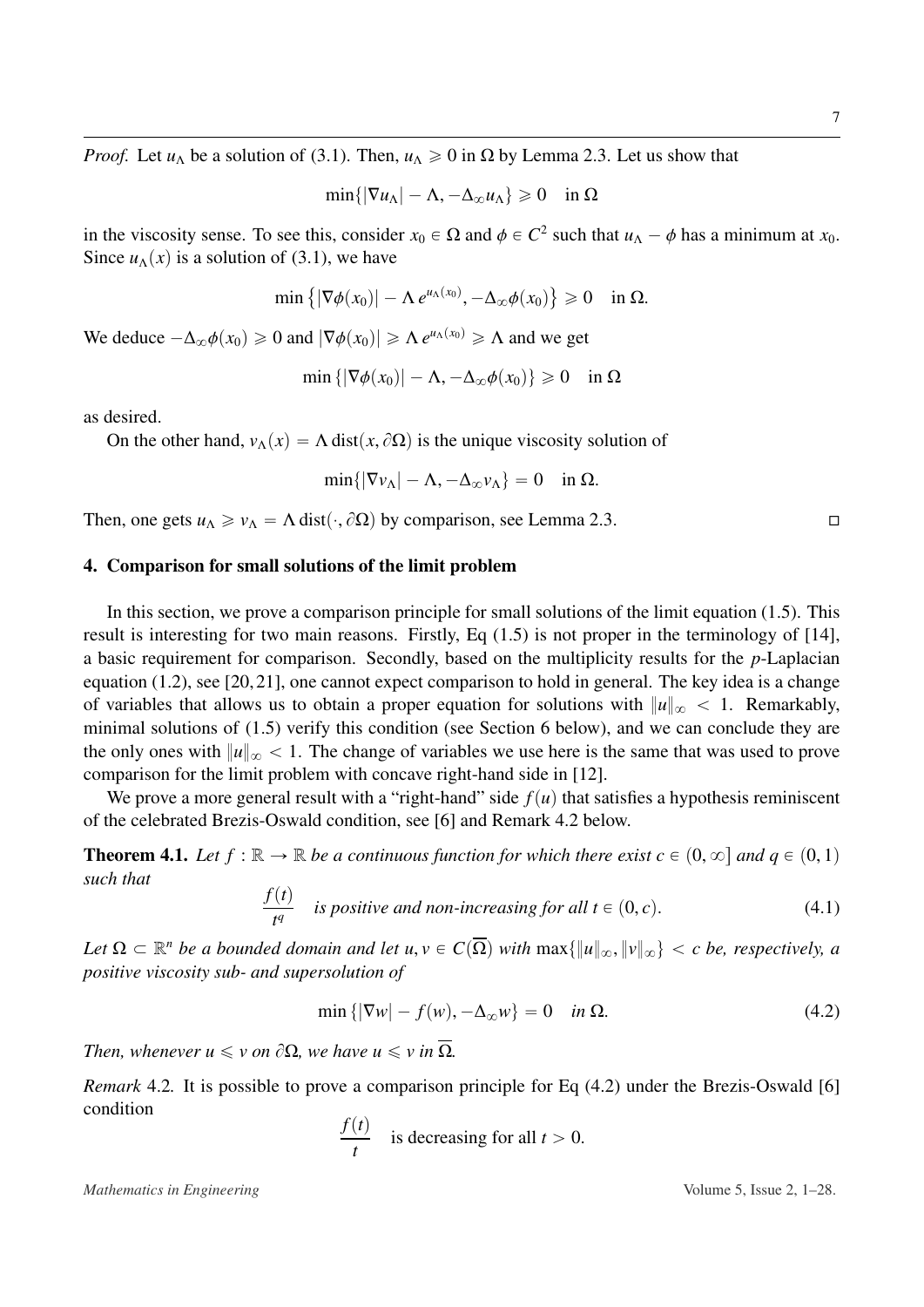Under this condition, the power-type change of variables used in [\[12\]](#page-27-14) and in the proof of Theorem [4.1](#page-7-3) no longer applies. Instead, we need a logarithmic change of variables, similarly to the comparison principle for the eigenvalue problem for the infinity Laplacian in [\[30\]](#page-28-4). However, a viscosity comparison principle obtained through a logarithmic change of variables requires that either the subor the supersolution are strictly positive in  $\overline{\Omega}$  and does not allow us to conclude uniqueness of solutions for the Dirichlet problem with homogeneous boundary data, which our result does.

Before going into the proof of Theorem [4.1,](#page-7-3) let us discuss an important consequence of Theorem [4.1,](#page-7-3) the uniqueness of "small" solutions of problem [\(3.1\)](#page-5-1).

<span id="page-8-0"></span>**Corollary 4.3.** Let  $\Omega \subset \mathbb{R}^n$  be a bounded domain. For every  $\Lambda > 0$ , the problem

<span id="page-8-1"></span>
$$
\begin{cases}\n\min \{ |\nabla u| - \Lambda e^u, -\Delta_{\infty} u \} = 0 & \text{in } \Omega, \\
u = 0 & \text{on } \partial \Omega,\n\end{cases}
$$
\n(4.3)

*has at most one viscosity solution with*  $||u||_{\infty} < 1$ *.* 

#

*Proof of Corollary [4.3.](#page-8-0)* Suppose for the sake of contradiction that there are two viscosity solutions, *u*, *v* of [\(4.3\)](#page-8-1) with max $\{\|u\|_{\infty}, \|v\|_{\infty}\}< 1$ . Notice that both *u* and *v* are strictly positive in  $\Omega$  by Proposition [3.2.](#page-6-2) In this case we have  $f(t) = \Lambda e^t$  and [\(4.1\)](#page-7-4) is satisfied with  $c = q$  for every  $q \in (0, 1)$ .<br>Then we can choose  $q \in (0, 1)$  such that  $\max_{\lambda} f \|u\| \leq \lambda$  and all the hypotheses of Then, we can choose  $q \in (0, 1)$  such that  $\max\{\|u\|_{\infty}, \|v\|_{\infty}\} < q < 1$ , and all the hypotheses of Theorem 4.1 are satisfied. Because  $u = v$  on  $\partial\Omega$ , we conclude  $u \equiv v$ . Theorem [4.1](#page-7-3) are satisfied. Because  $u = v$  on  $\partial\Omega$ , we conclude  $u \equiv v$ .

We devote the rest of the section to the proof of Theorem [4.1.](#page-7-3) In the next lemma we apply a change of variables to Eq [\(4.2\)](#page-7-2) to obtain a proper equation for small solutions.

<span id="page-8-3"></span>**Lemma 4.4.** Let  $q \in (0, 1)$  and let v be a positive viscosity supersolution (respectively, subsolution) of [\(4.2\)](#page-7-2) *in* Ω*. Then,*  $\tilde{v}(x) = v^{1-q}(x)$  *is a viscosity supersolution (subsolution) of* 

<span id="page-8-2"></span>
$$
\min\left\{|\nabla \tilde{w}(x)| - (1-q)\frac{f\left(\tilde{w}(x)^{\frac{1}{1-q}}\right)}{\tilde{w}(x)^{\frac{q}{1-q}}}, -\Delta_{\infty}\tilde{w}(x) - \frac{q}{1-q}\frac{|\nabla \tilde{w}(x)|^4}{\tilde{w}(x)}\right\} = 0\tag{4.4}
$$

*in every subdomain U compactly contained in* Ω*.*

*Proof.* Let  $\tilde{\phi} \in C^2(\Omega)$  touch  $\tilde{\nu}$  from below at  $x_0 \in \Omega$ . If we define  $\phi(x) = \tilde{\phi}(x)^{\frac{1}{1-q}}$ , then  $\phi$  touches *v* from below at  $x_0$ . Note that  $\phi(x)$  is  $C^2$  in a neighborhood of  $x_0$  since  $y > 0$  in O from below at *x*<sub>0</sub>. Note that  $\phi(x)$  is  $C^2$  in a neighborhood of *x*<sub>0</sub>, since  $v > 0$  in  $\Omega$  implies  $\tilde{\phi}(x) > 0$ <br>around *x*<sub>2</sub>. Then around  $x_0$ . Then

$$
\nabla \phi(x_0) = \frac{1}{1-q} \tilde{\phi}(x_0)^{\frac{q}{1-q}} \nabla \tilde{\phi}(x_0),
$$
  
\n
$$
D^2 \phi(x_0) = \frac{1}{1-q} \tilde{\phi}(x_0)^{\frac{q}{1-q}} D^2 \tilde{\phi}(x_0) + \frac{q}{(1-q)^2} \tilde{\phi}(x_0)^{\frac{2q-1}{1-q}} \nabla \tilde{\phi}(x_0) \otimes \nabla \tilde{\phi}(x_0).
$$

Because *v* is a viscosity supersolution of [\(4.2\)](#page-7-2) and  $\phi(x_0) = v(x_0) > 0$ , we have

$$
0 \leqslant \min \left\{ |\nabla \phi(x_0)| - f(\phi(x_0)), -\langle D^2 \phi(x_0) \nabla \phi(x_0), \nabla \phi(x_0) \rangle \right\}
$$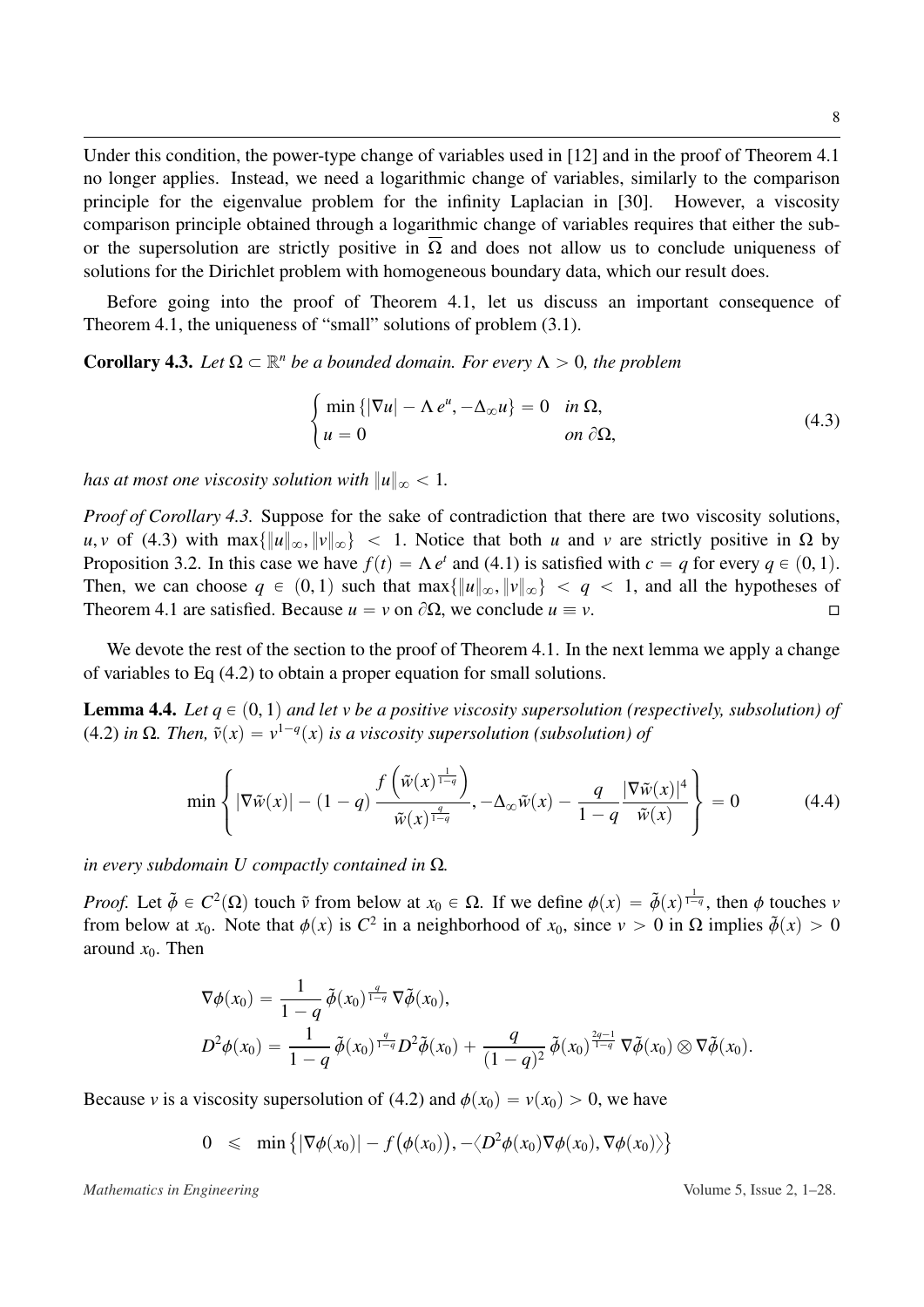$$
= \min \left\{ \frac{1}{1-q} \tilde{\phi}(x_0)^{\frac{q}{1-q}} \left( |\nabla \tilde{\phi}(x_0)| - (1-q) \frac{f\left(\tilde{\phi}(x_0)^{\frac{1}{1-q}}\right)}{\tilde{\phi}(x_0)^{\frac{q}{1-q}}} \right), \\ -\left(\frac{1}{1-q} \tilde{\phi}(x_0)^{\frac{q}{1-q}}\right)^3 \left( \Delta_{\infty} \tilde{\phi}(x_0) + \frac{q}{1-q} \frac{|\nabla \tilde{\phi}(x_0)|^4}{\tilde{\phi}(x_0)} \right) \right\}
$$

Therefore,

$$
\min\left\{\left|\nabla\tilde{\phi}(x_0)\right|-(1-q)\frac{f\left(\tilde{\phi}(x_0)^{\frac{1}{1-q}}\right)}{\tilde{\phi}(x_0)^{\frac{q}{1-q}}},-\Delta_{\infty}\tilde{\phi}(x_0)-\frac{q}{1-q}\frac{|\nabla\tilde{\phi}(x_0)|^4}{\tilde{\phi}(x_0)}\right\}\geq 0,
$$

¯

that is,  $\tilde{v}$  is a viscosity supersolution of [\(4.4\)](#page-8-2). The subsolution case is analogous.  $\Box$ 

 $\mathbf{r}$ 

Equation [\(4.4\)](#page-8-2) is given by the functional

$$
\mathcal{F}: \mathbb{R}^+ \times \mathbb{R}^n \times \mathcal{S}^n \longrightarrow \mathbb{R}
$$
  
 $(t, p, X) \longrightarrow \min \left\{ |p| - (1-q)f\left(t^{\frac{1}{1-q}}\right)t^{-\frac{q}{1-q}}, -\langle Xp, p \rangle - \frac{q}{1-q} \frac{|p|^4}{t} \right\},\$ 

which is degenerate elliptic and non-decreasing in *t* for  $0 < t < c^{1-q}$  by hypothesis [\(4.1\)](#page-7-4). Under these conditions, it is well-known (see [\[14,](#page-27-13) Section 5.C]) that it is possible to establish a comparison principle when the supersolution or the subsolution are strict. In the next lemma we show that we can find a perturbation of the supersolution that is a strict supersolution, see [\[12,](#page-27-14) [27,](#page-27-10) [30\]](#page-28-4) for related constructions.

<span id="page-9-3"></span>**Lemma 4.5.** *Consider a subdomain U compactly contained in*  $\Omega$ *, and*  $q \in (0, 1)$ *, c* > 0 *as in* [\(4.1\)](#page-7-4)*. Let*  $\tilde{v} > 0$  *with*  $\|\tilde{v}\|_{\infty} < c^{1-q}$  *be a viscosity supersolution of* [\(4.4\)](#page-8-2) *in U. Define* 

<span id="page-9-0"></span>
$$
\tilde{\nu}_{\epsilon}(x) = (1 + \epsilon)(\tilde{\nu}(x) + \epsilon). \tag{4.5}
$$

*Then,*  $\tilde{v}_{\epsilon} \to \tilde{v}$  *uniformly in*  $\overline{U}$  *as*  $\epsilon \to 0$ *, and for every*  $\epsilon > 0$  *small enough, there exists a positive constant*  $C = C(\epsilon, q, ||\tilde{v}||_{\infty})$  *such that* 

<span id="page-9-2"></span>
$$
\min\left\{|\nabla\tilde{v}_{\epsilon}(x)| - (1-q)\frac{f\left(\tilde{v}_{\epsilon}(x)^{\frac{1}{1-q}}\right)}{\tilde{v}_{\epsilon}(x)^{\frac{q}{1-q}}}, -\Delta_{\infty}\tilde{v}_{\epsilon}(x) - \frac{q}{1-q}\frac{|\nabla\tilde{v}_{\epsilon}(x)|^{4}}{\tilde{v}_{\epsilon}(x)}\right\} \geq C > 0 \quad \text{in } U,
$$
\n(4.6)

*in the viscosity sense, that is,*  $\tilde{v}_{\epsilon}$  *is a strict viscosity supersolution of* [\(4.4\)](#page-8-2) *in U with*  $\|\tilde{v}_{\epsilon}\|_{\infty} < c^{1-q}$ . *Proof.* Let  $\tilde{\phi}_{\epsilon} \in C^2$  touch  $\tilde{v}_{\epsilon}(x)$  from below at  $x_0 \in U$ . Define

$$
\tilde{\phi}(x) = \frac{1}{1+\epsilon} \, \tilde{\phi}_{\epsilon}(x) - \epsilon,
$$

which clearly touches  $\tilde{v}(x)$  from below at  $x_0$ . Then,

<span id="page-9-1"></span>
$$
\nabla \tilde{\phi}(x_0) = (1 + \epsilon)^{-1} \nabla \tilde{\phi}_{\epsilon}(x_0) \quad \text{and} \quad D^2 \tilde{\phi}(x_0) = (1 + \epsilon)^{-1} D^2 \tilde{\phi}_{\epsilon}(x_0). \tag{4.7}
$$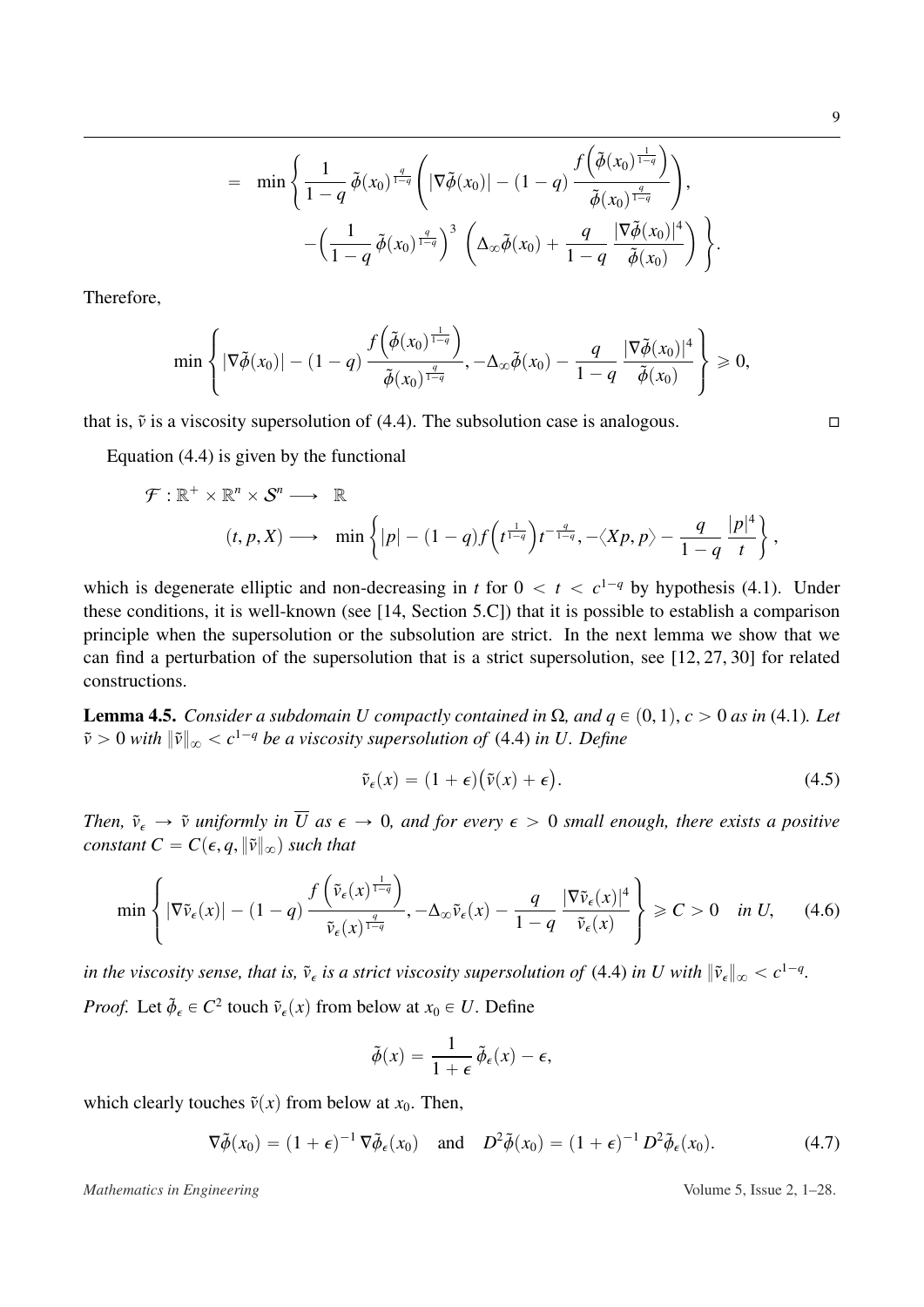Since  $\tilde{v}(x)$  is a viscosity supersolution of [\(4.4\)](#page-8-2) in *U*, we deduce

<span id="page-10-0"></span>
$$
|\nabla \tilde{\phi}(x_0)| \geqslant (1-q) \frac{f\left(\tilde{\nu}(x_0)^{\frac{1}{1-q}}\right)}{\tilde{\nu}(x_0)^{\frac{q}{1-q}}},
$$
\n
$$
(4.8)
$$

on a construction of the construction of the construction of the construction of the construction of the construction of the construction of the construction of the construction of the construction of the construction of

and

<span id="page-10-1"></span>
$$
-\langle D^2 \tilde{\phi}(x_0) \nabla \tilde{\phi}(x_0), \nabla \tilde{\phi}(x_0) \rangle - \frac{q}{1-q} \frac{|\nabla \tilde{\phi}(x_0)|^4}{\tilde{v}(x_0)} \geq 0.
$$
 (4.9)

**O** 

In the sequel we assume  $\epsilon$  small enough so that  $\|\tilde{v}\|_{\infty} < \|\tilde{v}_{\epsilon}\|_{\infty} = (1 + \epsilon)$ <br>(4.1) (4.5) (4.7) and (4.8) we obtain  $\|\tilde{v}\|_{\infty} + \epsilon$  $\langle c^{1-q}$ . Then, from [\(4.1\)](#page-7-4), [\(4.5\)](#page-9-0), [\(4.7\)](#page-9-1) and [\(4.8\)](#page-10-0), we obtain **O** on a construction of the construction of the construction of the construction of the construction of the construction of the construction of the construction of the construction of the construction of the construction of

<span id="page-10-2"></span>
$$
|\nabla \tilde{\phi}_{\epsilon}(x_0)| - (1-q) \frac{f\left(\tilde{\nu}_{\epsilon}(x_0)^{\frac{q}{1-q}}\right)}{\tilde{\nu}_{\epsilon}(x_0)^{\frac{q}{1-q}}} \\
\geq \epsilon (1-q) \frac{f\left(\tilde{\nu}(x_0)^{\frac{1}{1-q}}\right)}{\tilde{\nu}(x_0)^{\frac{q}{1-q}}} + (1-q) \left(\frac{f\left(\tilde{\nu}(x_0)^{\frac{1}{1-q}}\right)}{\tilde{\nu}(x_0)^{\frac{q}{1-q}}} - \frac{f\left(\tilde{\nu}_{\epsilon}(x_0)^{\frac{1}{1-q}}\right)}{\tilde{\nu}_{\epsilon}(x_0)^{\frac{q}{1-q}}}\right) \\
\geq \epsilon (1-q) \frac{f\left(\|\tilde{\nu}\|_{\infty}^{\frac{1}{1-q}}\right)}{\|\tilde{\nu}\|_{\infty}^{\frac{q}{1-q}}}.
$$
\n(4.10)

Similarly, from [\(4.1\)](#page-7-4), [\(4.5\)](#page-9-0), [\(4.7\)](#page-9-1), [\(4.8\)](#page-10-0), and [\(4.9\)](#page-10-1) we arrive at

<span id="page-10-3"></span>
$$
-\langle D^{2}\tilde{\phi}_{\epsilon}(x_{0})\nabla\tilde{\phi}_{\epsilon}(x_{0}), \nabla\tilde{\phi}_{\epsilon}(x_{0})\rangle - \frac{q}{1-q} \frac{|\nabla\tilde{\phi}_{\epsilon}(x_{0})|^{4}}{\tilde{\nu}_{\epsilon}(x_{0})}
$$
  
\n
$$
\geq (1+\epsilon)^{3} \frac{q}{1-q} \left(\frac{1}{\tilde{\nu}(x_{0})} - \frac{1}{\tilde{\nu}(x_{0}) + \epsilon}\right) |\nabla\tilde{\phi}(x_{0})|^{4}
$$
  
\n
$$
\geq \frac{\epsilon(1+\epsilon)^{3}q(1-q)^{3}}{\|\tilde{\nu}\|_{\infty}(\|\tilde{\nu}\|_{\infty}+\epsilon)} \left(\frac{f(\tilde{\nu}(x_{0})^{\frac{1}{1-q}})}{\tilde{\nu}(x_{0})^{\frac{q}{1-q}}}\right)^{4} \geq \frac{\epsilon(1+\epsilon)^{3}q(1-q)^{3}}{\|\tilde{\nu}\|_{\infty}(\|\tilde{\nu}\|_{\infty}+\epsilon)} \left(\frac{f(\|\tilde{\nu}\|_{\infty}^{\frac{1}{1-q}})}{\|\tilde{\nu}\|_{\infty}^{\frac{q}{1-q}}}\right)^{4}.
$$
\n
$$
(4.11)
$$

Finally, we get [\(4.6\)](#page-9-2) from [\(4.10\)](#page-10-2) and [\(4.11\)](#page-10-3) as desired, which concludes the proof.  $\square$ 

*Proof of Theorem [4.1.](#page-7-3)* Since  $u - v \in C(\overline{\Omega})$  and  $\overline{\Omega}$  is compact,  $u - v$  attains its maximum in  $\overline{\Omega}$ . Suppose, for the sake of contradiction, that  $\max_{\overline{\Omega}} (u - v) > 0$ . Let

$$
\tilde{u}(x) = u(x)^{1-q}, \qquad \tilde{v}(x) = v(x)^{1-q},
$$

and define  $\tilde{v}_{\epsilon}(x)$  as in [\(4.5\)](#page-9-0). Notice that  $u - v \le 0$  on  $\partial \Omega$  gives

$$
\tilde{u} - \tilde{v}_{\epsilon} = \tilde{u} - (1 + \epsilon)\tilde{v} - (1 + \epsilon)\epsilon < 0 \quad \text{on } \partial\Omega.
$$

Moreover, by uniform convergence, we have  $\max_{\Omega} (\tilde{u} - \tilde{v}_{\epsilon}) > 0$  for  $\epsilon$  small enough. Therefore, we can fix  $\epsilon > 0$  small as in Lemma 4.5 for the rest of the proof and assume there exists *II* connactly can fix  $\epsilon > 0$  small as in Lemma [4.5](#page-9-3) for the rest of the proof and assume there exists *U* compactly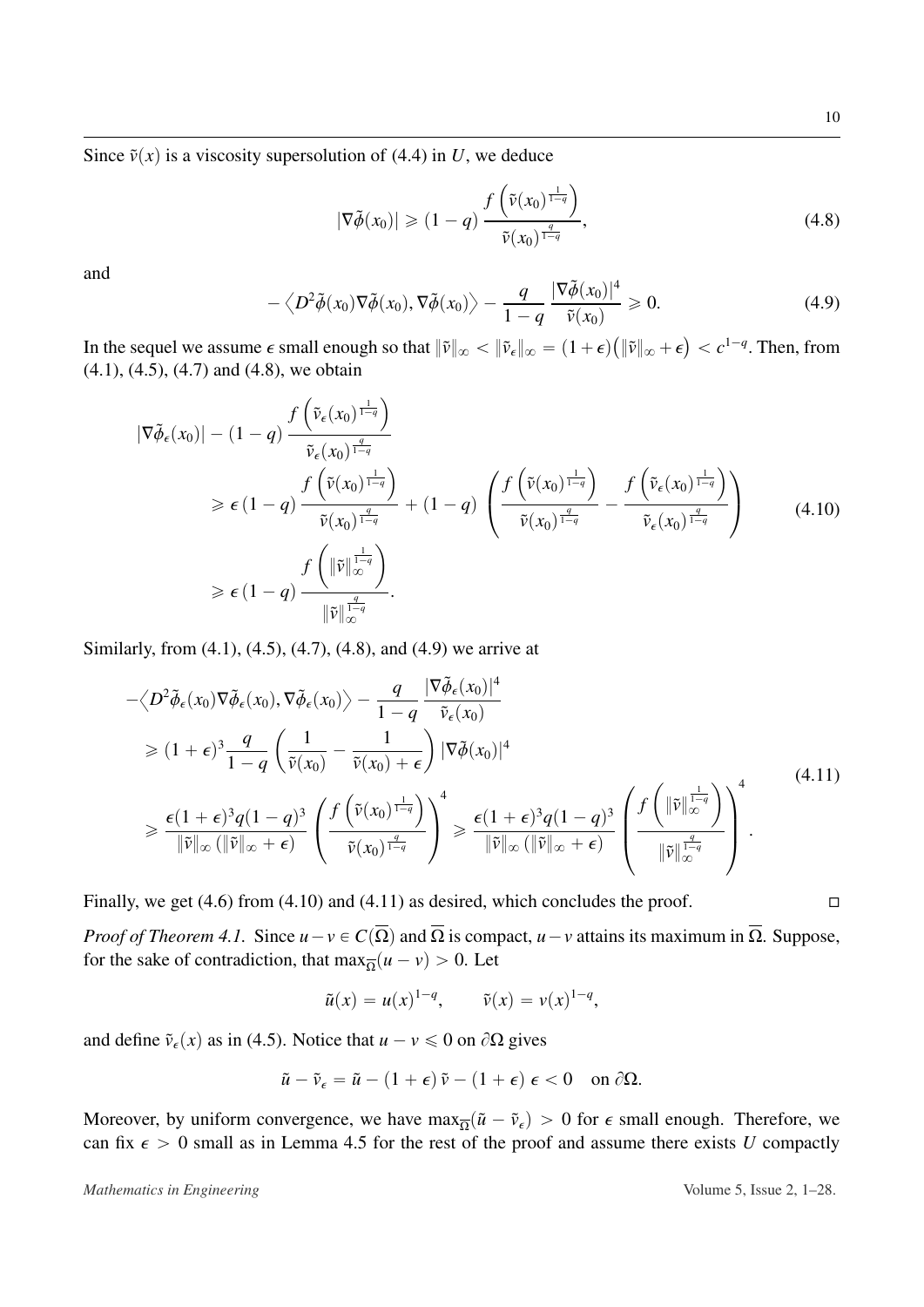contained in  $\Omega$  that contains all maximum points of  $\tilde{u} - \tilde{v}_{\epsilon}$ . We have proved in Lemmas [4.4](#page-8-3) and [4.5](#page-9-3) that  $\tilde{u}$  and  $\tilde{v}_{\epsilon}$  are, respectively, a viscosity subsolution and strict supersolution of [\(4.4\)](#page-8-2) in *U*.

For every  $\tau > 0$ , let  $(x_{\tau}, y_{\tau})$  be a maximum point of  $\tilde{u}(x) - \tilde{v}_{\epsilon}(y) - \frac{\tau}{2}|x - y|^2$  in  $\overline{\Omega} \times \overline{\Omega}$ . By the compactness of  $\overline{\Omega}$ , we can assume that  $x_{\tau} \to \hat{x}$  as  $\tau \to \infty$  for some  $\hat{x} \in \overline{\Omega}$  (notice that also  $y_{\tau} \to \hat{x}$ ). Then, [\[14,](#page-27-13) Proposition 3.7] implies that  $\hat{x}$  is a maximum point of  $\tilde{u} - \tilde{v}_{\epsilon}$  and, therefore, an interior point of *U*. We also have that

$$
\lim_{\tau\to\infty}\left(\tilde{u}(x_{\tau})-\tilde{v}_{\epsilon}(y_{\tau})-\frac{\tau}{2}|x_{\tau}-y_{\tau}|^2\right)=\tilde{u}(\hat{x})-\tilde{v}_{\epsilon}(\hat{x})>0,
$$

and, consequently, both  $x<sub>\tau</sub>$  and  $y<sub>\tau</sub>$  are interior points of *U* for  $\tau$  large enough and

 $\mathbf{r}$ 

<span id="page-11-1"></span>
$$
\tilde{u}(x_{\tau}) - \tilde{v}_{\epsilon}(y_{\tau}) - \frac{\tau}{2}|x_{\tau} - y_{\tau}|^2 > 0.
$$
\n(4.12)

The definition of viscosity solution and the maximum principle for semicontinuous functions, see [\[14\]](#page-27-13), imply that there exist symmetric matrices  $X_{\tau}$ ,  $Y_{\tau}$  with  $X_{\tau} \leq Y_{\tau}$  such that

$$
\min\left\{\tau\left|x_{\tau}-y_{\tau}\right|-(1-q)\frac{f\left(\tilde{u}(x_{\tau})^{\frac{1}{1-q}}\right)}{\tilde{u}(x_{\tau})^{\frac{q}{1-q}}},-\tau^{2}\langle X_{\tau}(x_{\tau}-y_{\tau}), (x_{\tau}-y_{\tau})\rangle-\frac{q}{1-q}\frac{\tau^{4}|x_{\tau}-y_{\tau}|^{4}}{\tilde{u}(x_{\tau})}\right\}\leq 0,
$$

¯

and

$$
\min\left\{\tau\left|x_{\tau}-y_{\tau}\right|-(1-q)\frac{f\left(\tilde{v}_{\epsilon}(y_{\tau})^{\frac{1}{1-q}}\right)}{\tilde{v}_{\epsilon}(y_{\tau})^{\frac{q}{1-q}}},\\-\tau^{2}\langle Y_{\tau}(x_{\tau}-y_{\tau}), (x_{\tau}-y_{\tau})\rangle-\frac{q}{1-q}\frac{\tau^{4}|x_{\tau}-y_{\tau}|^{4}}{\tilde{v}_{\epsilon}(y_{\tau})}\right\}\geq C(\epsilon, q, \|\tilde{v}\|_{\infty})>0.
$$

Subtracting both equations, we get

<span id="page-11-0"></span>
$$
0 < C(\epsilon, q, \|\tilde{v}\|_{\infty}) \le \min\left\{\tau |x_{\tau} - y_{\tau}| - (1 - q) \frac{f(\tilde{v}_{\epsilon}(y_{\tau})^{\frac{1}{1-q}})}{\tilde{v}_{\epsilon}(y_{\tau})^{\frac{q}{1-q}}}, -\tau^{2} \langle Y_{\tau}(x_{\tau} - y_{\tau}), (x_{\tau} - y_{\tau}) \rangle - \frac{q}{1-q} \frac{\tau^{4} |x_{\tau} - y_{\tau}|^{4}}{\tilde{v}_{\epsilon}(y_{\tau})}\right\}
$$
(4.13)  

$$
-\min\left\{\tau |x_{\tau} - y_{\tau}| - (1 - q) \frac{f(\tilde{u}(x_{\tau})^{\frac{1}{1-q}})}{\tilde{u}(x_{\tau})^{\frac{q}{1-q}}}, -\tau^{2} \langle X_{\tau}(x_{\tau} - y_{\tau}), (x_{\tau} - y_{\tau}) \rangle - \frac{q}{1-q} \frac{\tau^{4} |x_{\tau} - y_{\tau}|^{4}}{\tilde{u}(x_{\tau})}\right\}.
$$
(4.14)

 $\mathcal{L}$ 

¯

We consider four cases, depending on the values where the minima in  $(4.13)$  and  $(4.14)$  are attained. In all cases we obtain a contradiction using that  $X_\tau \leq Y_\tau$  and  $\tilde{\nu}_\epsilon(y_\tau) \leq \tilde{u}(x_\tau)$ , which follows from [\(4.12\)](#page-11-1).

*Mathematics in Engineering*  $\blacksquare$  2.1–28.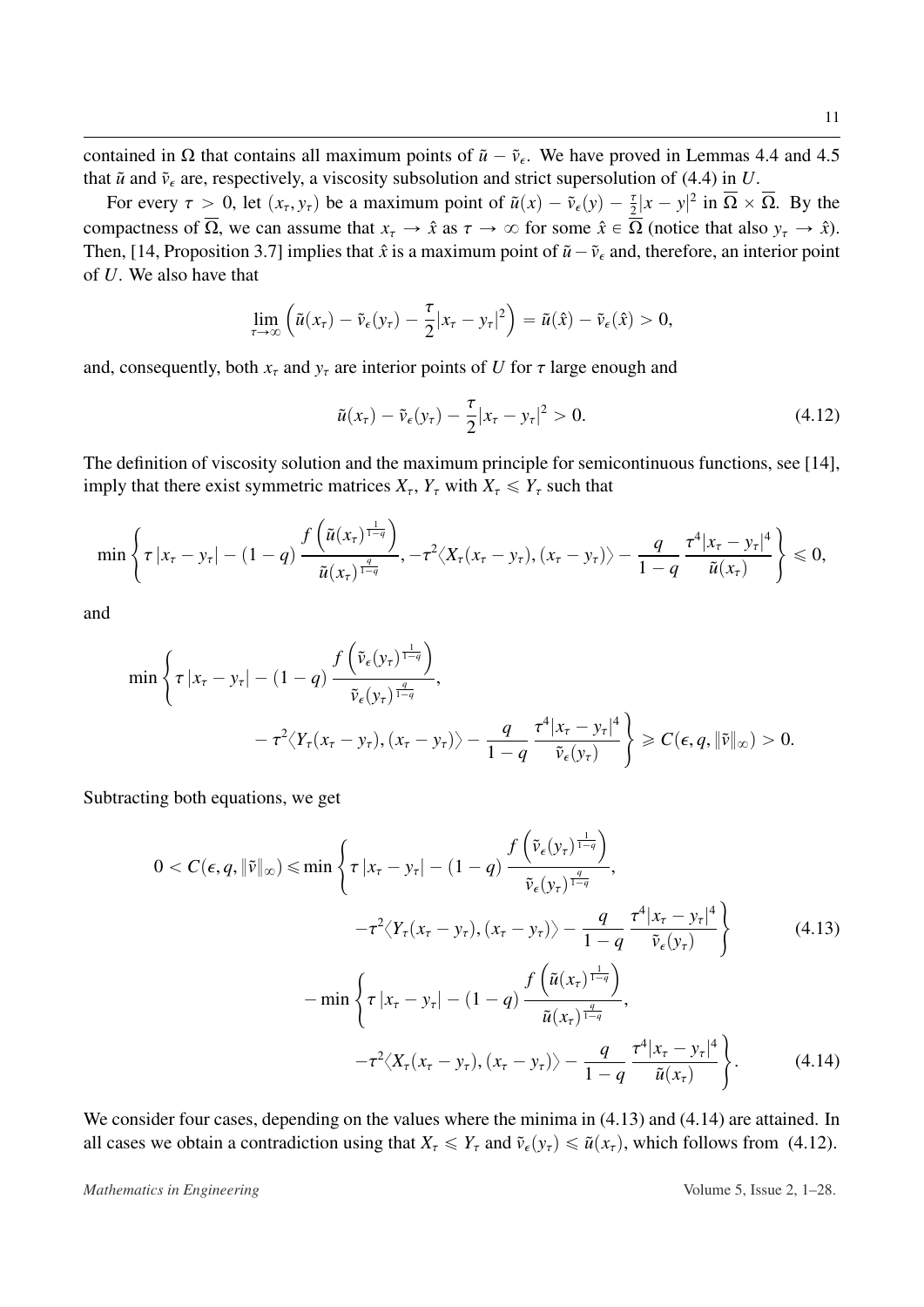1) Both minima are attained by the first terms and [\(4.1\)](#page-7-4) implies a contradiction, i.e.,

$$
0 < C(\epsilon, q, \|\tilde{v}\|_{\infty}) \leq (1-q) \left( \frac{f\left(\tilde{u}(x_{\tau})^{\frac{1}{1-q}}\right)}{\tilde{u}(x_{\tau})^{\frac{q}{1-q}}} - \frac{f\left(\tilde{v}_{\epsilon}(y_{\tau})^{\frac{1}{1-q}}\right)}{\tilde{v}_{\epsilon}(y_{\tau})^{\frac{q}{1-q}}} \right) \leq 0.
$$

2) Both minima are attained by the second terms. Then,

$$
0 < C(\epsilon, q, \|\tilde{v}\|_{\infty})
$$
  
\$\leqslant -\tau^2 \big\langle (Y\_{\tau} - X\_{\tau})(x\_{\tau} - y\_{\tau}), (x\_{\tau} - y\_{\tau}) \big\rangle + \frac{q}{1-q} \tau^4 |x\_{\tau} - y\_{\tau}|^4 \left( \frac{1}{\tilde{u}(x\_{\tau})} - \frac{1}{\tilde{v}\_{\epsilon}(y\_{\tau})} \right) \leqslant 0\$,

a contradiction.

3) The minima in [\(4.13\)](#page-11-0) and [\(4.14\)](#page-11-0) are attained by the second and first term, respectively. This case can be reduced to case (1) above and we again obtain a contradiction. Namely,

$$
0 < C(\epsilon, q, \|\tilde{v}\|_{\infty}) \leqslant -\tau^2 \langle Y_{\tau}(x_{\tau} - y_{\tau}), (x_{\tau} - y_{\tau}) \rangle - \frac{q}{1 - q} \frac{\tau^4 |x_{\tau} - y_{\tau}|^4}{\tilde{v}_{\epsilon}(y_{\tau})}
$$
\n
$$
-\tau |x_{\tau} - y_{\tau}| + (1 - q) \frac{f\left(\tilde{u}(x_{\tau})^{\frac{1}{1 - q}}\right)}{\tilde{u}(x_{\tau})^{\frac{q}{1 - q}}}
$$
\n
$$
\leqslant (1 - q) \left( \frac{f\left(\tilde{u}(x_{\tau})^{\frac{1}{1 - q}}\right)}{\tilde{u}(x_{\tau})^{\frac{q}{1 - q}}} - \frac{f\left(\tilde{v}_{\epsilon}(y_{\tau})^{\frac{1}{1 - q}}\right)}{\tilde{v}_{\epsilon}(y_{\tau})^{\frac{q}{1 - q}}} \right) \leqslant 0.
$$

4) Finally, if the minima in [\(4.13\)](#page-11-0) and [\(4.14\)](#page-11-0) are respectively attained by the first and second term, we obtain a contradiction as in case (2) above, i.e.,  $\ddot{\phantom{a}}$ ¯

$$
0 < C(\epsilon, q, \|\tilde{v}\|_{\infty}) \leq \tau |x_{\tau} - y_{\tau}| - (1 - q) \frac{f\left(\tilde{v}_{\epsilon}(y_{\tau})^{\frac{1}{1-q}}\right)}{\tilde{v}_{\epsilon}(y_{\tau})^{\frac{q}{1-q}}} \\
+ \tau^2 \langle X_{\tau}(x_{\tau} - y_{\tau}), (x_{\tau} - y_{\tau}) \rangle + \frac{q}{1-q} \frac{\tau^4 |x_{\tau} - y_{\tau}|^4}{\tilde{u}(x_{\tau})} \\
\leqslant -\tau^2 \langle (Y_{\tau} - X_{\tau})(x_{\tau} - y_{\tau}), (x_{\tau} - y_{\tau}) \rangle + \frac{q}{1-q} \tau^4 |x_{\tau} - y_{\tau}|^4 \left(\frac{1}{\tilde{u}(x_{\tau})} - \frac{1}{\tilde{v}_{\epsilon}(y_{\tau})}\right) \leqslant 0.
$$

Since all the alternatives lead to a contradiction, the proof is complete.  $\Box$ 

#### <span id="page-12-0"></span>5. Non-existence of solutions with large  $\Lambda$  for the limit problem

We show here that due to the structure of the limit problem [\(3.1\)](#page-5-1), there exists a threshold  $\Lambda_{\text{max}}$ beyond which the problem has no solutions.

<span id="page-12-2"></span>**Proposition 5.1.** Let  $\Omega \subset \mathbb{R}^n$  be a bounded domain. Problem [\(3.1\)](#page-5-1) has no solutions for  $\Lambda > \Lambda_{\text{max}}$ , *where*

<span id="page-12-1"></span>
$$
\Lambda_{\text{max}} = e^{-1} \Lambda_1(\Omega), \tag{5.1}
$$

 $and \ \Lambda_1(\Omega) = \|\text{dist}(\cdot, \partial \Omega)\|_{\infty}^{-1}$  is the first  $\infty$ -eigenvalue, see [\[30\]](#page-28-4).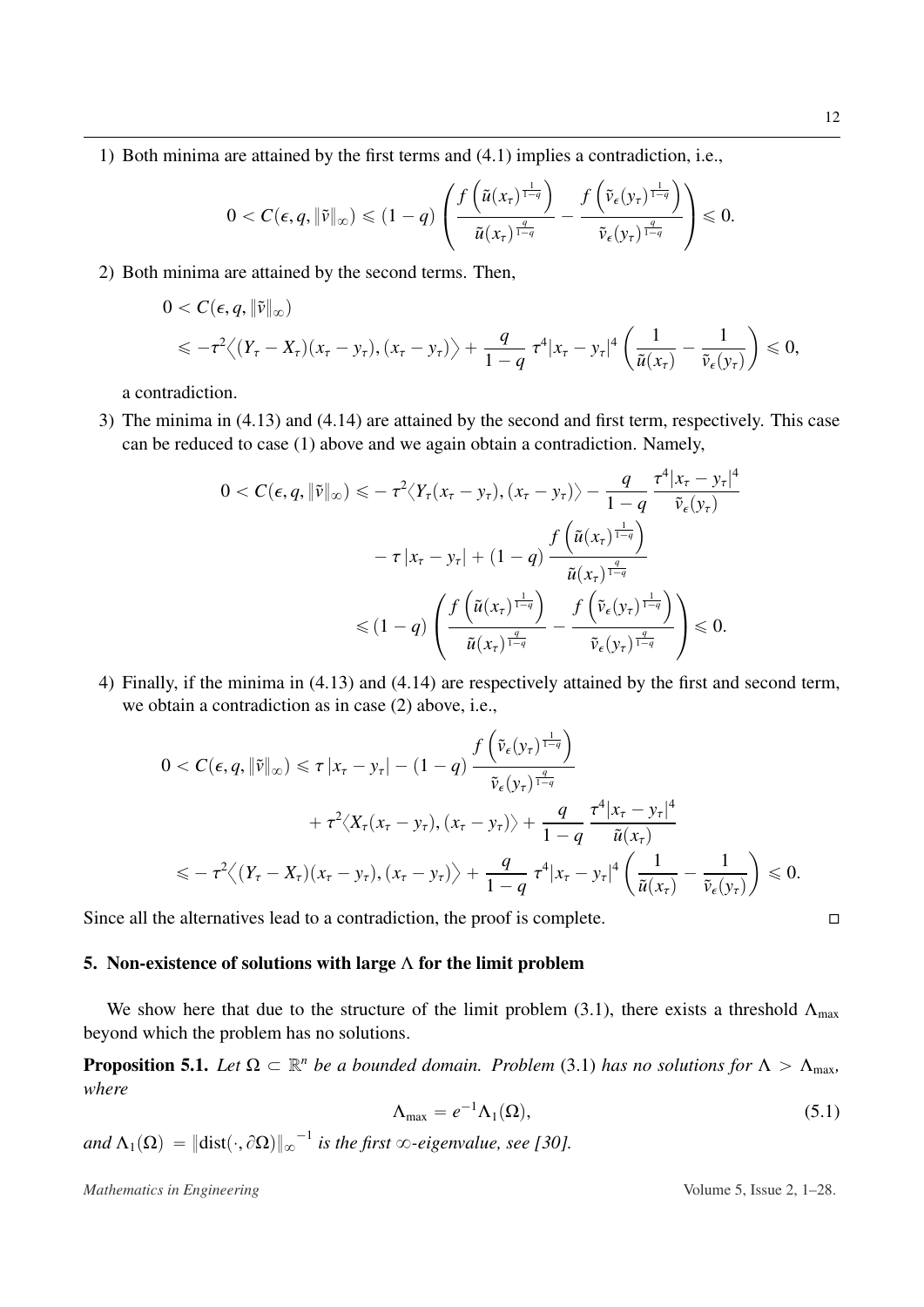*Proof.* Define  $\mu = \Lambda_1(\Omega) + \epsilon$  with  $\epsilon > 0$ . Suppose for contradiction that problem [\(3.1\)](#page-5-1) has a solution *u*<sub>Λ</sub> for some  $\Lambda > e^{-1}\mu$ .<br>First we are going

First we are going to use this  $u_\Lambda$  to construct a supersolution to the eigenvalue problem with parameter  $\mu$ . More precisely, we are going to show that

<span id="page-13-0"></span>
$$
\min\left\{|\nabla u_{\Lambda}| - \mu u_{\Lambda}, -\Delta_{\infty} u_{\Lambda}\right\} \geq 0 \quad \text{in } \Omega \tag{5.2}
$$

**(A)** 

in the viscosity sense. To this aim, let  $x_0 \in \Omega$  and  $\phi \in C^2$  such that  $u_\Lambda - \phi$  has a minimum in  $x_0$ . Since  $u_\Lambda(x)$  is a solution of problem (3.1) we have  $u<sub>A</sub>(x)$  is a solution of problem [\(3.1\)](#page-5-1) we have

$$
\min\left\{|\nabla \phi(x_0)| - \Lambda e^{u_\Lambda(x_0)}, -\Delta_\infty \phi(x_0)\right\} \geq 0 \quad \text{in } \Omega.
$$

We deduce that  $-\Delta_{\infty}\phi(x_0) \ge 0$  and  $|\nabla \phi(x_0)| \ge \Lambda e^{\mu(\chi_0)}$ . Hence,

$$
|\nabla \phi(x_0)| - \mu u_\Lambda(x_0) \geq \Lambda e^{u_\Lambda(x_0)} - \mu u_\Lambda(x_0).
$$

To deduce [\(5.2\)](#page-13-0) it is enough to show that

$$
\min_{t \in \mathbb{R}} \Phi_{\Lambda}(t) \geq 0 \quad \text{where} \quad \Phi_{\Lambda}(t) = \Lambda e^t - \mu t.
$$

It is elementary to check that the function  $\Phi_{\Lambda}$  is convex and has a unique minimum point at  $t_{\min}$  =  $\log(\mu \Lambda^{-1})$ . Notice that  $\lim_{t \to \pm \infty} \Phi_{\Lambda}(t) = +\infty$ , and hence  $t_{\min}$  is a global minimum. Then, it is easy to check that  $\Lambda > e^{-1} \mu$  implies  $\Phi_{\Lambda}(t) > 0$ check that  $\Lambda > e^{-1}\mu$  implies  $\Phi_{\Lambda}(t_{\rm min}) \ge 0$ .<br>Next, we notice that any first  $\infty$ -eigen

Next, we notice that any first  $\infty$ -eigenfunction is a subsolution of the eigenvalue problem with parameter  $\mu$ . So, let *v* be a first  $\infty$ -eigenfunction, that is, a solution of

$$
\begin{cases}\n\min \{ |\nabla v| - \Lambda_1(\Omega) v, -\Delta_\infty v \} = 0 & \text{in } \Omega, \\
v > 0 & \text{in } \Omega \\
v = 0 & \text{on } \partial\Omega\n\end{cases}
$$

normalized in such a way that  $||v||_{\infty} < e^{-1}$ . Clearly, by definition of  $\mu$ ,

$$
\min\left\{|\nabla v| - \mu v, -\Delta_{\infty} v\right\} \leq 0 \quad \text{in } \Omega.
$$

Now, we have to show that  $u_\Lambda$  and *v* are ordered, namely, that  $0 < v \le u_\Lambda$  in Ω. Indeed, using that  $||v||_{\infty} < e^{-1}$  and  $\Lambda_1(\Omega) < \mu < \Lambda e$ , it is easy to see that

$$
\min\big\{|\nabla\nu|-\Lambda,-\Delta_\infty\nu\big\}\leqslant 0\quad\text{in }\Omega,
$$

and using that  $e^{u_A(x)} \ge 1$  in  $\Omega$  one gets

$$
\min\left\{|\nabla u_{\Lambda}| - \Lambda, -\Delta_{\infty} u_{\Lambda}\right\} \geq 0 \quad \text{in } \Omega.
$$

(

As  $v = u_\Lambda = 0$  on  $\partial\Omega$ , we get  $0 < v \leq u_\Lambda$  by comparison, see Lemma [2.3.](#page-4-1)

So far, we have a subsolution *v* and a supersolution  $u<sub>Λ</sub>$  of the eigenvalue problem

<span id="page-13-1"></span>
$$
\min\left\{|\nabla w| - \mu w, -\Delta_{\infty} w\right\} = 0 \quad \text{in } \Omega \tag{5.3}
$$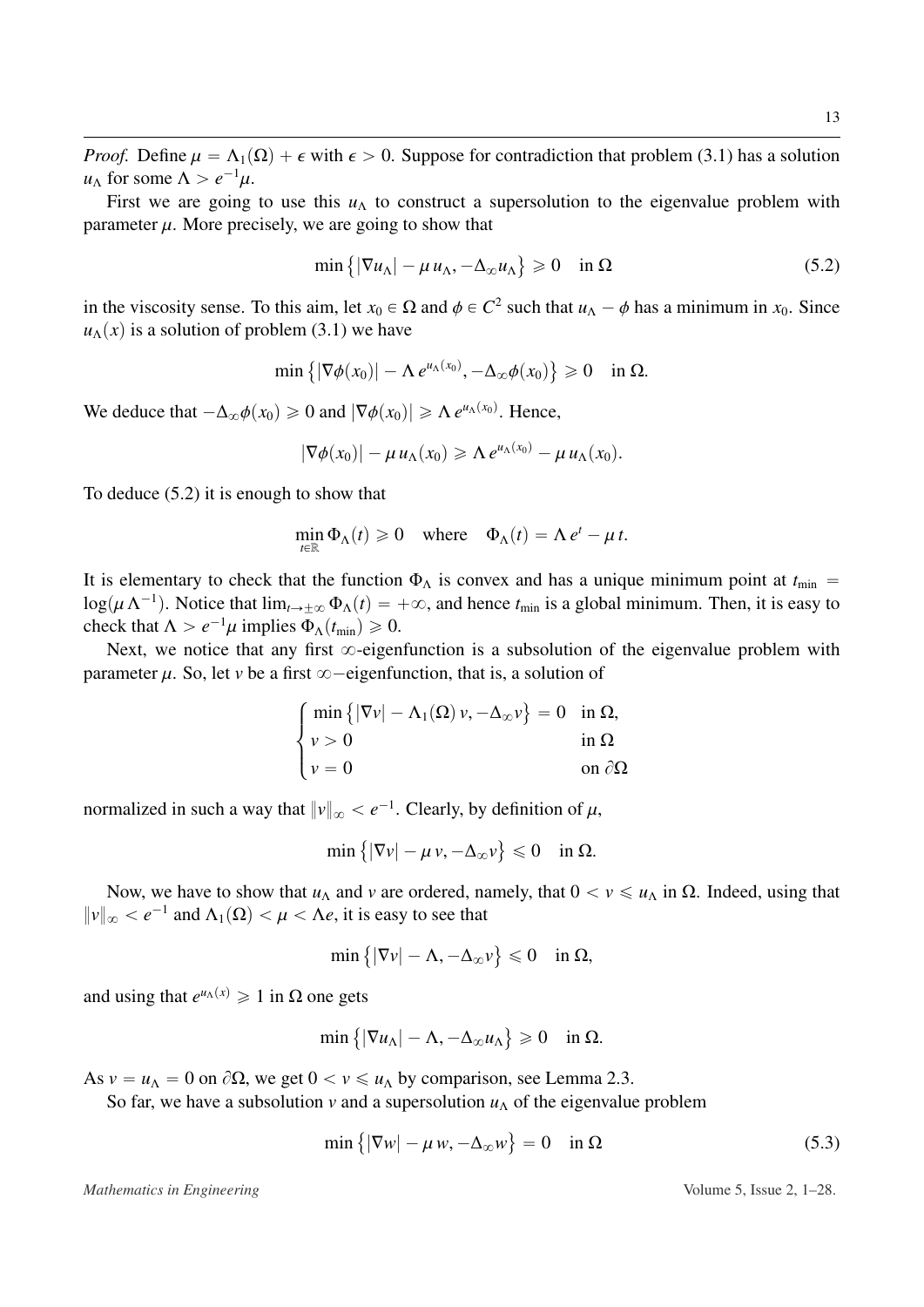which verify  $0 < v \leq u_\Lambda$ . Next we claim that it is possible to construct a solution of [\(5.3\)](#page-13-1) iterating between *v* and  $u_\Lambda$ . The argument finishes noticing that we have constructed a positive  $\infty$ —eigenfunction associated to  $\mu = \Lambda_1 + \epsilon$ , which is a contradiction with the fact that  $\Lambda_1$  is isolated (see [\[29,](#page-28-11) Theorem 8.1] and [\[30,](#page-28-4) Theorem 3.1]). Since the argument above works for every  $\epsilon > 0$ , we conclude that there is no solution of [\(3.1\)](#page-5-1) for  $\Lambda > \Lambda_{\text{max}}$ .

We conclude by proving the claim. First, define  $w_1(x)$ , viscosity solution of

#

$$
\begin{cases} \min\left\{ |\nabla w_1| - \mu v, -\Delta_{\infty} w_1 \right\} = 0 & \text{in } \Omega \\ w_1 = 0 & \text{on } \partial \Omega. \end{cases}
$$

To prove that such a  $w_1$  exists, notice that  $v$  is a subsolution of the problem and that  $u_\Lambda$  is a supersolution, since, from [\(5.2\)](#page-13-0) and  $v \le u_{\Lambda}$  we deduce

$$
\min\left\{|\nabla u_{\Lambda}| - \mu v, -\Delta_{\infty} u_{\Lambda}\right\} \geqslant 0.
$$

(

Then, we can apply the comparison principle in Lemma [2.3](#page-4-1) as above and apply the Perron method (  $[14,$  Theorem 4.1]), to get a unique  $w_1$  such that

$$
v\leqslant w_1\leqslant u_\Lambda\quad\text{in }\Omega.
$$

Then, we define  $w_2$ , the solution of #

$$
\begin{cases} \min\left\{ |\nabla w_2| - \mu w_1, -\Delta_{\infty} w_2 \right\} = 0 & \text{in } \Omega \\ w_2 = 0 & \text{on } \partial \Omega. \end{cases}
$$

In this case,  $w_1$  is a subsolution and  $u_\Lambda$  is a supersolution, since

$$
\min\left\{|\nabla w_1| - \mu v, -\Delta_{\infty} w_1\right\} = 0 \quad \Rightarrow \quad \min\left\{|\nabla w_1| - \mu w_1, -\Delta_{\infty} w_1\right\} \leq 0,
$$

while

$$
\min\left\{|\nabla u_{\Lambda}| - \mu u_{\Lambda}, -\Delta_{\infty} u_{\Lambda}\right\} \geq 0 \quad \Rightarrow \quad \min\left\{|\nabla u_{\Lambda}| - \mu w_1, -\Delta_{\infty} u_{\Lambda}\right\} \geq 0.
$$

As  $w_1 = u_\Lambda = 0$  on  $\partial\Omega$ , by comparison and the Perron method, we obtain that there exists a unique  $w_2$ satisfying

$$
v\leqslant w_1\leqslant w_2\leqslant u_\Lambda\quad\text{in }\Omega.
$$

Iterating this procedure, we construct a non-decreasing sequence

#

$$
v \leqslant w_1 \leqslant w_2 \leqslant \ldots \leqslant w_{k-1} \leqslant w_k \leqslant u_\Lambda
$$

of solutions of

<span id="page-14-0"></span>
$$
\begin{cases}\n\min\left\{|\nabla w_k| - \mu w_{k-1}, -\Delta_{\infty} w_k\right\} = 0 & \text{in } \Omega \\
w_k = 0 & \text{on } \partial\Omega.\n\end{cases}
$$
\n(5.4)

Notice that  $||w_k||_{\infty}$  is uniformly bounded by construction. On the other hand, as  $-\Delta_{\infty} w_k ≥ 0$  in Ω, we have (see [\[34,](#page-28-12) [35\]](#page-28-7) and also [\[28\]](#page-28-13) for a related construction) that

$$
|\nabla w_k(x)| \leq \frac{w_k(x)}{\text{dist}(x, \partial \Omega)} \leq \frac{u_\Lambda(x)}{\text{dist}(x, \partial \Omega)} \quad \text{a.e. } x \in \Omega,
$$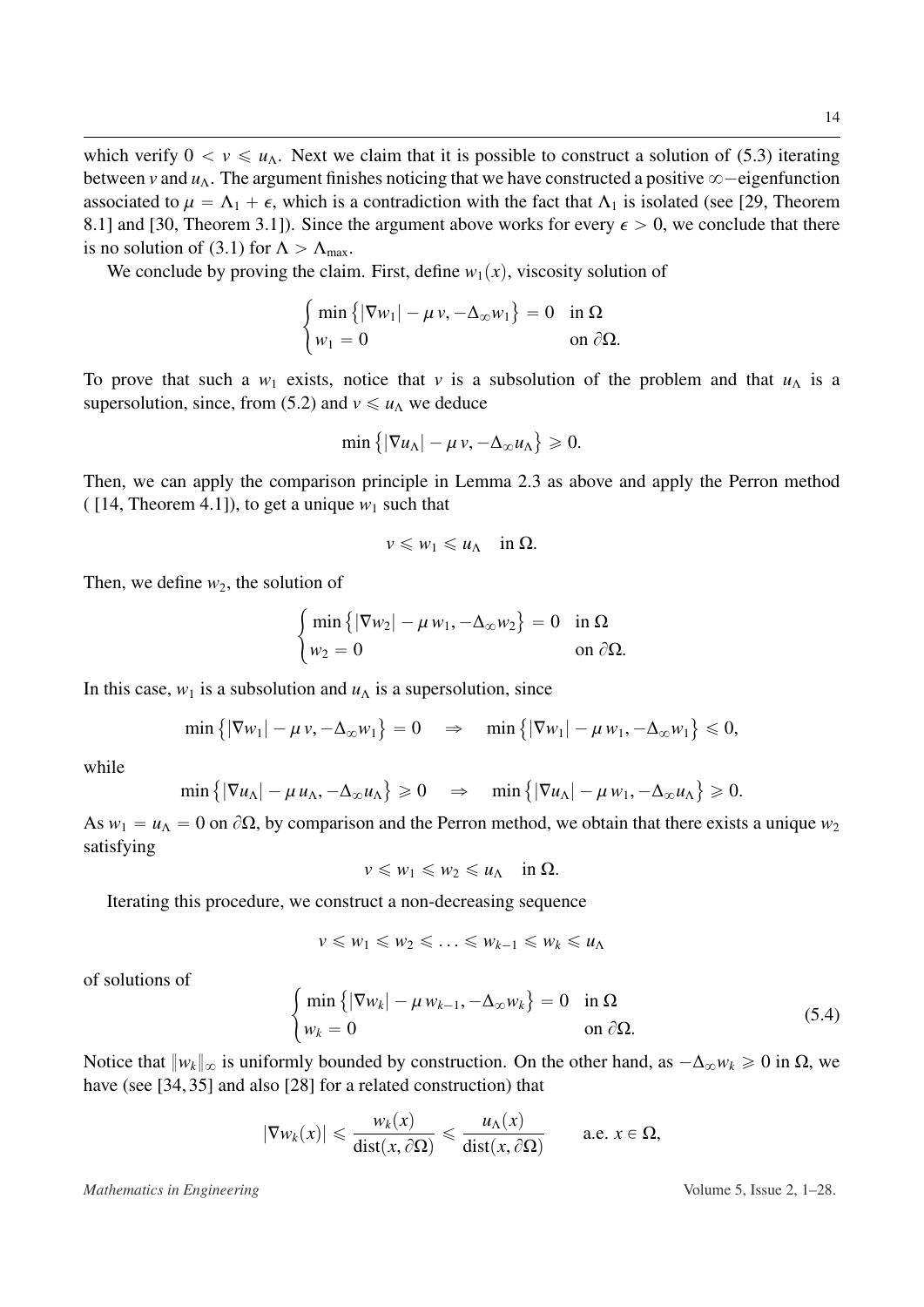for all  $k > 1$ . From there, both  $||w_k||_{\infty}$  and  $||\nabla w_k||_{\infty}$  are uniformly bounded in compact subsets of  $\Omega$ . We observe that *v*, *u*<sub>Λ</sub> are barriers in  $\partial\Omega$  for each *w<sub>k</sub>*. Hence by the Ascoli-Arzela theorem and the monotonicity of the sequence *by* the whole sequence converges uniformly in O to some  $w \in C(\Omega)$ monotonicity of the sequence  $\{w_k\}$ , the whole sequence converges uniformly in  $\Omega$  to some  $w \in C(\Omega)$ which verifies  $w = 0$  on  $\partial\Omega$ . Then, we can take limits in the viscosity sense in [\(5.4\)](#page-14-0) and obtain that the limit *w* is a viscosity solution of [\(5.3\)](#page-13-1), which proves the claim.

### <span id="page-15-0"></span>6. Existence of a branch of minimal solutions for the limit problem

#

In this section we show that for every  $\Lambda \in (0, \Lambda_{\text{max}}]$  there is a minimal solution of the problem

<span id="page-15-1"></span>
$$
\begin{cases} \min\left\{ |\nabla u| - \Lambda e^u, -\Delta_{\infty} u \right\} = 0 & \text{in } \Omega, \\ u = 0 & \text{on } \partial \Omega. \end{cases}
$$
 (6.1)

The proof is based on the ideas in [\[20\]](#page-27-4), although our construction is different in order to take advantage of Corollary [4.3,](#page-8-0) our result of uniqueness for small solutions (the construction in [\[20\]](#page-27-4) would only allow us to conclude that the minimal solution satisfies  $||u||_{\infty} \le ||u_{\Lambda_{\max}}||_{\infty} = 1$ , and Corollary [4.3](#page-8-0) requires a strict inequality).

<span id="page-15-5"></span>**Theorem 6.1.** Let  $\Omega \subset \mathbb{R}^n$  be a bounded domain. Then, problem [\(6.1\)](#page-15-1) has a minimal solution  $u_\Lambda$  for *every*  $\Lambda \in (0, \Lambda_{\text{max}}]$ *, where*  $\Lambda_{\text{max}}$  *is given by* [\(5.1\)](#page-12-1)*. Moreover,* 

*1) We have the estimate*

$$
\Lambda \operatorname{dist}(x, \partial \Omega) \leq u_{\Lambda}(x) \leq e \Lambda \operatorname{dist}(x, \partial \Omega).
$$

*In particular,*  $||u_\Lambda||_\infty \leqslant e\Lambda \Lambda_1(\Omega)^{-1} < 1$  *for*  $\Lambda \in (0, \Lambda_{\max})$ *.* 

- *2) For every*  $\Lambda \in (0, \Lambda_{\text{max}})$ *, u*<sub> $\Lambda$ </sub> *is the only solution of* [\(6.1\)](#page-15-1) *with*  $||u||_{\infty} < 1$ *.*
- *3)* The branch of minimal solutions is a non-decreasing continuum, in the sense that if  $0 < \Lambda <$  $\Upsilon < \Lambda_{\text{max}}$ , then  $u_{\Lambda} \leq u_{\Upsilon}$  and whenever  $\Upsilon \to \Lambda \in (0, \Lambda_{\text{max}})$ , then  $u_{\Upsilon} \to u_{\Lambda}$  uniformly.

*Proof.* 1) Let *u* and  $\overline{u}$  be the unique viscosity solutions of

<span id="page-15-2"></span>
$$
\begin{cases} \min\left\{ |\nabla \underline{u}| - \Lambda, -\Delta_{\infty} \underline{u} \right\} = 0 & \text{in } \Omega \\ \underline{u} = 0 & \text{on } \partial \Omega \end{cases}
$$
(6.2)

and

<span id="page-15-3"></span>
$$
\begin{cases}\n\min \left\{ |\nabla \overline{u}| - e\Lambda, -\Delta_{\infty} \overline{u} \right\} = 0 & \text{in } \Omega \\
\overline{u} = 0 & \text{on } \partial \Omega,\n\end{cases}
$$
\n(6.3)

respectively. By Proposition [2.2,](#page-4-0) we have the explicit expressions

<span id="page-15-4"></span>
$$
\underline{u}(x) = \Lambda \operatorname{dist}(x, \partial \Omega) \quad \text{and} \quad \overline{u}(x) = e \Lambda \operatorname{dist}(x, \partial \Omega) \tag{6.4}
$$

and  $u \leq \overline{u}$  follows trivially (alternatively, this can be proved by comparison, Lemma [2.3,](#page-4-1) using that  $\overline{u}$ is a viscosity supersolution of [\(6.2\)](#page-15-2)).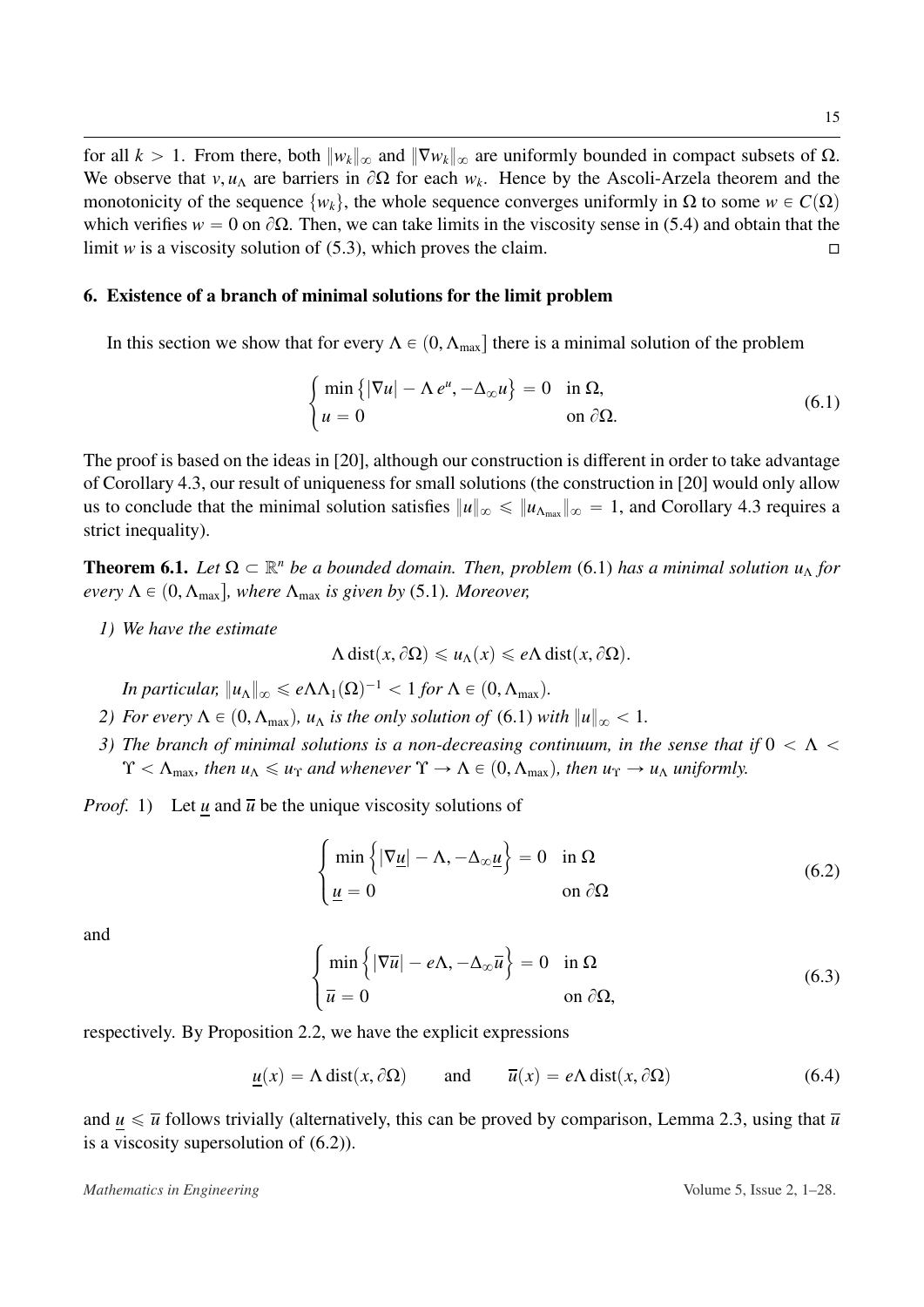2) Define now  $u_1$ , viscosity solution of

<span id="page-16-0"></span>
$$
\begin{cases} \min \{ |\nabla u_1| - \Lambda e^{\underline{u}}, -\Delta_{\infty} u_1 \} = 0 & \text{in } \Omega \\ u_1 = 0 & \text{on } \partial \Omega. \end{cases}
$$
 (6.5)

Let us show that

<span id="page-16-2"></span>
$$
\underline{u} \leq u_1 \leq \overline{u} \quad \text{in } \Omega. \tag{6.6}
$$

First, we prove  $u_1 \le \overline{u}$ . We aim to show that min {  $|\nabla u_1| - e\Lambda, -\Delta_{\infty} u_1\} \le 0$  in the viscosity sense<br>2.3 Therefore, let  $x_i \in \Omega$  and  $\phi \in C^2(\Omega)$  such and then apply comparison for Eq [\(6.3\)](#page-15-3), see Lemma [2.3.](#page-4-1) Therefore, let  $x_0 \in \Omega$  and  $\phi \in C^2(\Omega)$  such that  $u_0 = \phi$  attains a local maximum at  $x_0$ . We can assume that  $-\Delta$ ,  $\phi(x_0) > 0$  because we are done that  $u_1 - \phi$  attains a local maximum at  $x_0$ . We can assume that  $-\Delta_{\infty}\phi(x_0) > 0$  because we are done otherwise. Then, from  $(6.5)$ ,  $(6.4)$ , and  $(5.1)$ , we have

$$
|\nabla \phi(x_0)| \leqslant \Lambda e^{\underline{u}(x_0)} \leqslant \Lambda e^{\Lambda_{\max} \Lambda_1(\Omega)^{-1}} < e\Lambda.
$$

In order to show that  $u_1 \geq u$ , we prove that min {  $|\nabla u_1| - \Lambda, -\Delta_{\infty} u_1$   $\ge 0$  in the viscosity sense and then<br>ce  $u_1$  is a supersolution of (6.5), we have  $-\Lambda, u_2 > 0$ proceed by comparison for Eq [\(6.2\)](#page-15-2). Indeed, since *u*<sub>1</sub> is a supersolution of [\(6.5\)](#page-16-0), we have  $-\Delta_{\infty}u_1 \ge 0$ and  $|\nabla u_1| \ge \Lambda e^u \ge \Lambda$  in the viscosity sense, as desired.

3) For each  $k \ge 0$ , we define  $u_{k+1}$  as the viscosity solution of

<span id="page-16-3"></span>
$$
\begin{cases}\n\min \left\{ |\nabla u_{k+1}| - \Lambda e^{u_k}, -\Delta_{\infty} u_{k+1} \right\} = 0 & \text{in } \Omega \\
u_{k+1} = 0 & \text{on } \partial \Omega\n\end{cases}
$$
\n(6.7)

with  $u_0 = u$  and  $u_1$  given by [\(6.5\)](#page-16-0). Let us show that for all  $k \ge 0$ 

<span id="page-16-1"></span>
$$
\underline{u} \leq u_k \leq u_{k+1} \leq \overline{u} \qquad \text{in } \Omega, \tag{6.8}
$$

that is, the sequence  $\{u_k\}_{k\geq 0}$  is non-decreasing and uniformly bounded.

We prove [\(6.8\)](#page-16-1) by induction. First, notice that [\(6.6\)](#page-16-2) proves the case when  $k = 0$ . Assume (6.8) holds true for  $k - 1$  and let us prove that  $u_k \le u_{k+1}$ . Since  $u_{k+1}$  is, by definition, a viscosity supersolution of [\(6.7\)](#page-16-3), we have  $-\Delta_{\infty}u_{k+1} \ge 0$  and  $|\nabla u_{k+1}| \ge \Lambda e^{u_k} \ge \Lambda e^{u_{k-1}}$  in the viscosity sense by the induction hypothesis. Therefore,  $u_{k+1}$  is a viscosity solution of

$$
\min\left\{|\nabla u_{k+1}| - \Lambda e^{u_{k-1}}, -\Delta_{\infty} u_{k+1}\right\} \geq 0 \quad \text{in } \Omega.
$$

 $\mathbf{r}$ 

**(A)** 

By definition, we have min  $\{|\nabla u_k| - \Lambda e^{u_{k-1}}, -\Delta_{\infty} u_k\} = 0$  and  $u_k \le u_{k+1}$  follows by comparison, see **(A)** Lemma [2.3](#page-4-1) (notice that  $e^{u_{k-1}}$  is bounded, positive, and continuous, since the  $\infty$ -superharmonicity of  $u_{k-1}$  imply its Lipschitz continuity, see [\[35\]](#page-28-7)).

To prove that  $u_{k+1} \leq \overline{u}$ , we show that

$$
\min\left\{|\nabla u_{k+1}| - e\Lambda, -\Delta_{\infty} u_{k+1}\right\} \leq 0 \qquad \text{in } \Omega
$$

and use comparison for Eq [\(6.3\)](#page-15-3) (see Lemma [2.3\)](#page-4-1). Therefore, let  $x_0 \in \Omega$  and  $\phi \in C^2(\Omega)$  such that  $u_{k+1}$  –  $\phi$  attains a local maximum at *x*<sub>0</sub>. Assume that  $-\Delta_{\infty}\phi(x_0) > 0$  since we are done otherwise. Then, from  $(6.7)$ ,  $(6.4)$ ,  $(5.1)$ , and the induction hypothesis we get

$$
|\nabla \phi(x_0)| \leqslant \Lambda e^{u_k(x_0)} \leqslant \Lambda e^{\|\overline{u}\|_{\infty}} \leqslant e\Lambda.
$$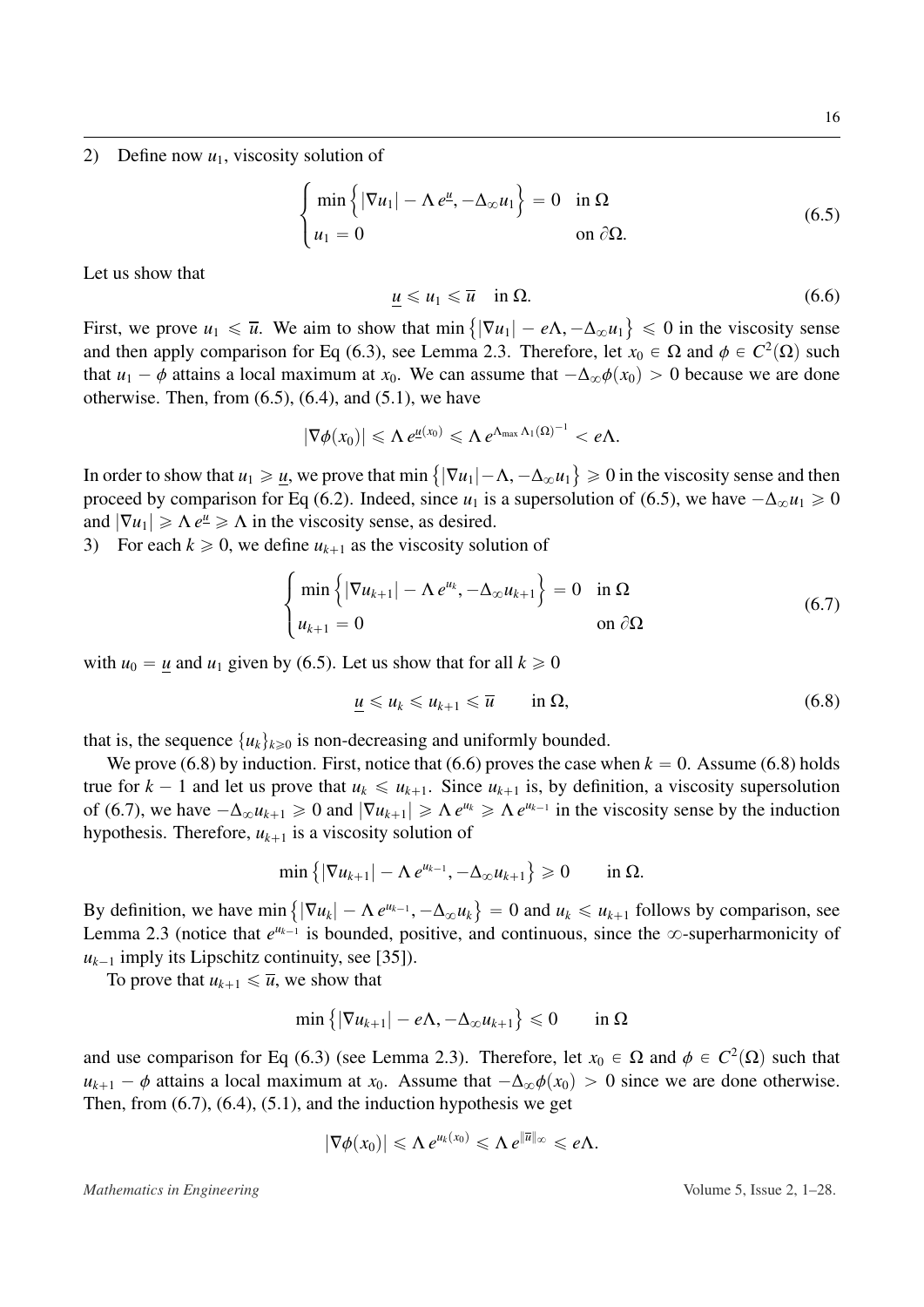4) We have obtained a non-decreasing sequence  $\{u_k\}_{k\geqslant 0}$ , uniformly bounded by <u>u</u> and  $\overline{u}$  given by [\(6.4\)](#page-15-4). Therefore, we can pass to the limit in the viscosity sense in the same way as in Proposition [5.1](#page-12-2) and get a viscosity solution  $u_\Lambda$  of problem [\(6.1\)](#page-15-1) as intended. It is also clear that the solution  $u_\Lambda$  we just found is minimal for every  $\Lambda \in (0, \Lambda_{\text{max}}]$ , because any solution of [\(6.1\)](#page-15-1) could be taken as  $\bar{u}$  in the iteration (note that the function  $u_\Lambda$  does not depend on  $\bar{u}$ ). Moreover, by [\(6.4\)](#page-15-4) and [\(6.8\)](#page-16-1), we have

$$
\Lambda \operatorname{dist}(x, \partial \Omega) \leq u_{\Lambda}(x) \leq e \Lambda \operatorname{dist}(x, \partial \Omega) \qquad \text{in } \Omega.
$$

Therefore, by Corollary [4.3,](#page-8-0) for every  $\Lambda \in (0, \Lambda_{\text{max}}), u_{\Lambda}$  is the only solution of [\(6.1\)](#page-15-1) with  $||u||_{\infty} < 1$ .<br>5) Let us prove that the branch of minimal solutions is non-decreasing, i.e.,  $u_{\Lambda} \le u_{\Upsilon}$  whenev Let us prove that the branch of minimal solutions is non-decreasing, i.e.,  $u_\Lambda \leq u_\Upsilon$  whenever  $0 < \Lambda < \Upsilon < \Lambda_{\text{max}}$ . To this aim, let us just observe that we can repeat the above construction taking  $\overline{u} = u_{\Upsilon}$  and keeping  $u(x) = \Lambda \text{ dist}(x, \partial \Omega)$  as before. In this way, we recover the minimal solution  $u_{\Lambda}$ with the estimate  $u_\Lambda \leq u_\Upsilon < 1$ .

We conclude by showing that the branch of minimal solutions is a continuum. Arguing again as in the proof of Proposition [5.1,](#page-12-2) we see that, for every  $\Lambda \in (0, \Lambda_{\text{max}})$ , the uniform limits

$$
\widehat{u}_{\Lambda} = \lim_{\Upsilon \to \Lambda^{+}} u_{\Upsilon}, \quad \text{and} \quad \widecheck{u}_{\Lambda} = \lim_{\Upsilon \to \Lambda^{-}} u_{\Upsilon}
$$

are both viscosity solutions of  $(6.1)$  with max  $\{$  $\|\widehat{u}_{\Lambda}\|_{\infty}$ ,  $\|\widecheck{u}_{\Lambda}\|_{\infty}$  $<$  1. Therefore  $\hat{u}_{\Lambda} \equiv \check{u}_{\Lambda}$  by Corollary [4.3,](#page-8-0) as desired.

#### <span id="page-17-0"></span>7. Minimal solutions achieved as limits of *p*-minimal solutions as  $p \to \infty$

This section shows that uniform limits of appropriately scaled, minimal solutions of

<span id="page-17-1"></span>
$$
\begin{cases}\n-\Delta_p u = \lambda e^u & \text{in } \Omega \subset \mathbb{R}^n \\
u = 0 & \text{on } \partial\Omega\n\end{cases}
$$
\n(7.1)

converge to the minimal solutions of the limit problem [\(6.1\)](#page-15-1), found in Section [6.](#page-15-0) Observe that the fact that the limit solution is minimal is nontrivial; in principle, a limit solution could be different from the minimal one. Here is where we use the uniqueness results from Section [4.](#page-7-0) We prove the following.

<span id="page-17-2"></span>**Theorem 7.1.** *Let*  $\Lambda \in (0, \Lambda_{\text{max}})$ *, and*  $\{\lambda_p\}_p$  *be a sequence such that* 

$$
\lim_{p\to\infty}\frac{\lambda_p^{1/p}}{p}=\Lambda.
$$

*For each*  $\lambda_p$ *, consider*  $u_{\lambda_p,p}$ *, the minimal solution of* [\(7.1\)](#page-17-1) *for*  $\lambda = \lambda_p$ *. Then,* 

$$
\frac{u_{\lambda_p,p}}{p} \to u_\Lambda, \quad \text{uniformly as } p \to \infty,
$$

*where*  $u_{\Lambda}$  *is the minimal solution of the limit problem* [\(6.1\)](#page-15-1)*.* 

We devote the rest of the section to the proof of Theorem [7.1.](#page-17-2) In order to obtain estimates that allow us to pass to the limit, we provide an explicit construction of the branch of minimal solutions of [\(7.1\)](#page-17-1). Although these are rather classic facts, see [\[20,](#page-27-4)[21\]](#page-27-5), some of our results appear to be new. Additionally,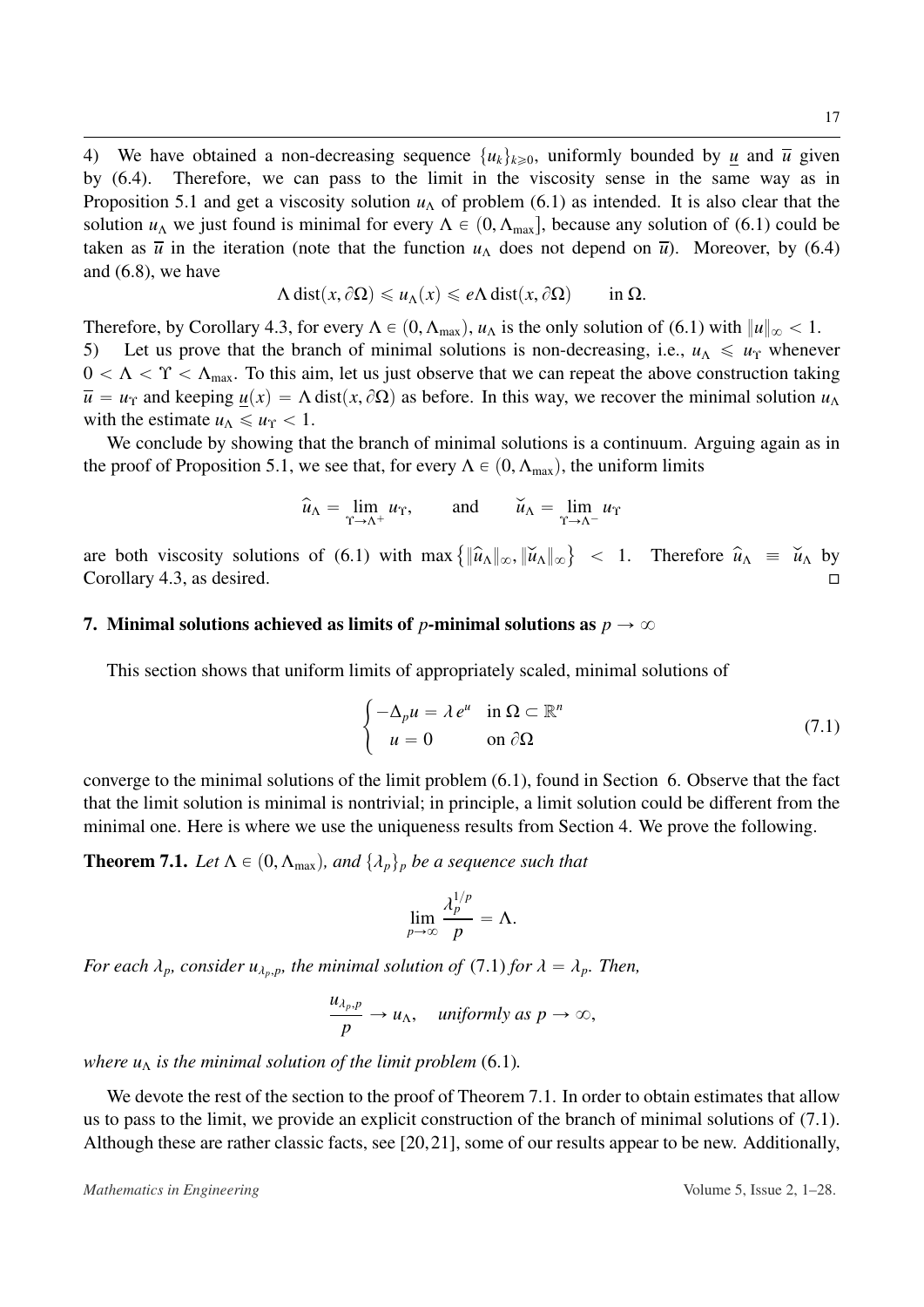we provide a modified, more streamlined, and systematic construction that exhibits the dependences on *p* at each step, which is necessary in order to pass to the limit.

First, we show that problem [\(7.1\)](#page-17-1) has a minimal solution up to a certain, explicit  $\lambda_p$ .

<span id="page-18-0"></span>**Proposition 7.2.** Let  $\Omega \subset \mathbb{R}^n$  be a bounded domain and  $p > n$ . Then, problem [\(7.1\)](#page-17-1) has a minimal *solution*  $u_{\lambda,p}(x)$  for every  $\lambda \in (0, \lambda_p]$ , where

<span id="page-18-1"></span>
$$
\widetilde{\lambda}_p = \left(\frac{p-1}{e\|\mathbf{v}_p\|_{\infty}}\right)^{p-1} \tag{7.2}
$$

*and v<sup>p</sup> is given by* [\(2.2\)](#page-4-2)*. Moreover,*

*1)* For every  $\lambda \leq \lambda_p$ , we have the estimate

<span id="page-18-2"></span>
$$
\lambda^{\frac{1}{p-1}}\nu_p(x) \leq u_{\lambda,p}(x) \leq e \lambda^{\frac{1}{p-1}}\nu_p(x) \quad \text{in } \overline{\Omega}.\tag{7.3}
$$

- *2)* For every  $\lambda \leq \lambda_p$ , the minimal solution  $u_{\lambda,p}$  is the only solution of [\(7.1\)](#page-17-1) with  $||u||_{\infty} \leq p-1$ .
- *3)* The branch of minimal solutions is non-decreasing, in the sense that if  $0 < \lambda < \mu \leq \tilde{\lambda}_p$ , then  $u_{\lambda,p} \leq u_{\mu,p}$  *in*  $\Omega$ *.*

The uniqueness result in part 2 of Proposition [7.2](#page-18-0) appears to be new. For the proof, we use the following comparison principle, an adaptation of [\[1,](#page-26-9) Lemma 4.1] to problems that are proper (in the sense of [\[14\]](#page-27-13)) only for "small" sub- and supersolutions.

<span id="page-18-3"></span>**Lemma 7.3.** Let  $p > 1$  and  $f : \mathbb{R} \to \mathbb{R}$  be a non-negative continuous function for which there exists  $c \in (0, \infty]$  *such that* 

$$
\frac{f(t)}{t^{p-1}} \quad \text{is non-increasing for all } t \in (0, c).
$$

*Assume that u,*  $v \in W_0^{1,p}(\Omega) \cap C^1(\Omega)$  are positive in  $\Omega$ ,  $\max\{\Vert u \Vert_\infty, \Vert v \Vert_\infty\} \leq c$  and

$$
-\Delta_p u \leq f(u) \quad \text{and} \quad -\Delta_p v \geq f(v) \quad \text{in } \Omega.
$$

*Then*  $u \leq v$  *in*  $\Omega$ *.* 

We omit the proof of the lemma since it is a straightforward modification of [\[1,](#page-26-9) Lemma 4.1] (note that  $c = \infty$  in [\[1\]](#page-26-9)). We proceed now with the proof of Proposition [7.2.](#page-18-0)

*Proof of Proposition* [7.2.](#page-18-0) 1) Consider *u* and  $\overline{u}$ , the respective solutions of

$$
\begin{cases}\n-\Delta_p \underline{u} = \lambda & \text{in } \Omega \\
\underline{u} = 0 & \text{on } \partial \Omega\n\end{cases}
$$
\n
$$
\begin{cases}\n-\Delta_p \overline{u} = \lambda e^{p-1} & \text{in } \Omega\n\end{cases}
$$

 $\overline{u} = 0$  on  $\partial \Omega$ .

and

*Mathematics in Engineering* Volume 5, Issue 2, 1–28.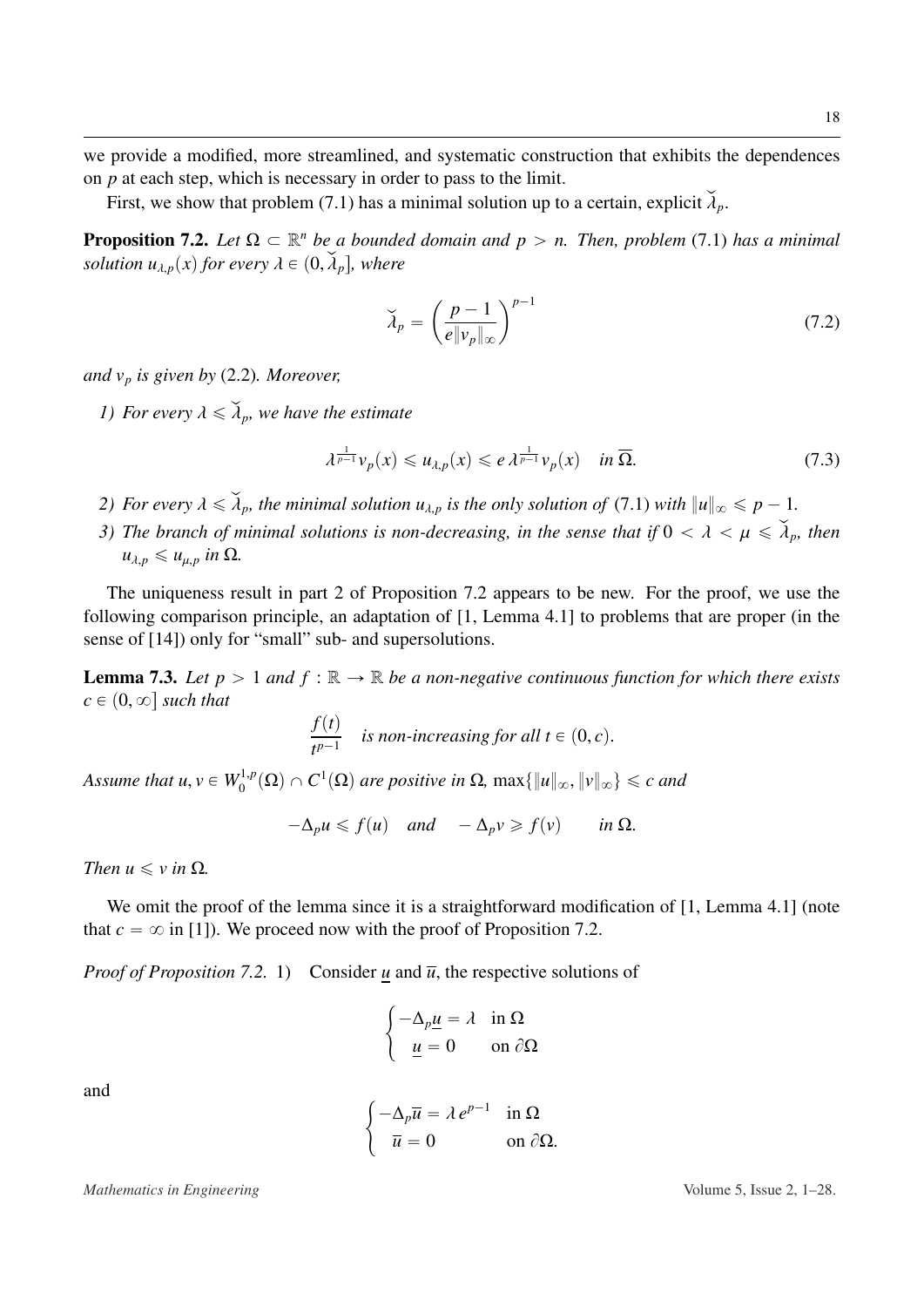By the weak comparison principle for the *p*-Laplacian, we have that  $0 \le u \le \overline{u}$  in  $\overline{\Omega}$ . Define now  $u_1$ , solution of #

<span id="page-19-0"></span>
$$
\begin{cases}\n-\Delta_p u_1 = \lambda e^{\underline{\mu}} & \text{in } \Omega \\
u_1 = 0 & \text{on } \partial \Omega.\n\end{cases}
$$
\n(7.4)

We clearly have  $-\Delta_p u_1 \ge \lambda = -\Delta_p \underline{u}$ . On the other hand, we find  $\underline{u} = \lambda^{\frac{1}{p-1}} v_p$  by rescaling, which together with [\(7.2\)](#page-18-1) yields

$$
-\Delta_p u_1 \leq \lambda e^{\|\underline{u}\|_{\infty}} \leq \lambda e^{(\widetilde{\lambda}_p)^{1/(p-1)}\|\nu_p\|_{\infty}} = \lambda e^{(p-1)/e} \leq -\Delta_p \overline{u}.
$$

Then, by the weak comparison principle we have  $u \leq u_1 \leq \overline{u}$  in  $\overline{\Omega}$ . 2) Now, for each  $k \geq 1$  define  $u_{k+1}$ , solution of

$$
\begin{cases}\n-\Delta_p u_{k+1} = \lambda e^{u_k} & \text{in } \Omega\\ \nu_{k+1} = 0 & \text{on } \partial\Omega\n\end{cases}
$$

with  $u_1$  defined by [\(7.4\)](#page-19-0). Let us show by induction that

$$
\underline{u}\leq u_k\leq u_{k+1}\leq \overline{u}\quad\text{in }\Omega
$$

for all  $k \ge 1$ . It is easy to see that  $u \le u_k \le u_{k+1}$  by comparison. To prove  $u_{k+1} \le \overline{u}$ , notice that the induction hypothesis, the rescaling  $\overline{u} = \lambda^{\frac{1}{p-1}} e v_p$ , and [\(7.2\)](#page-18-1) yield

$$
-\Delta_p u_{k+1} = \lambda e^{u_k} \leq \lambda e^{\|\overline{u}\|_{\infty}} \leq \lambda e^{(\widetilde{\lambda}_p)^{1/(p-1)}e\|v_p\|_{\infty}} = \lambda e^{p-1} = -\Delta_p \overline{u}.
$$

Then,  $u_{k+1} \leq \overline{u}$  follows by comparison.

3) We have obtained an increasing sequence  $\{u_k\}_{k\geq 0}$ , uniformly bounded by *u* and  $\overline{u}$ . Therefore, we can pass to the limit and get a solution  $u_{\lambda,p}$  that satisfies the bounds [\(7.3\)](#page-18-2). It is also clear that  $u_{\lambda,p}$  is minimal, because any solution of [\(7.1\)](#page-17-1) could be taken as  $\overline{u}$  in the iterative scheme (note that each  $u_k$ does not depend on  $\bar{u}$ ). Similarly, we see that the branch of minimal solutions is non-decreasing, since whenever  $\lambda < \mu$ , we can take  $\overline{u} = u_{\mu,p}$  in the construction of  $u_{\lambda,p}$  and obtain  $u_{\lambda,p} \leq u_{\mu,p}$ .

4) Finally, let us denote  $f(t) = \lambda e^t$ . It is elementary to see that  $f(t)/t^{p-1}$  is non-increasing for  $0 < t < p-1$ . Moreover, by (7.2) and (7.3) we have that  $\|u_{\lambda}\| < p-1$ . Therefore, we can apply  $0 < t < p - 1$ . Moreover, by [\(7.2\)](#page-18-1) and [\(7.3\)](#page-18-2) we have that  $||u_{\lambda,p}||_{\infty} \leq p - 1$ . Therefore, we can apply Lemma [7.3](#page-18-3) with  $c = p - 1$  and conclude that  $u_{\lambda,p}$  is the only solution of [\(7.1\)](#page-17-1) with  $||u||_{\infty} \le p - 1$  for every  $\lambda \in (0, \lambda_p]$ .

The next result states that problem [\(7.1\)](#page-17-1) has no solution for large  $\lambda$ ; that is, there is a value  $\hat{\lambda}_p > 0$ such that [\(7.1\)](#page-17-1) has no weak solution with  $\lambda > \hat{\lambda}_p$ .

<span id="page-19-3"></span>**Proposition 7.4** ( [\[20,](#page-27-4) Theorem 2.1]). *Problem* [\(7.1\)](#page-17-1) *does not have a solution for*  $\lambda > \hat{\lambda}_p$ *, where* 

<span id="page-19-2"></span>
$$
\widehat{\lambda}_p = \lambda_1(p, \Omega) \cdot \max \left\{ 1, \left( \frac{p-1}{e} \right)^{p-1} \right\}.
$$
 (7.5)

At this point we can define

<span id="page-19-1"></span> $\lambda_{\max,p} = \sup \{ \lambda > 0 \, : \, \text{problem (7.1) has a solution} \}$  $\lambda_{\max,p} = \sup \{ \lambda > 0 \, : \, \text{problem (7.1) has a solution} \}$  $\lambda_{\max,p} = \sup \{ \lambda > 0 \, : \, \text{problem (7.1) has a solution} \}$  $(7.6)$ 

In the next result we show that  $\lambda_{\max,p}$  is well-defined, find its asymptotic behavior as  $p \to \infty$ , and complete the construction of the branch of minimal solutions.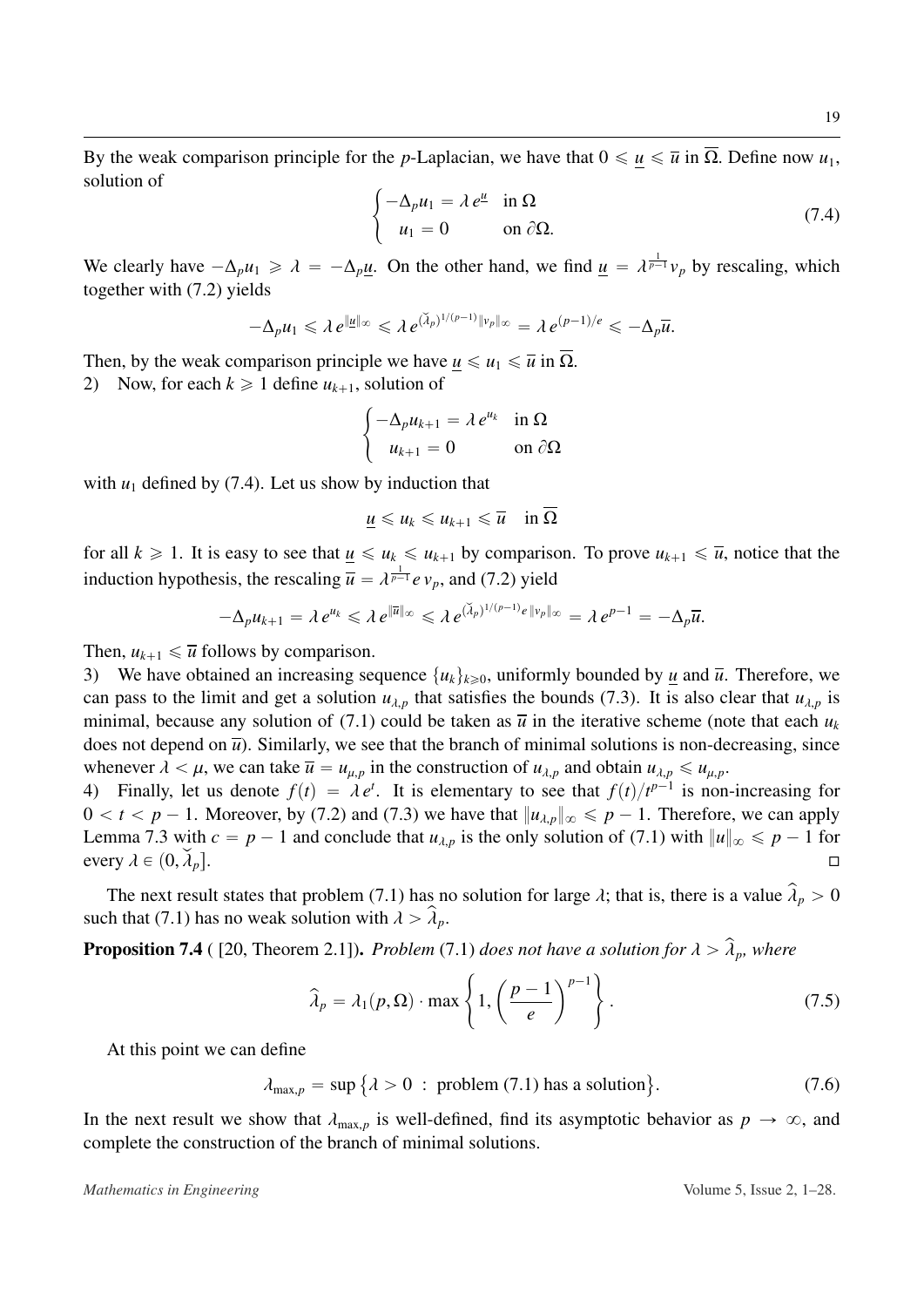**Proposition 7.5.** *Let*  $\Omega \subset \mathbb{R}^n$  *be a bounded domain and p* > *n. Then,*  $\lambda_{\max,p}$  *given by* [\(7.6\)](#page-19-1) *is well-defined (in the sense that it is positive and finite). Moreover* (7.1) *has a minimal solution u.* (*x defined (in the sense that it is positive and finite). Moreover, [\(7.1\)](#page-17-1) has a minimal solution*  $u_{\lambda,p}(x)$  *for every*  $\lambda \in (0, \lambda_{\max,p})$  *and no solution for*  $\lambda > \lambda_{\max,p}$ *. In addition,* 

<span id="page-20-0"></span>
$$
\widetilde{\lambda}_p \leq \lambda_{\max,p} \leq \widehat{\lambda}_p,\tag{7.7}
$$

*where*  $\tilde{\lambda}_p$  *and*  $\hat{\lambda}_p$  *are respectively given by* [\(7.2\)](#page-18-1)*,* (7.5*), and* 

$$
\lim_{p \to \infty} \frac{\lambda_{\max,p}^{1/p}}{p} = \Lambda_{\max}
$$

*for*  $\Lambda_{\text{max}}$  *defined by* [\(5.1\)](#page-12-1).

*Proof.* By Propositions [7.2](#page-18-0) and [7.4,](#page-19-3) we have that  $0 < \tilde{\lambda}_p \le \lambda_{\max,p} \le \hat{\lambda}_p < \infty$ . Moreover, although we do not know  $\lambda_{\text{max},p}$  explicitly, [\(7.2\)](#page-18-1), [\(7.5\)](#page-19-2), and [\(7.7\)](#page-20-0), along with Proposition [2.2](#page-4-0) and Lemma [2.5](#page-5-2) provide its asymptotic behavior, namely,

$$
\lim_{p\to\infty}\frac{\lambda_{\max,p}^{1/p}}{p}=\lim_{p\to\infty}\frac{\widetilde{\lambda}_p^{1/p}}{p}=\lim_{p\to\infty}\frac{\widehat{\lambda}_p^{1/p}}{p}=e^{-1}\Lambda_1(\Omega)=\Lambda_{\max}.
$$

Let us now complete the construction of the branch of minimal solutions. Since  $\lambda_{\text{max},p} < \infty$  we can take  $\mu$  arbitrarily close to  $\lambda_{\text{max},p}$  and  $u_{\mu}$  solution of

#

$$
\begin{cases}\n-\Delta_p u_\mu = \mu e^{u_\mu} & \text{in } \Omega, \\
u_\mu = 0 & \text{on } \partial \Omega.\n\end{cases}
$$

Then, for every  $\lambda \in (\lambda_p, \mu]$  we can produce a minimal solution as in Proposition [7.2,](#page-18-0) taking  $\overline{u} = u_\mu$  in the iteration. the iteration.  $\Box$ 

We are now ready to prove Theorem [7.1.](#page-17-2)

*Proof of Theorem [7.1.](#page-17-2)* 1) We have that

$$
\begin{cases}\n-\Delta_p u_{\lambda_p,p} = \lambda_p e^{u_{\lambda_p,p}} & \text{in } \Omega \\
u_{\lambda_p,p} = 0 & \text{on } \partial\Omega.\n\end{cases}
$$

Multiplying the equation by  $u_{\lambda_p,p}$  and integrating by parts, we get

$$
\int_{\Omega}|\nabla u_{\lambda_p,p}(x)|^p\,dx=\lambda_p\int_{\Omega}u_{\lambda_p,p}(x)\,e^{u_{\lambda_p,p}(x)}\,dx.
$$

Let us fix  $p > n + 1$ . Then, for every  $x, y \in \Omega$ , there exists a positive constant *C* independent of *p* (see [\[10,](#page-26-5) Lemma 3.3]) such that

$$
\frac{|u_{\lambda_p,p}(x)-u_{\lambda_p,p}(y)|}{|x-y|^{1-\frac{n}{n+1}}}\leqslant C\left(\int_{\Omega}\left|\nabla u_{\lambda_p,p}\right|^{n+1}dx\right)^{1/(n+1)}\leqslant C\left|\Omega\right|^{\frac{1}{n+1}-\frac{1}{p}}\left(\int_{\Omega}\left|\nabla u_{\lambda_p,p}\right|^{p}dx\right)^{1/p}
$$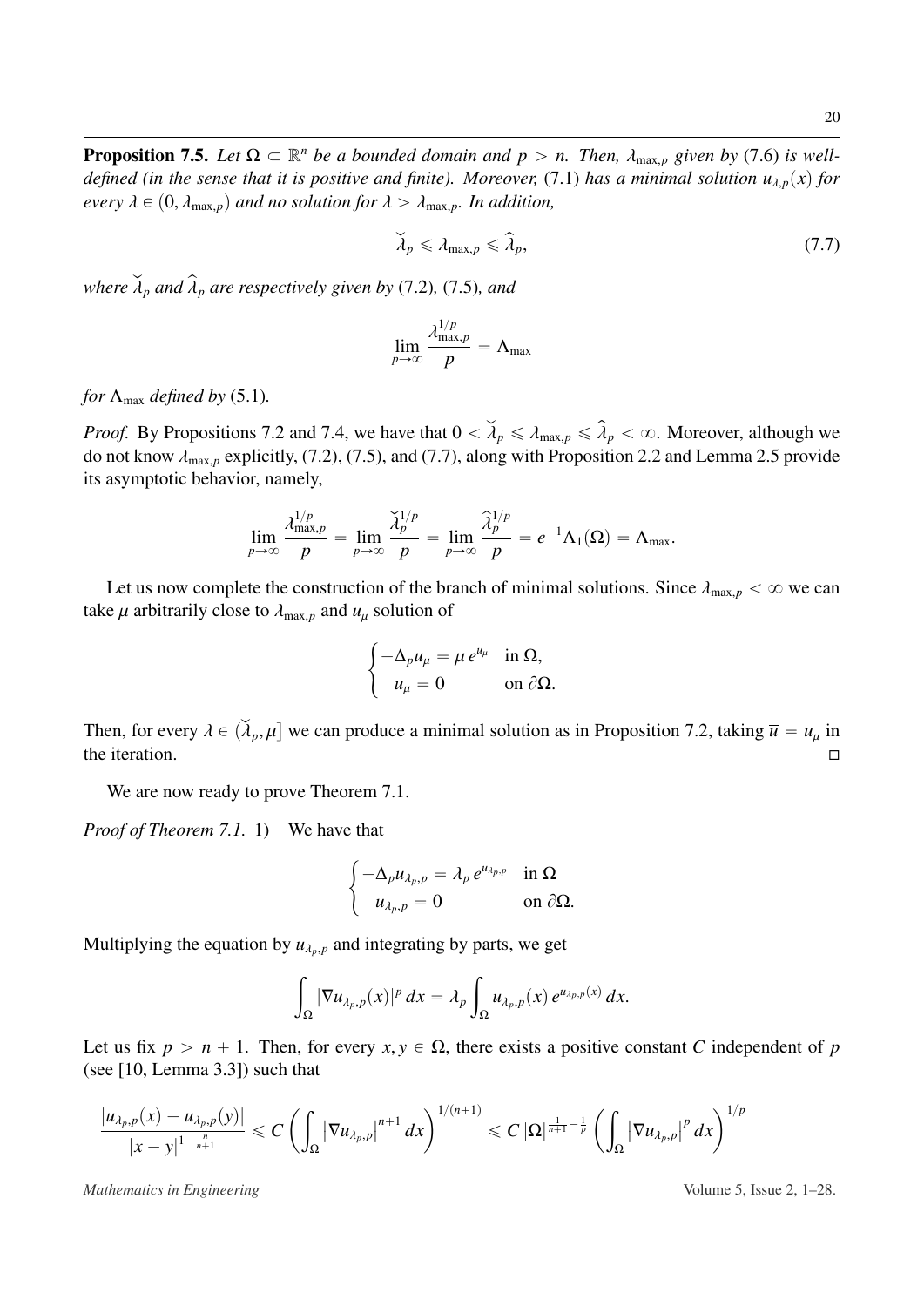Let us now find estimates for  $||u_{\lambda_p,p}||_{\infty}$ .

2) Consider  $\lambda_p$ , given by [\(7.2\)](#page-18-1). Since

<span id="page-21-1"></span>
$$
\lim_{p\to\infty}\frac{\widetilde{\lambda}_p^{1/p}}{p}=\Lambda_{\max}>\Lambda=\lim_{p\to\infty}\frac{\lambda_p^{1/p}}{p},
$$

there exists  $p_0$  such that  $\lambda_p < \lambda_p$  for all  $p \ge p_0$ . Then, by estimate [\(7.3\)](#page-18-2), we have

$$
\frac{\lambda_p^{\frac{1}{p-1}}}{p}v_p(x) \leq \frac{u_{\lambda_p,p}(x)}{p} \leq \frac{\lambda_p^{\frac{1}{p-1}}}{p} e v_p(x) \quad \text{in } \overline{\Omega},
$$

where  $v_p$  is given by [\(2.2\)](#page-4-2). Take  $\epsilon > 0$  such that  $(1 + \epsilon)\Lambda < \Lambda_{\text{max}}$ . By Proposition [2.2,](#page-4-0) we know that  $v_p \rightarrow \text{dist}(\cdot, \partial \Omega)$  uniformly as  $p \rightarrow \infty$  and we deduce that

<span id="page-21-2"></span>
$$
\frac{\|u_{\lambda_p,p}\|_{\infty}}{p} \leq (1+\epsilon)\Lambda e \|\text{dist}(\cdot,\partial\Omega)\|_{\infty} = (1+\epsilon)\Lambda\Lambda_{\max}^{-1} < 1 \tag{7.9}
$$

for  $p$  large enough. Then, from  $(7.8)$  and the Arzela-Ascoli theorem, we find that there exists a subsequence  $p'$  and a limit function  $u<sub>Λ</sub>$  such that

$$
\frac{u_{\lambda_{p'},p'}}{p'} \to u_{\Lambda}, \quad \text{uniformly as } p' \to \infty.
$$

3) By Proposition [3.1,](#page-5-3) we have that  $u<sub>Λ</sub>$  is a viscosity solution of the limit problem [\(6.1\)](#page-15-1). Additionally, from estimate [\(7.9\)](#page-21-2) we deduce  $||u_\Lambda||_\infty \le \Lambda \Lambda_{\text{max}}^{-1} < 1$ , and then Theorem [6.1](#page-15-5) implies that  $u_\Lambda$  must be the minimal solution of the limit problem [\(6.1\)](#page-15-1). Therefore, the whole sequence  $u_{\lambda_p,p}$  converges, and not only a subsequence which concludes the proof not only a subsequence, which concludes the proof.

#### <span id="page-21-0"></span>8. Multiplicity results in special domains

This section proves that, under certain geometric assumptions on the domain  $\Omega$ , it is possible to compute an explicit curve of solutions. Moreover, we establish a further non-existence result with the aid of this curve of solutions. To this aim, we consider the *ridge set* of Ω,

$$
\mathcal{R} = \{x \in \Omega : \text{dist}(x, \partial \Omega) \text{ is not differentiable at } x\}
$$

$$
= \{x \in \Omega : \exists x_1, x_2 \in \partial \Omega, x_1 \neq x_2, \text{ s.t. } |x - x_1| = |x - x_2| = \text{dist}(x, \partial \Omega)\}
$$

and its subset M, the *set of maximal distance* to the boundary,

$$
\mathcal{M} = \{x \in \Omega : dist(x, \partial \Omega) = ||dist(\cdot, \partial \Omega)||_{\infty}\}.
$$

We have proved in Theorem [6.1](#page-15-5) the existence of minimal solutions for the limit problem [\(1.5\)](#page-2-3), as well as several non-existence results in Propositions [3.2](#page-6-2) and [5.1.](#page-12-2) These results hold for general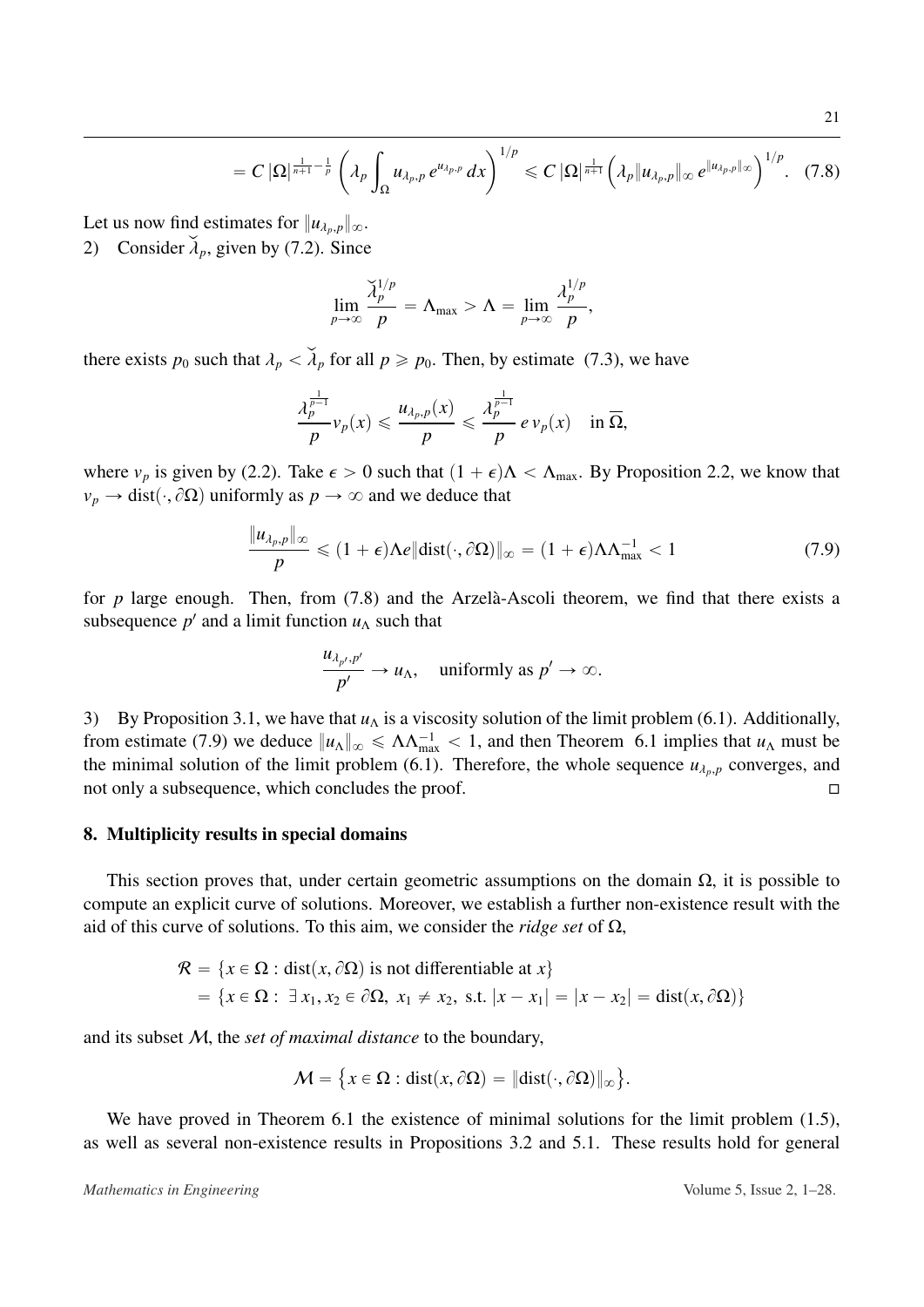bounded domains  $Ω$ . In this section, we find a second solution to the limit problem [\(1.5\)](#page-2-3) under the additional assumption  $M = \mathcal{R}$ . Furthermore, both solutions lie on an explicit curve of solutions (see Figure 1). Some examples of domains satisfying  $M = R$  are the ball, the annulus, and the stadium (convex hull of two balls of the same radius). A square or an ellipse does not verify the condition.



**Figure 1.** Curve of explicit solutions  $\Lambda_1(\Omega) ||u_\Lambda||_{\infty} - \Lambda e^{\|u_\Lambda\|_{\infty}} = 0$  in Theorem [8.1](#page-22-0) and regions of non-existence derived from Proposition [5.1,](#page-12-2) Theorem [8.4,](#page-24-0) and the uniqueness result in Theorem [6.1.](#page-15-5)

#### *8.1. A curve of explicit solutions*

We have the following result.

#

<span id="page-22-0"></span>**Theorem 8.1.** Let  $\Lambda > 0$  and  $\Lambda_{\text{max}}$  given by [\(5.1\)](#page-12-1). Assume that  $\Omega \subset \mathbb{R}^n$  is a bounded domain that *satisfies*  $M \equiv \mathcal{R}$ *. Let us consider solutions of the form* 

<span id="page-22-2"></span>
$$
u(x) = \alpha \cdot \text{dist}(x, \partial \Omega), \qquad \alpha > 0 \tag{8.1}
$$

*for the problem*

<span id="page-22-1"></span>
$$
\begin{cases}\n\min\left\{|\nabla u(x)| - \Lambda e^{u(x)}, -\Delta_{\infty} u(x)\right\} = 0 & \text{in } \Omega, \\
u = 0 & \text{on } \partial\Omega.\n\end{cases}
$$
\n(8.2)

*Then, problem* [\(8.2\)](#page-22-1)

*i)* Has two solutions of the form (8.1) if 
$$
0 < \Lambda < \Lambda_{\text{max}}
$$
, corresponding to the two roots of

<span id="page-22-3"></span>
$$
\alpha - \Lambda e^{\alpha \| \text{dist}(\cdot, \partial \Omega) \|_{\infty}} = 0. \tag{8.3}
$$

*ii*) *Has one solution of the form* [\(8.1\)](#page-22-2) *for*  $\Lambda = \Lambda_{\text{max}}$ *, with*  $\alpha = ||\text{dist}(\cdot, \partial \Omega)||_{\infty}^{-1}$ *.*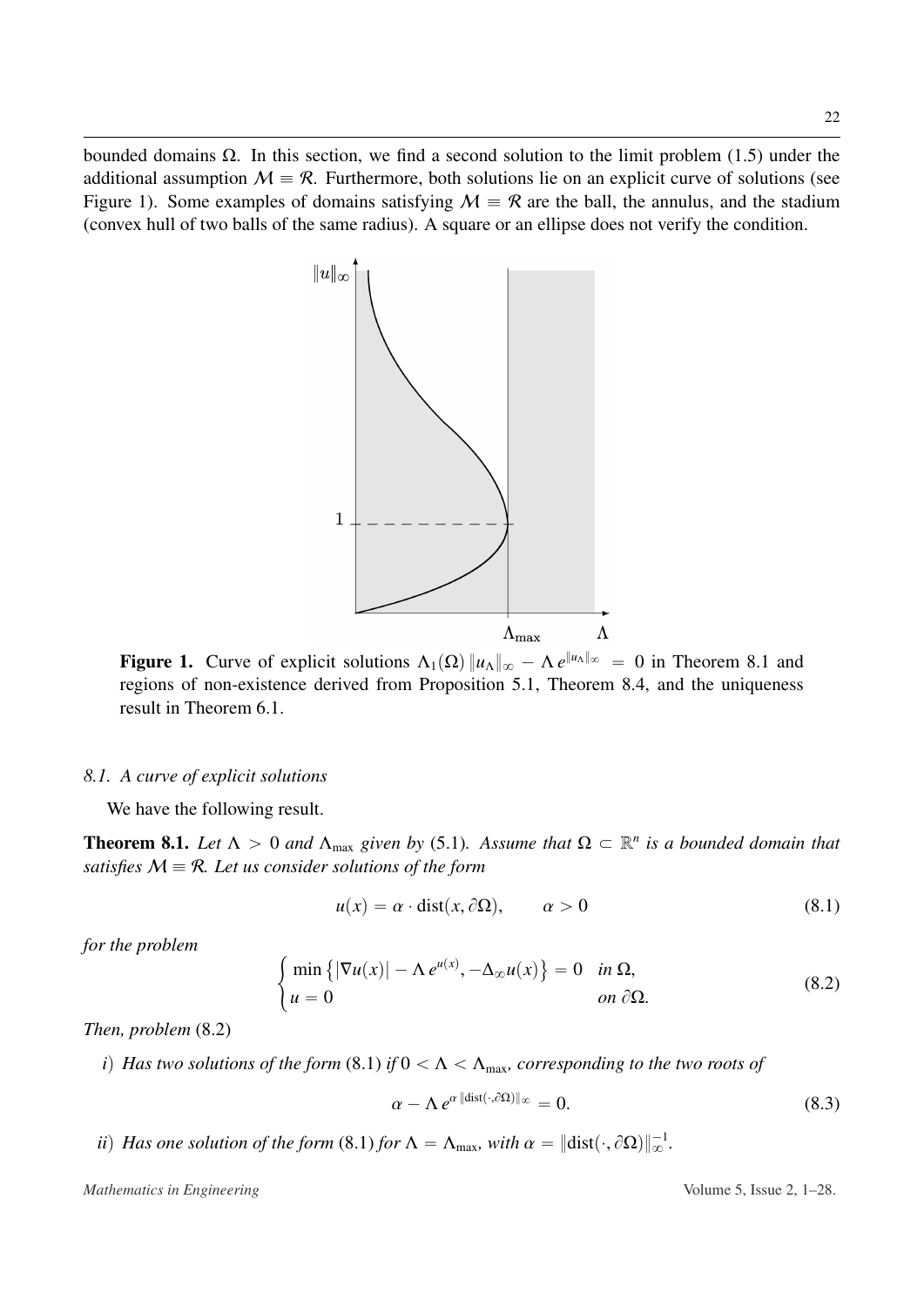*Remark* 8.2. By Theorem [6.1,](#page-15-5) for  $0 < \Lambda < \Lambda_{\text{max}}$  the solution of the form [\(8.1\)](#page-22-2) with smallest  $\alpha$  is the minimal solution of [\(8.2\)](#page-22-1).

*Proof.* First of all, we are going to check that

$$
-\Delta_{\infty}u(x)=0\qquad\text{in }\Omega\backslash\mathcal{R}
$$

in the viscosity sense. Let  $\phi \in C^2$  and  $x_0 \in \Omega \setminus \mathcal{R}$  such that  $u - \phi$  has a local maximum at  $x_0$ . We can<br>assume  $u(x_0) = \phi(x_0)$  and  $\nabla \phi(x_0) \neq 0$ . A Taylor expansion, and the fact that  $\phi$  touches u from abov assume  $u(x_0) = \phi(x_0)$  and  $\nabla \phi(x_0) \neq 0$ . A Taylor expansion, and the fact that  $\phi$  touches *u* from above at *x*<sup>0</sup> yield ˙

$$
-\frac{\Delta_{\infty}\phi(x_0)}{|\nabla\phi(x_0)|^2}+o(1)\leq \frac{1}{\epsilon^2}\left(2u(x_0)-\max_{y\in B_{\epsilon}(x_0)}u(y)-\min_{y\in B_{\epsilon}(x_0)}u(y)\right)
$$

as  $\epsilon \to 0$ . From [\(8.1\)](#page-22-2) we have that

$$
\max_{y \in B_{\epsilon}(x_0)} u(y) = u(x_0) + \alpha \epsilon, \qquad \min_{y \in B_{\epsilon}(x_0)} u(y) = u(x_0) - \alpha \epsilon
$$

and we deduce that *u* is  $\infty$ -subharmonic in  $\Omega \backslash \mathcal{R}$ . The proof that it is also  $\infty$ -superharmonic is analogous. Hence, we need make sure that

$$
|\nabla u(x)| - \Lambda e^{u(x)} \geq 0 \qquad \forall x \in \Omega \backslash \mathcal{R}.
$$

Indeed, we find that

$$
|\nabla u(x)| - \Lambda e^{u(x)} = \alpha - \Lambda e^{\alpha \cdot \text{dist}(x, \partial \Omega)}
$$

(recall that  $x \notin \mathcal{R}$  and the derivatives are classical). Since we can choose points  $x \notin \mathcal{R} \equiv M$  arbitrarily close to  $M$ , we find the necessary condition

<span id="page-23-1"></span>
$$
\alpha - \Lambda \, e^{\alpha \cdot \|\text{dist}(\cdot, \partial \Omega)\|_{\infty}} \geq 0. \tag{8.4}
$$

Next, we turn our attention to the ridge set  $\mathcal{R}$ . First, observe that cones as in [\(8.1\)](#page-22-2) are always supersolutions of  $(8.2)$  in the ridge set, since they cannot be touched from below with  $C<sup>2</sup>$  functions at those points. Hence, we only have to consider the subsolution case. So, let  $x_0 \in \mathcal{R}$  and  $\phi \in C^2$  such that  $y = \phi$  has a local maximum point at  $x_0$ . We aim to prove that that  $u - \phi$  has a local maximum point at  $x_0$ . We aim to prove that

<span id="page-23-0"></span>
$$
\min\left\{|\nabla\phi(x_0)| - \Lambda e^{u(x_0)}, -\Delta_{\infty}\phi(x_0)\right\} \leq 0.
$$
\n(8.5)

It is well-known (see for instance [\[27,](#page-27-10) Lemma 6.10]) that

$$
\min\left\{|\nabla u(x)| - \alpha, -\Delta_{\infty} u(x)\right\} = 0
$$

in the viscosity sense. Thus, by definition of viscosity subsolution we have that either  $|\nabla \phi(x_0)| \leq \alpha$ or  $-\Delta_{\infty}\phi(x_0) \leq 0$ . In the latter case, [\(8.5\)](#page-23-0) holds and there is nothing to prove. Thus, we can assume in the sequel that  $-\Delta_{\infty}\phi(x_0) > 0$  and  $|\nabla \phi(x_0)| \leq \alpha$ . Then, since  $x_0 \in \mathcal{R} \equiv \mathcal{M}$ , we have  $u(x_0) =$  $\alpha$   $\|\text{dist}(\cdot, \partial \Omega)\|_{\infty}$  and

$$
|\nabla \phi(x_0)| - \Lambda e^{u(x_0)} \leq \alpha - \Lambda e^{\alpha \| \text{dist}(\cdot, \partial \Omega) \|_\infty}.
$$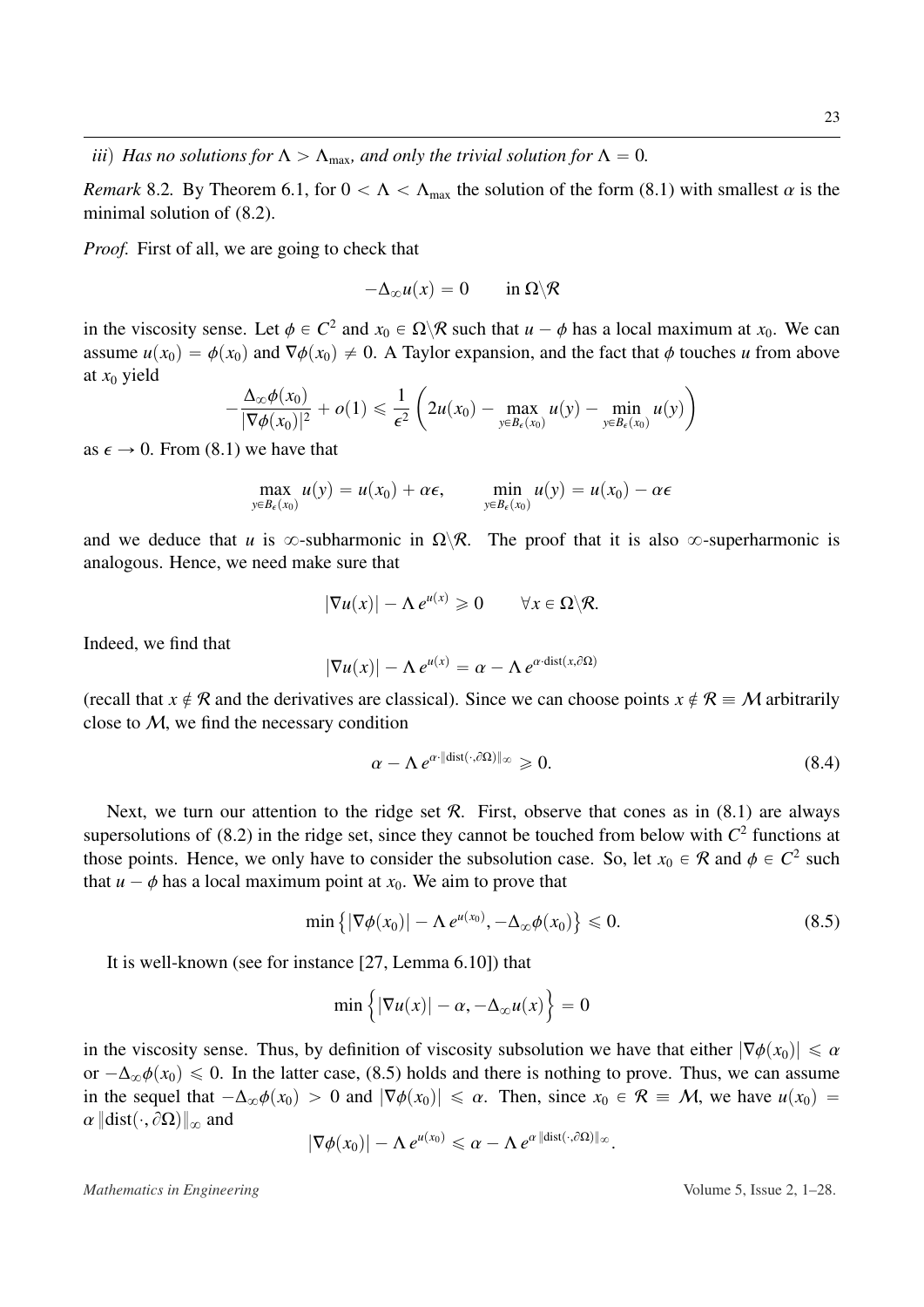Consider  $\Phi_{\Lambda}(\alpha) = \Lambda e^{\alpha ||\text{dist}(\cdot,\partial\Omega)||_{\infty}} - \alpha$ . It is elementary to show that  $\Phi_{\Lambda}$  is convex and has a global nimiliary to minimum at

$$
\alpha_{\min} = -\|\text{dist}(\cdot,\partial\Omega)\|_{\infty}^{-1} \log (\Lambda \|\text{dist}(\cdot,\partial\Omega)\|_{\infty}).
$$

This minimum value is

$$
\min_{\alpha\in\mathbb{R}}\Phi_{\Lambda}(\alpha)=\Phi_{\Lambda}(\alpha_{\min})=\|\text{dist}(\cdot,\partial\Omega)\|_{\infty}^{-1}\big(1+\log\left(\Lambda\|\text{dist}(\cdot,\partial\Omega)\|_{\infty}\right)\big).
$$

Whenever this minimum is strictly positive, Eq [\(8.3\)](#page-22-3) has no solution. This happens when  $\Lambda > \Lambda_{\text{max}}$ (in fact, Proposition [5.1](#page-12-2) gives a stronger result in this case). Furthermore, notice that if  $\Lambda = 0$ , then necessarily  $\alpha = 0$ . These facts amount to *(iii)*. When the minimum equals 0, that is, when  $\Lambda = \Lambda_{\text{max}}$ , then there exists a unique solution with  $\alpha = ||\text{dist}(\cdot, \partial \Omega)||_{\infty}^{-1}$ . This is part *(ii)*. And finally, for part *(i)*, notice that when the minimum is strictly negative  $(0 < \Lambda < \Lambda$ ) equation (8.3) has two roots notice that when the minimum is strictly negative  $(0 < \Lambda < \Lambda_{\text{max}})$ , equation [\(8.3\)](#page-22-3) has two roots.  $\Box$ 

*Remark* 8.3*.* Theorem [8.1](#page-22-0) yields the following implicit curve of cone solutions

$$
\Lambda_1(\Omega)\|u_\Lambda\|_\infty-\Lambda\,e^{\|u_\Lambda\|_\infty}=0,
$$

where  $\Lambda_1(\Omega) = ||\text{dist}(\cdot, \partial \Omega)||_{\infty}^{-1}$  is the first  $\infty$ -eigenvalue, see [\[30\]](#page-28-4). The same curve was deduced heuristically by Lions in the context of the Gelfand problem for the Laplacian in [\[36,](#page-28-14) p. 465, item (h) and Remark 2.4]. Unfortunately, Lions uses this example to caution against the heuristic reasoning since the bifurcation diagram is of corkscrew-type for dimensions  $3 \leq n \leq 9$ . One could wonder why we do not see a similar situation in Theorem [8.1.](#page-22-0) However, according to [\[16,](#page-27-15) Lemma 2.3], the corresponding corkscrew-type diagram for the *p*-Laplacian in the radial case occurs in the range

$$
p < n < \frac{p\left(p+3\right)}{p-1},
$$

which cannot happen as  $p \to \infty$ .

#### *8.2. Further non-existence results*

#

The following result shows that we can enlarge the region of nonexistence of solutions for certain domains by taking advantage of the curve of explicit solutions.

<span id="page-24-0"></span>**Theorem 8.4.** *Let*  $\Omega$  *be a bounded domain such that*  $M \equiv \mathcal{R}$ *, and assume*  $M$  *is Lipschitz connected. Then, for every*  $\Lambda > 0$ *, the only solutions of the problem* 

<span id="page-24-2"></span>
$$
\begin{cases}\n\min\left\{|\nabla u_{\Lambda}(x)| - \Lambda e^{u_{\Lambda}(x)}, -\Delta_{\infty} u_{\Lambda}(x)\right\} = 0 & \text{in } \Omega, \\
u_{\Lambda} = 0 & \text{on } \partial\Omega\n\end{cases}
$$
\n(8.6)

*satisfying*

<span id="page-24-1"></span>
$$
\Lambda_1(\Omega) \|u_{\Lambda}\|_{\infty} - \Lambda e^{\|u_{\Lambda}\|_{\infty}} \geq 0, \qquad (8.7)
$$

*are the explicit solutions found in Theorem [8.1,](#page-22-0) which satisfy* [\(8.7\)](#page-24-1) *with an equality.*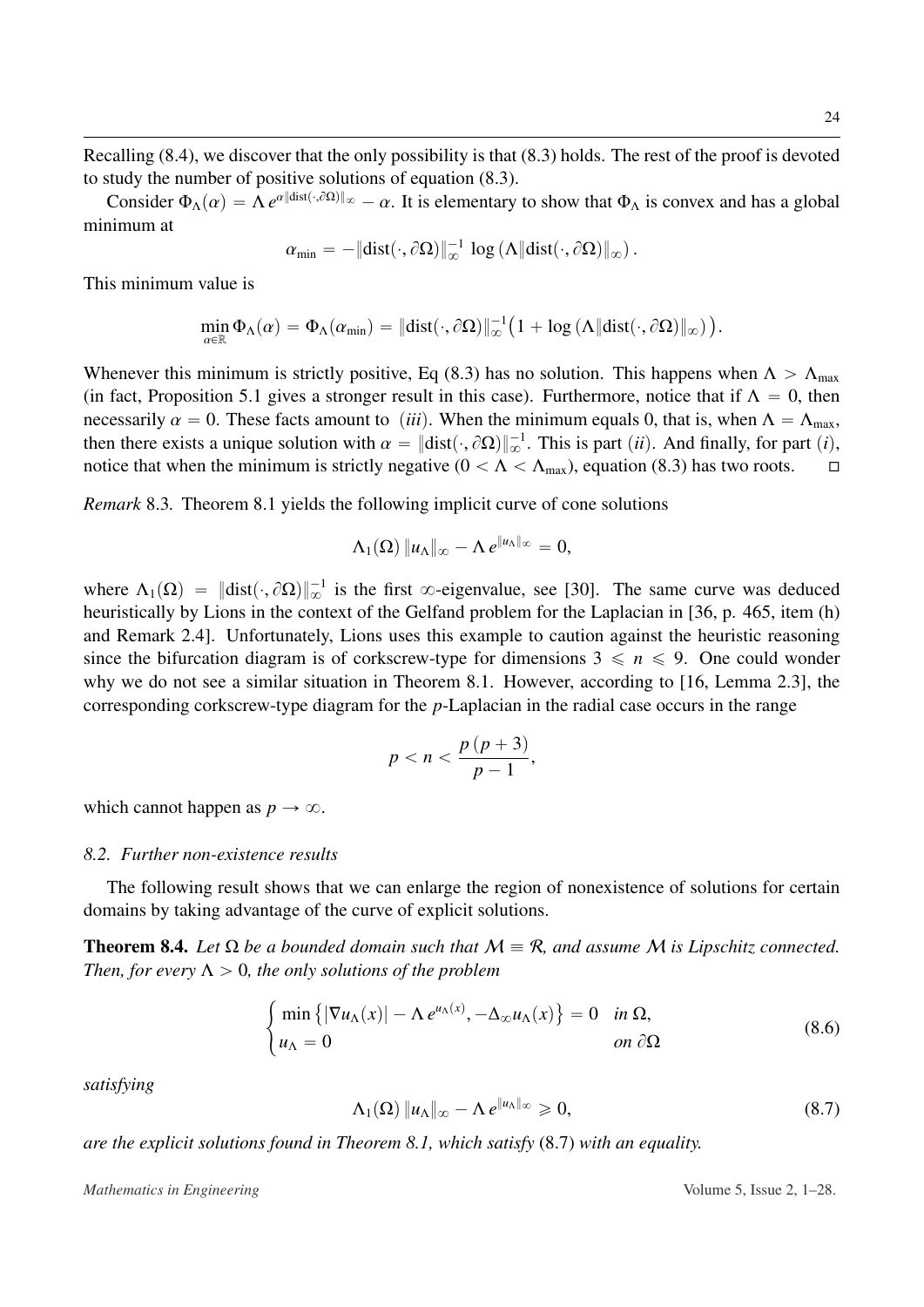The idea of the proof of Theorem [8.4](#page-24-0) is to show that any solution  $u_\Lambda$  satisfying [\(8.7\)](#page-24-1) must necessarily be a cone and therefore belong to the curve of solutions given by Theorem [8.1.](#page-22-0) First, we show that solutions of [\(8.6\)](#page-24-2) that satisfy [\(8.7\)](#page-24-1) must lie below a cone with their same height.

<span id="page-25-1"></span>**Lemma 8.5.** *Let*  $\Omega$  *be a bounded domain and u<sub>* $\Lambda$ *</sub> be a viscosity solution of* [\(8.6\)](#page-24-2) *satisfying* [\(8.7\)](#page-24-1)*. Then,* 

$$
u_{\Lambda} \leqslant \frac{\|u_{\Lambda}\|_{\infty}}{\|\text{dist}(\cdot,\partial \Omega)\|_{\infty}} \text{dist}(\cdot,\partial \Omega) \quad \text{in } \Omega.
$$

*Proof.* It is enough to prove that

<span id="page-25-0"></span>
$$
\min\left\{|\nabla u_{\Lambda}(x)| - \Lambda_1(\Omega)\,|u_{\Lambda}\|_{\infty}, -\Delta_{\infty} u_{\Lambda}(x)\right\} \leq 0 \quad \text{in } \Omega \tag{8.8}
$$

in the viscosity sense. Then one gets  $u_\Lambda(x) \leq \|u_\Lambda\|_\infty \|\text{dist}(\cdot, \partial \Omega)\|_\infty^{-1} \text{dist}(x, \partial \Omega)$  in  $\Omega$  by comparison (Lemma 2.3), and the result follows (Lemma [2.3\)](#page-4-1), and the result follows.

To prove [\(8.8\)](#page-25-0), let  $\phi \in C^2$  such that  $u_\Lambda - \phi$  has a maximum at  $x_0 \in \Omega$ . As  $u_\Lambda$  is a viscosity solution (8.6) it satisfies of [\(8.6\)](#page-24-2), it satisfies (

$$
\min\left\{|\nabla \phi(x_0)| - \Lambda e^{u_\Lambda(x_0)}, -\Delta_\infty \phi(x_0)\right\} \leq 0 \quad \text{in } \Omega.
$$

If  $-\Delta_{\infty}\phi(x_0) \le 0$  we are done, so assume  $-\Delta_{\infty}\phi(x_0) > 0$  and  $|\nabla \phi(x_0)| - \Lambda e^{u_{\Lambda}(x_0)} \le 0$ . Using [\(8.7\)](#page-24-1), we have

$$
|\nabla \phi(x_0)| - \Lambda_1(\Omega) \|u_\Lambda\|_\infty \leqslant \Lambda e^{u_\Lambda(x_0)} - \Lambda_1(\Omega) \|u_\Lambda\|_\infty \leqslant 0,
$$

and then

$$
\min\left\{|\nabla\phi(x_0)|-\Lambda_1(\Omega)\,\|u_\Lambda\|_\infty,-\Delta_\infty\phi(x_0)\right\}\leq 0\quad\text{in }\Omega
$$

as desired.  $\Box$ 

*Remark* 8.6. Lemma [8.5](#page-25-1) holds for any bounded domain  $\Omega$  without the assumption  $\mathcal{M} \equiv \mathcal{R}$ .

Next, we recall the following result from [\[43,](#page-28-15) Theorem 2.4, (i)], which is a crucial point in the proof of Theorem [8.4.](#page-24-0)

<span id="page-25-3"></span>**Lemma 8.7.** *Let* Ω *be a bounded domain such that* M *is Lipschitz connected. If u is*  $\infty$ -superharmonic *(see [\[34,](#page-28-12) [35\]](#page-28-7)) then,* i. (

$$
\{x\in\Omega:\ u(x)=\|u\|_{L^{\infty}(\Omega)}\} \equiv \mathcal{M}.
$$

Now, we can complete the proof of Theorem [8.4.](#page-24-0)

*Proof of Theorem [8.4.](#page-24-0)* Consider  $u_\Lambda$  solution of [\(8.6\)](#page-24-2) satisfying [\(8.7\)](#page-24-1). Notice that

$$
v(x) = \frac{\|u_{\Lambda}\|_{\infty}}{\|\text{dist}(\cdot,\partial\Omega)\|_{\infty}}\,\text{dist}(\cdot,\partial\Omega)
$$

is the unique (see [\[25\]](#page-27-11)) viscosity solution of the problem

<span id="page-25-2"></span>
$$
\begin{cases}\n-\Delta_{\infty} v(x) = 0 & \text{in } \Omega \setminus \mathcal{M} \\
v(x) = \|u_{\Lambda}\|_{\infty} & \text{on } \mathcal{M} \\
v(x) = 0 & \text{on } \partial \Omega.\n\end{cases}
$$
\n(8.9)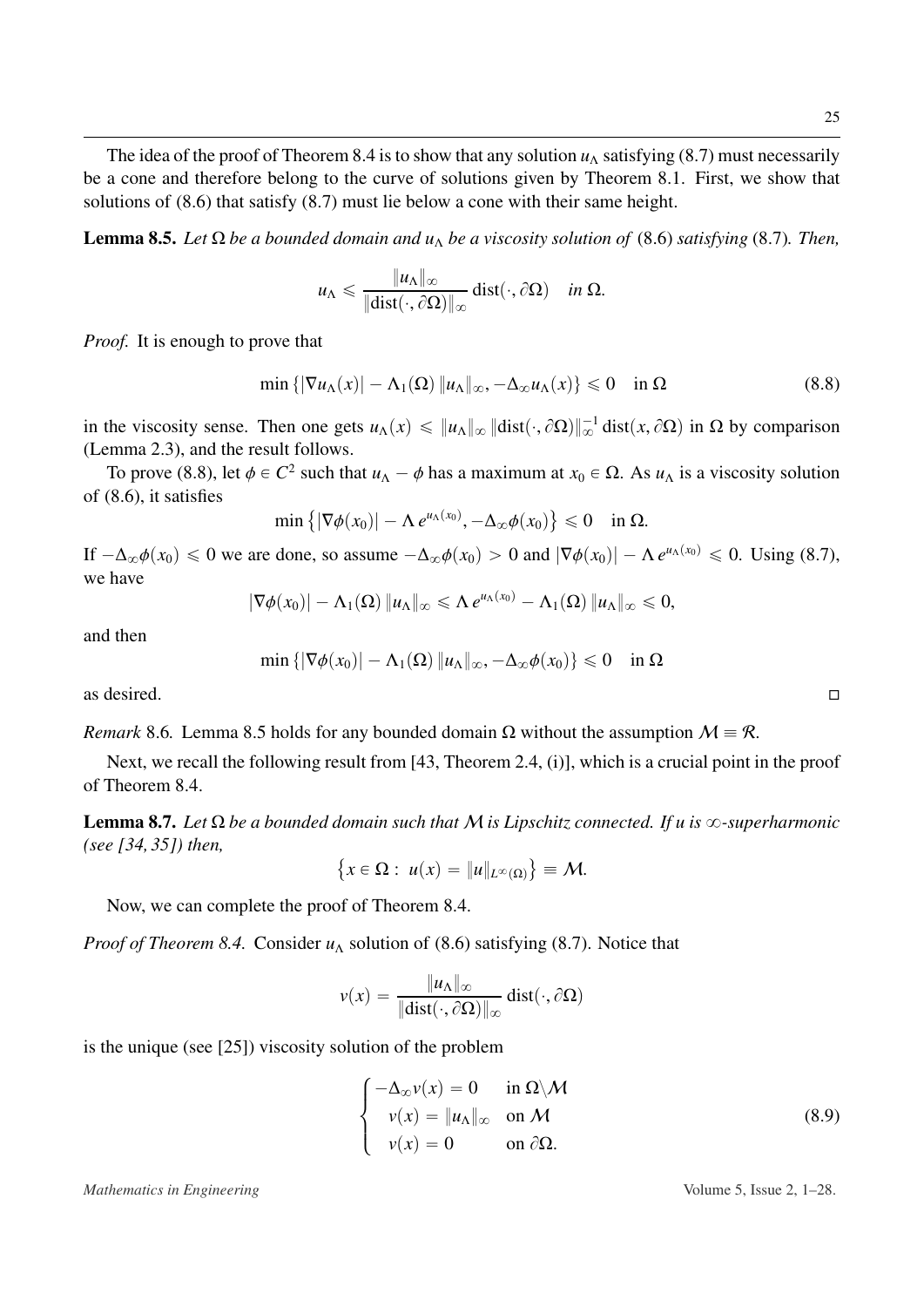Since  $u<sub>\Lambda</sub>$  is  $\infty$ -superharmonic, it is also a viscosity supersolution of [\(8.9\)](#page-25-2) by Lemma [8.7.](#page-25-3) Then, we get  $v \le u_\Lambda$  by comparison (see [\[25\]](#page-27-11)), and Lemma [8.5](#page-25-1) yields  $u_\Lambda \equiv v$ . That is,  $u_\Lambda$  is of the form [\(8.1\)](#page-22-2). Since all the solutions of [\(8.6\)](#page-24-2) of the form [\(8.1\)](#page-22-2) are given by Theorem [8.1,](#page-22-0) we find that there are no solutions with

$$
\Lambda_1(\Omega)\|u_\Lambda\|_\infty-\Lambda\,e^{\|u_\Lambda\|_\infty}>0.
$$

Furthermore, if  $\Lambda_1(\Omega)$   $\|u_\Lambda\|_{\infty} - \Lambda e^{\|u_\Lambda\|_{\infty}} = 0$ , then  $u_\Lambda$  must be one of the explicit solutions in Theorem  $8.1.$ 

## Acknowledgments

F. C. partially supported by a Wayne State University 2021-22 University Research Grant, and grants MTM2017-84214-C2-1-P and PID2019-110712GB-I100 funded by MCIN/AEI/10.13039/ 501100011033 and by "ERDF A way of making Europe".

## Conflict of interest

The authors declare no conflict of interest.

## References

- <span id="page-26-9"></span>1. B. Abdellaoui, I. Peral, Existence and nonexistence results for quasilinear elliptic equations involving the *p*-Laplacian with a critical potential, *Ann. Mat. Pura Appl. IV. Ser.*, 182 (2003), 247–270. https://doi.org/10.1007/[s10231-002-0064-y](http://dx.doi.org/https://doi.org/10.1007/s10231-002-0064-y)
- <span id="page-26-7"></span>2. A. Anane, J. L. Lions, Simplicitè et isolation de la premiere valeur propre du *p*-laplacien avec poids, *C. R. Acad. Sci. Paris S´er. I Math.*, 305 (1987), 725–728.
- <span id="page-26-6"></span>3. T. Bhattacharya, E. DiBenedetto, J. Manfredi, Limit as  $p \to \infty$  of  $\Delta_p u_p = f$  and related extremal problems, *Rend. Sem. Mat. Univ. Politec. Torino*, 1989, 15–68.
- <span id="page-26-4"></span>4. M. Bocea, M. Mihăilescu, Existence of nonnegative viscosity solutions for a class of problems involving the 8-Laplacian, *Nonlinear Di*ff*er. Equ. Appl.*, 23 (2016), 11. https://doi.org/10.1007/[s00030-016-0373-2](http://dx.doi.org/https://doi.org/10.1007/s00030-016-0373-2)
- <span id="page-26-0"></span>5. G. Bratu, Sur les équations intégrales non linéaires, *Bulletin de la S. M. F.*, 42 (1914), 113–142.
- <span id="page-26-8"></span>6. H. Brezis, L. Oswald, Remarks on sublinear elliptic equations, *Nonlinear Anal. Theor.*, 10 (1986), 55–64. https://doi.org/10.1016/[0362-546X\(86\)90011-8](http://dx.doi.org/https://doi.org/10.1016/0362-546X(86)90011-8)
- <span id="page-26-3"></span>7. X. Cabré, M. Sanchón, Semi-stable and extremal solutions of reaction equations involving the *p*-Laplacian, *Commun. Pure Appl. Anal.*, 6 (2007), 43–67. https://doi.org/10.3934/[cpaa.2007.6.43](http://dx.doi.org/https://doi.org/10.3934/cpaa.2007.6.43)
- <span id="page-26-2"></span>8. S. Chandrasekhar, *An introduction to the study of stellar structures*, New York: Dover, 1957.
- <span id="page-26-1"></span>9. S. Chanillo, M. Kiessling, Surfaces with prescribed Gauss curvature, *Duke Math. J.*, 105 (2000), 309–353. https://doi.org/10.1215/[S0012-7094-00-10525-X](http://dx.doi.org/https://doi.org/10.1215/S0012-7094-00-10525-X)
- <span id="page-26-5"></span>10. F. Charro, E. Parini, Limits as  $p \to \infty$  of *p*-laplacian problems with a superdiffusive power-type nonlinearity: positive and sign-changing solutions, *J. Math. Anal. Appl.*, 372 (2010), 629–644. https://doi.org/10.1016/[j.jmaa.2010.07.005](http://dx.doi.org/https://doi.org/10.1016/j.jmaa.2010.07.005)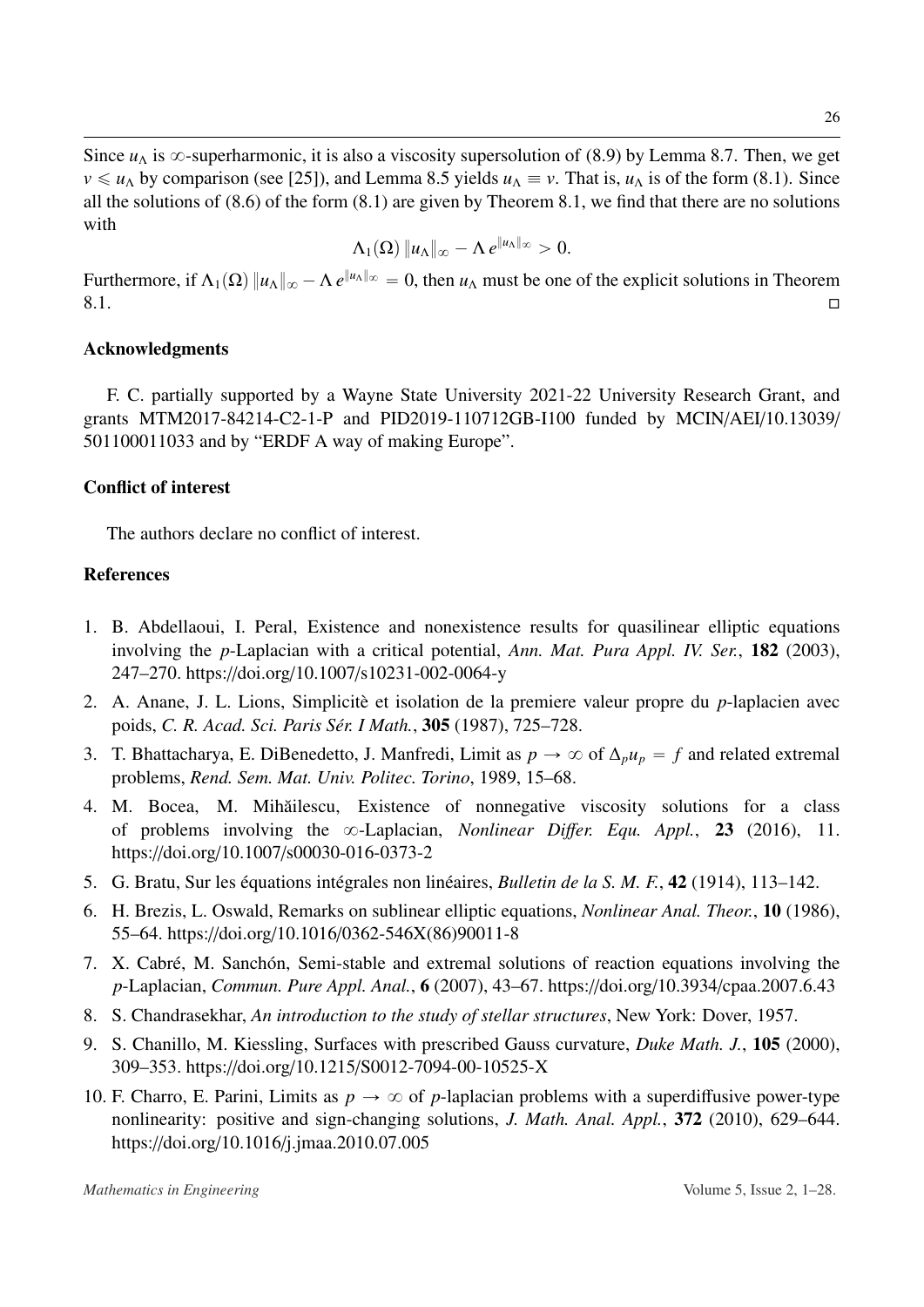- 11. F. Charro, E. Parini, Limits as  $p \to \infty$  of *p*-laplacian eigenvalue problems perturbed with a concave or convex term, *Calc. Var.*, 46 (2013), 403–425. https://doi.org/10.1007/[s00526-011-0487-7](http://dx.doi.org/https://doi.org/10.1007/s00526-011-0487-7)
- <span id="page-27-14"></span>12. F. Charro, I. Peral, Limit branch of solutions as  $p \rightarrow \infty$  for a family of sub-diffusive problems related to the p-laplacian, *Commun. Part. Di*ff*. Eq.*, 32 (2007), 1965–1981. https://doi.org/10.1080/[03605300701454792](http://dx.doi.org/https://doi.org/10.1080/03605300701454792)
- <span id="page-27-7"></span>13. F. Charro, I. Peral, Limits as  $p \to \infty$  of *p*-Laplacian concave-convex problems, *Nonlinear Anal. Theor.*, 75 (2012), 2637–2659. https://doi.org/10.1016/[j.na.2011.11.009](http://dx.doi.org/https://doi.org/10.1016/j.na.2011.11.009)
- <span id="page-27-13"></span>14. M. G. Crandall, H. Ishii, P. L. Lions, User's guide to viscosity solutions of second order partial differential equations, *Bull. Amer. Math. Soc.*, 27 (1992), 1–67. https://doi.org/[10.1090](http://dx.doi.org/https://doi.org/10.1090/S0273-0979-1992-00266-5)/S0273- [0979-1992-00266-5](http://dx.doi.org/https://doi.org/10.1090/S0273-0979-1992-00266-5)
- <span id="page-27-1"></span>15. J. Davila, Singular solutions of semi-linear elliptic problems, In: ´ *Handbook of di*ff*erential equations: stationary partial di*ff*erential equations*, Amsterdam: Elsevier/North-Holland, 2008, 83–176. https://doi.org/10.1016/[S1874-5733\(08\)80019-8](http://dx.doi.org/https://doi.org/10.1016/S1874-5733(08)80019-8)
- <span id="page-27-15"></span>16. M. Del Pino, J. Dolbeault, M. Musso, Multiple bubbling for the exponential nonlinearity in the slightly supercritical case, *Commun. Pure Appl. Anal.*, 5 (2006), 463–482. https://doi.org/10.3934/[cpaa.2006.5.463](http://dx.doi.org/https://doi.org/10.3934/cpaa.2006.5.463)
- <span id="page-27-3"></span>17. R. Emden, Gaskugeln: Anwendungen der mechanischen Wärmetheorie auf kosmologische und *meteorologische Probleme (German)*, Germany: B. G. Teubner, 1907.
- <span id="page-27-8"></span>18. N. Fukagai, M. Ito, K. Narukawa, Limit as  $p \to \infty$  of *p*-Laplace eigenvalue problems and  $L^{\infty}$ inequality of the Poincare type, *Di*ff*er. Integral Equ.*, 12 (1999), 183–206.
- <span id="page-27-12"></span>19. J. P. Garc´ıa Azorero, I. Peral, *Existence and nonuniqueness for the p-laplacian: nonlinear eigenvalues*, *Commun. Part. Di*ff*. Eq.*, 12 (1987), 1389–1430.
- <span id="page-27-4"></span>20. J. Garc´ıa Azorero, I. Peral Alonso, On a Emden-Fowler type equation, *Nonlinear Anal. Theor.*, 18 (1992), 1085–1097. https://doi.org/10.1016/[0362-546X\(92\)90197-M](http://dx.doi.org/https://doi.org/10.1016/0362-546X(92)90197-M)
- <span id="page-27-5"></span>21. J. García Azorero, I. Peral Alonso, J. P. Puel, Quasilinear problems with exponential growth in the reaction term, *Nonlinear Anal. Theor.*, 22 (1994), 481–498. https://doi.org/[10.1016](http://dx.doi.org/https://doi.org/10.1016/0362-546X(94)90169-4)/0362- [546X\(94\)90169-4](http://dx.doi.org/https://doi.org/10.1016/0362-546X(94)90169-4)
- <span id="page-27-0"></span>22. I. M. Gel'fand, Some problems in the theory of quasilinear equations, *Amer. Math. Soc. Trans.*, 29 (1963), 295–381.
- <span id="page-27-9"></span>23. J.-F. Grosjean, *p*-Laplace operator and diameter of manifolds, *Ann. Glob. Anal. Geom.*, 28 (2005), 257–270. https://doi.org/10.1007/[s10455-005-6637-4](http://dx.doi.org/https://doi.org/10.1007/s10455-005-6637-4)
- <span id="page-27-6"></span>24. J. Jacobsen, K. Schmitt, The Liouville-Bratu-Gelfand problem for radial operators, *J. Di*ff*er. Equations*, 184 (2002), 283–298. https://doi.org/10.1006/[jdeq.2001.4151](http://dx.doi.org/https://doi.org/10.1006/jdeq.2001.4151)
- <span id="page-27-11"></span>25. R. Jensen, Uniqueness of Lipschitz extensions: Minimizing the sup norm of the gradient, *Arch. Rational Mech. Anal.*, 123 (1993), 51–74. https://doi.org/10.1007/[BF00386368](http://dx.doi.org/https://doi.org/10.1007/BF00386368)
- <span id="page-27-2"></span>26. D. D. Joseph, T. S. Lundgren, Quasilinear Dirichlet problems driven by positive sources, *Arch. Rational Mech. Anal.*, 49 (1973), 241–269. https://doi.org/10.1007/[BF00250508](http://dx.doi.org/https://doi.org/10.1007/BF00250508)
- <span id="page-27-10"></span>27. P. Juutinen, *Minimization problems for Lipschitz functions via viscosity solutions*, Helsinki: Suomalainen Tiedeakatemia, 1998.